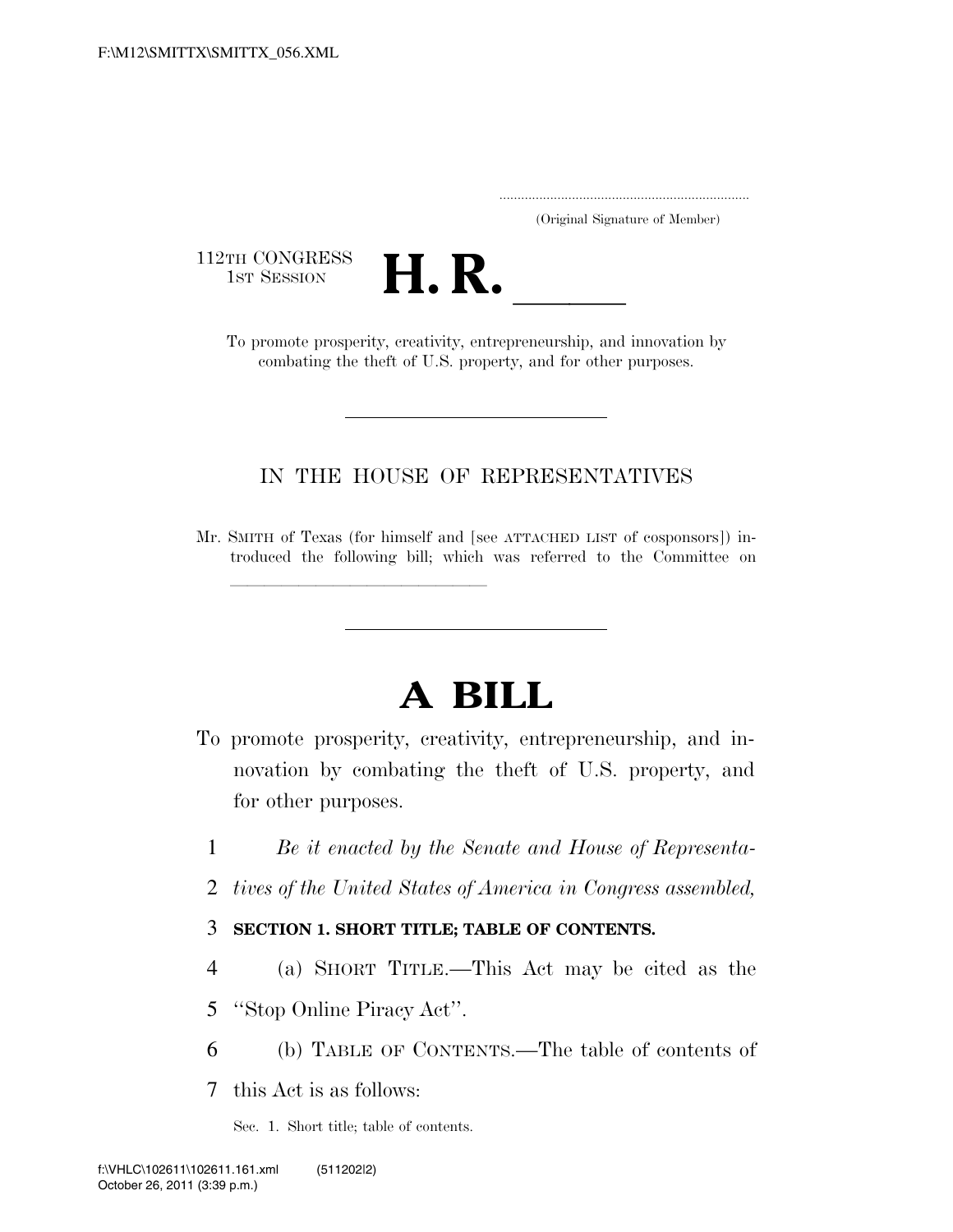Sec. 2. Savings and severability clauses.

#### TITLE I—COMBATING ONLINE PIRACY

- Sec. 101. Definitions.
- Sec. 102. Action by Attorney General to protect U.S. customers and prevent U.S. support of foreign infringing sites.
- Sec. 103. Market-based system to protect U.S. customers and prevent U.S. funding of sites dedicated to theft of U.S. property.
- Sec. 104. Immunity for taking voluntary action against sites dedicated to theft of U.S. property.
- Sec. 105. Immunity for taking voluntary action against sites that endanger public health.
- Sec. 106. Guidelines and study.
- Sec. 107. Denying U.S. capital to notorious foreign infringers.

#### TITLE II—ADDITIONAL ENHANCEMENTS TO COMBAT INTELLECTUAL PROPERTY THEFT

- Sec. 201. Streaming of copyrighted works in violation of criminal law.
- Sec. 202. Trafficking in inherently dangerous goods or services.
- Sec. 203. Protecting U.S. businesses from foreign and economic espionage.
- Sec. 204. Amendments to sentencing guidelines.

Sec. 205. Defending intellectual property rights abroad.

#### 1 **SEC. 2. SAVINGS AND SEVERABILITY CLAUSES.**

- 2 (a) SAVINGS CLAUSES.—
- 3 (1) FIRST AMENDMENT.—Nothing in this Act 4 shall be construed to impose a prior restraint on free 5 speech or the press protected under the 1st amend-6 ment to the Constitution.
- 7 (2) TITLE 17 LIABILITY.—Nothing in title I 8 shall be construed to enlarge or diminish liability, in-9 cluding vicarious or contributory liability, for any 10 cause of action available under title 17, United 11 States Code, including any limitations on liability 12 under such title.
- 13 (b) SEVERABILITY.—If any provision of this Act, or 14 the application of the provision to any person or cir-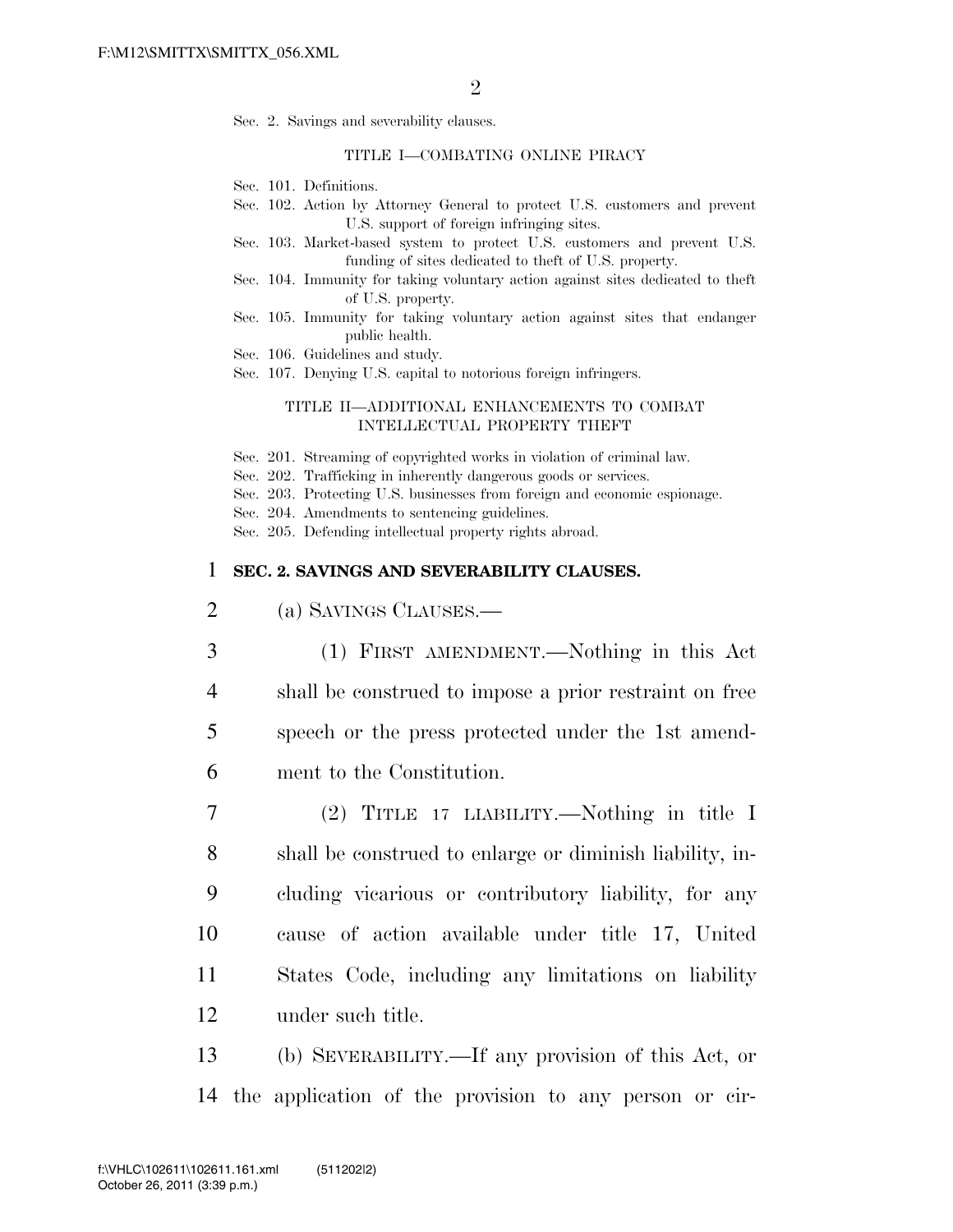cumstance, is held to be unconstitutional, the other provi- sions or the application of the provision to other persons or circumstances shall not be affected thereby.

# **TITLE I—COMBATING ONLINE PIRACY**

### **SEC. 101. DEFINITIONS.**

In this title:

 (1) DOMAIN NAME.—The term ''domain name'' has the meaning given that term in section 45 of the Lanham Act (15 U.S.C. 1127) and includes any subdomain designation using such domain name as part of an electronic address on the Internet to iden-tify a unique online location.

 (2) DOMAIN NAME SYSTEM SERVER.—The term ''domain name system server'' means a server or other mechanism used to provide the Internet pro-tocol address associated with a domain name.

 (3) DOMESTIC DOMAIN NAME.—The term ''do- mestic domain name'' means a domain name that is registered or assigned by a domain name registrar, domain name registry, or other domain name reg- istration authority, that is located within a judicial district of the United States.

 (4) DOMESTIC INTERNET PROTOCOL AD-DRESS.—The term ''domestic Internet Protocol ad-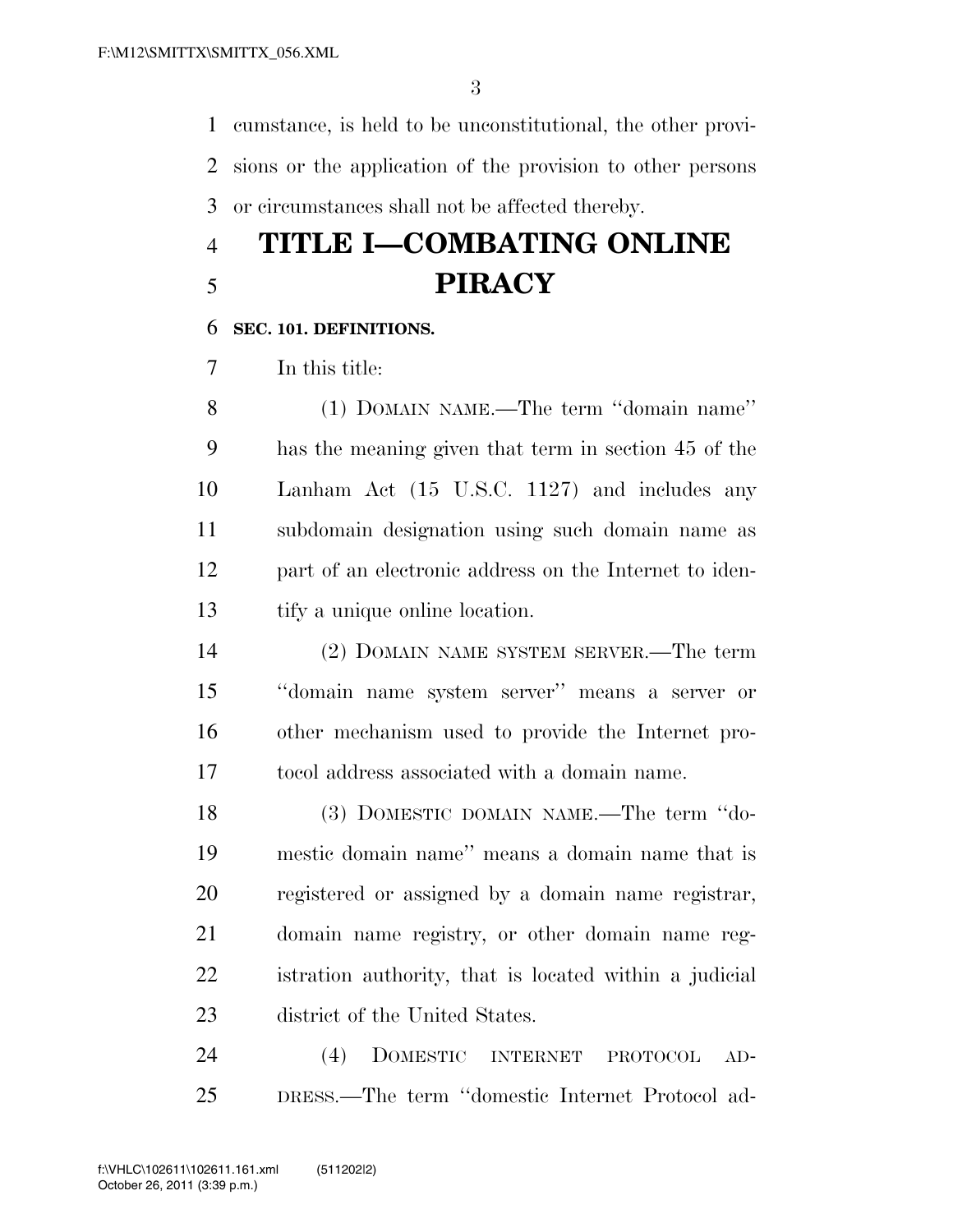dress'' means an Internet Protocol address for which the corresponding Internet Protocol allocation entity is located within a judicial district of the United States.

 (5) DOMESTIC INTERNET SITE.—The term ''do- mestic Internet site'' means an Internet site for which the corresponding domain name or, if there is no domain name, the corresponding Internet Pro- tocol address, is a domestic domain name or domes-tic Internet Protocol address.

 (6) FOREIGN DOMAIN NAME.—The term ''for- eign domain name'' means a domain name that is not a domestic domain name.

 (7) FOREIGN INTERNET PROTOCOL ADDRESS.— The term ''foreign Internet Protocol address'' means an Internet Protocol address that is not a domestic Internet protocol address.

 (8) FOREIGN INTERNET SITE.—The term ''for- eign Internet site'' means an Internet site that is not a domestic Internet site.

 (9) INCLUDING.—The term ''including'' means including, but not limited to.

 (10) INTELLECTUAL PROPERTY ENFORCEMENT COORDINATOR.—The term ''Intellectual Property Enforcement Coordinator'' means the Intellectual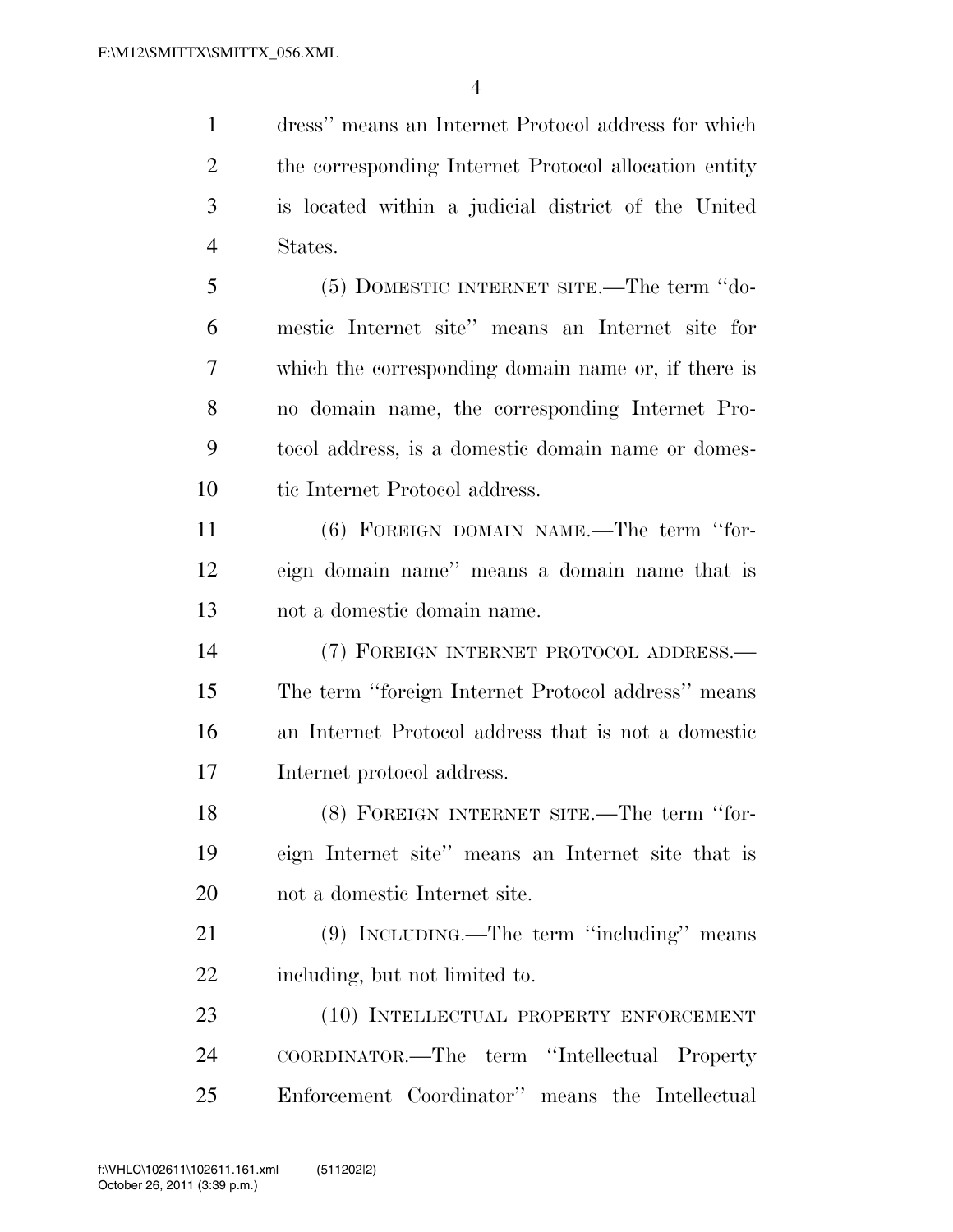Property Enforcement Coordinator appointed under section 301 of the Prioritizing Resources and Orga- nization for Intellectual Property Act of 2008 (15 U.S.C. 8111).

 (11) INTERNET.—The term ''Internet'' has the meaning given that term in section 5362(5) of title 31, United States Code.

 (12) INTERNET ADVERTISING SERVICE.—The term ''Internet advertising service'' means a service that for compensation sells, purchases, brokers, serves, inserts, verifies, clears, or otherwise facili- tates the placement of an advertisement, including a paid or sponsored search result, link, or placement, that is rendered in viewable form for any period of time on an Internet site.

 (13) INTERNET PROTOCOL.—The term ''Inter- net Protocol'' means a protocol used for commu- nicating data across a packet-switched internetwork using the Transmission Control Protocol/Internet Protocol, and includes any predecessor or successor 21 protocol to such protocol.

 (14) INTERNET PROTOCOL ADDRESS.—The term ''Internet Protocol address'' means a numerical label that is assigned to each device that participates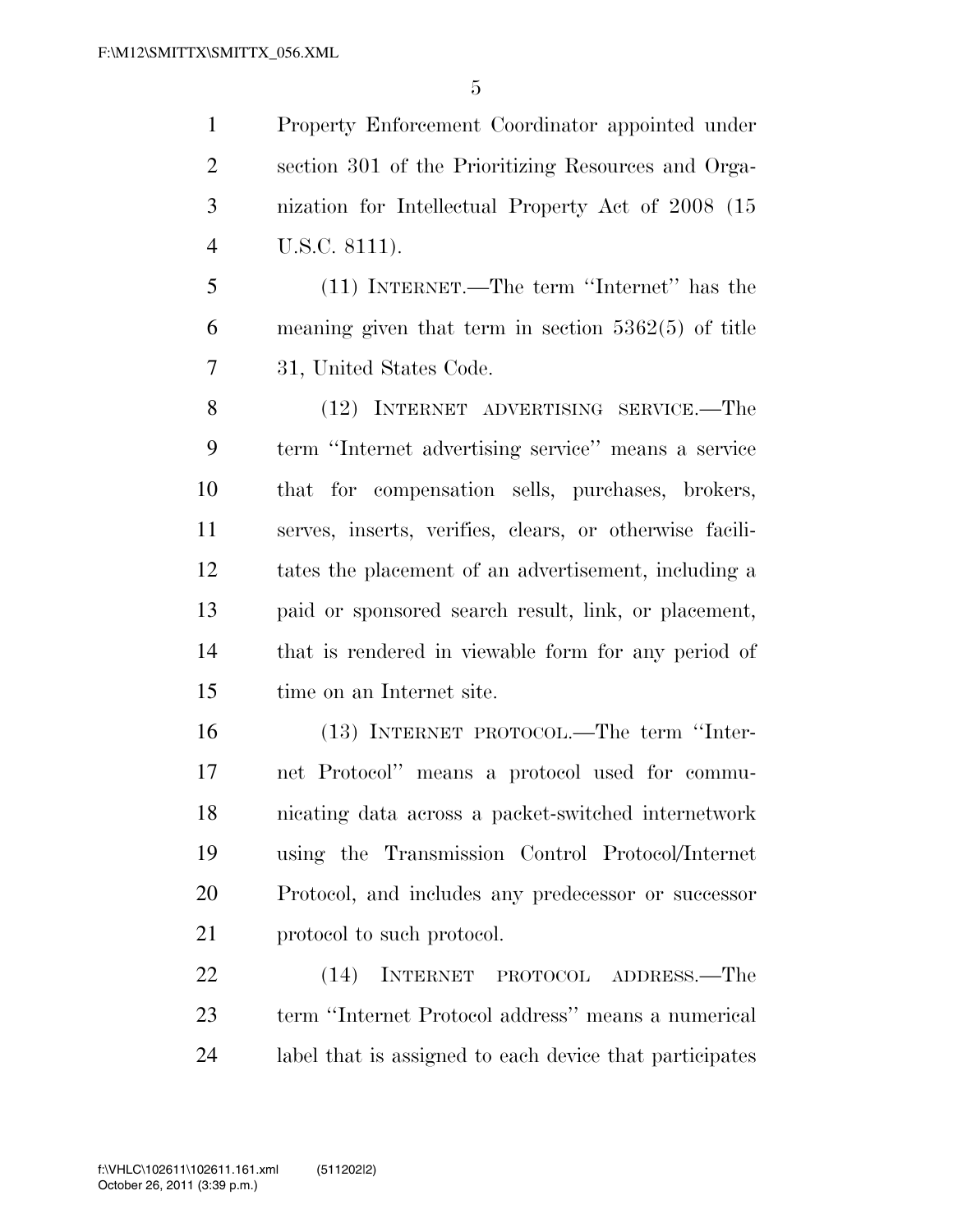in a computer network that uses the Internet Pro-tocol for communication.

 (15) INTERNET PROTOCOL ALLOCATION ENTI- TY.—The term ''Internet Protocol allocation entity'' means, with respect to a particular Internet Protocol address, the entity, local internet registry, or re- gional internet registry to which the smallest appli- cable block of Internet Protocol addresses containing that address is allocated or assigned by a local inter- net registry, regional internet registry, or other Internet Protocol address allocation authority, ac- cording to the applicable publicly available database of allocations and assignments, if any.

 (16) INTERNET SEARCH ENGINE.—The term ''Internet search engine'' means a service made available via the Internet that searches, crawls, cat- egorizes, or indexes information or Web sites avail- able elsewhere on the Internet and on the basis of a user query or selection that consists of terms, con- cepts, categories, questions, or other data returns to the user a means, such as a hyperlinked list of Uni- form Resource Locators, of locating, viewing, or downloading such information or data available on the Internet relating to such query or selection.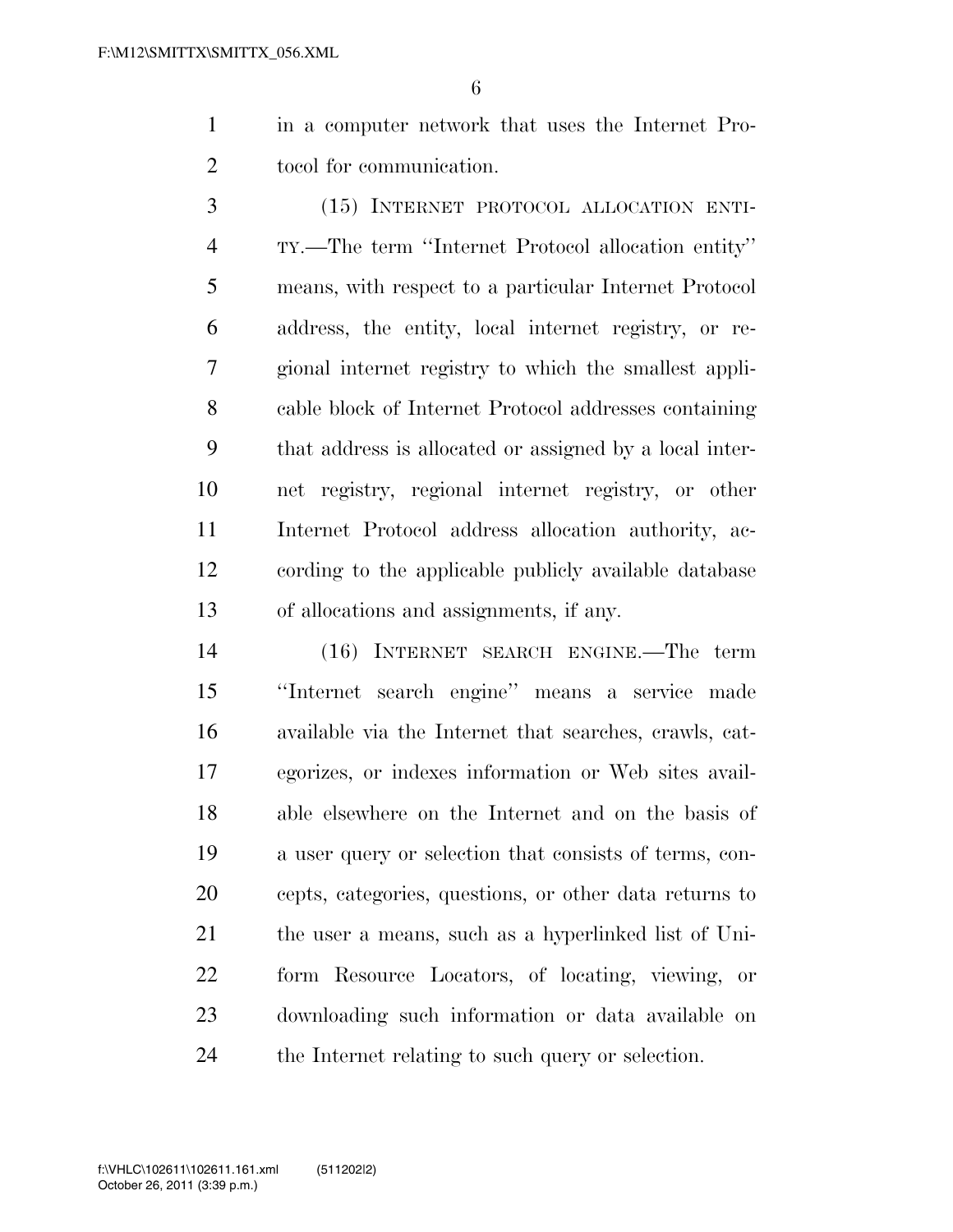(17) INTERNET SITE.—The term ''Internet site'' means the collection of digital assets, including links, indexes, or pointers to digital assets, accessible through the Internet that are addressed relative to a common domain name or, if there is no domain name, a common Internet Protocol address. (18) LANHAM ACT.—The term ''Lanham Act'' means the Act entitled ''An Act to provide for the registration and protection of trademarks used in commerce, to carry out the provisions of certain international conventions, and for other purposes'',

 approved July 5, 1946 (commonly referred to as the ''Trademark Act of 1946'' or the ''Lanham Act'').

 (19) NONAUTHORITATIVE DOMAIN NAME SERV- ER.—The term ''nonauthoritative domain name serv- er'' means a server that does not contain complete copies of domains but uses a cache file that is com- prised of previous domain name server lookups, for which the server has received an authoritative re-sponse in the past.

 (20) OWNER; OPERATOR.—The terms ''owner'' or ''operator'', when used in connection with an Internet site, includes, respectively, any owner of a majority interest in, or any person with authority to operate, such Internet site.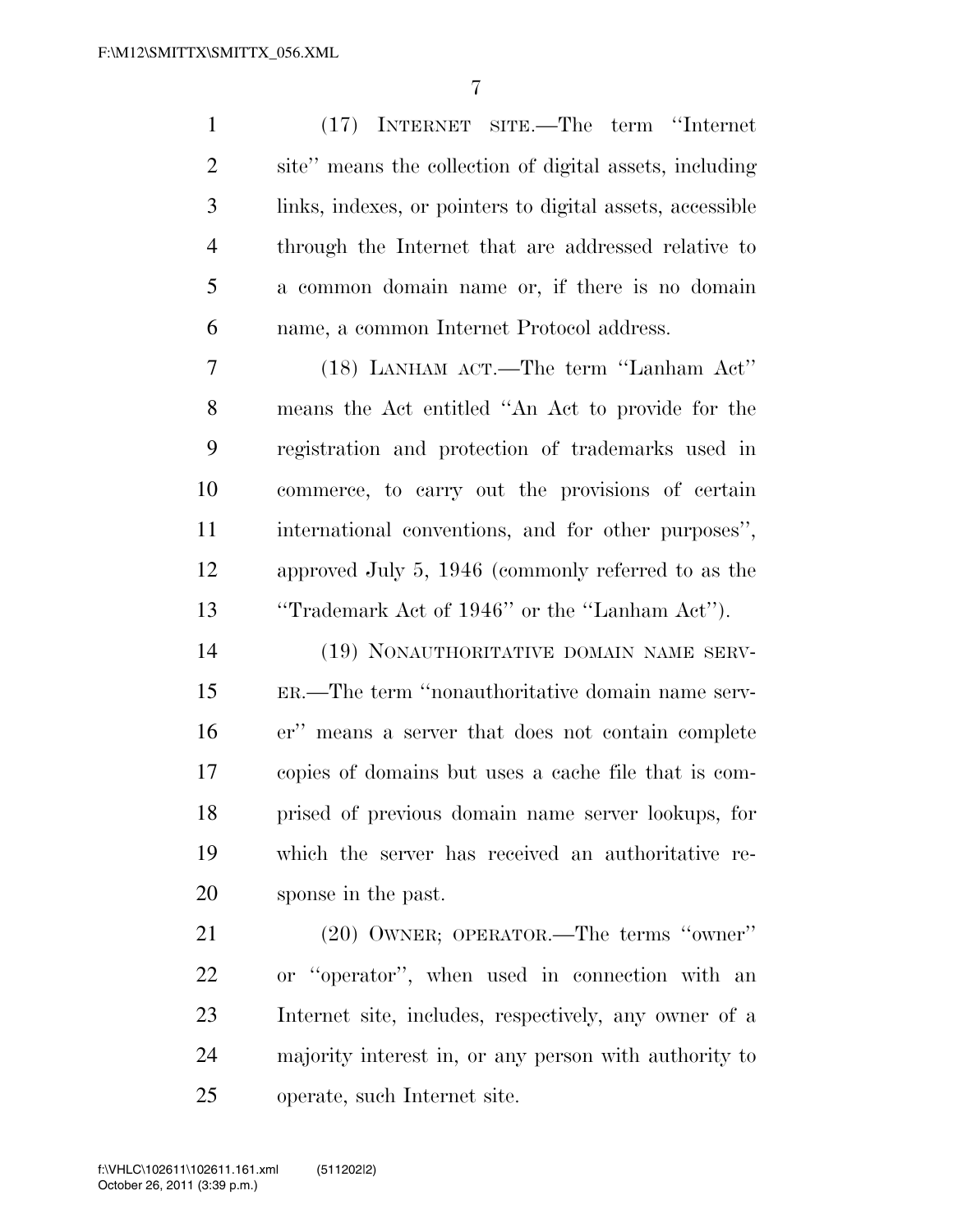1 (21) PAYMENT NETWORK PROVIDER.—

2 (A) In GENERAL.—The term "payment" network provider'' means an entity that directly or indirectly provides the proprietary services, infrastructure, and software to effect or facili- tate a debit, credit, or other payment trans-action.

8 (B) RULE OF CONSTRUCTION.—For pur- poses of this paragraph, a depository institution (as such term is defined under section 3 of the Federal Deposit Insurance Act) or credit union that initiates a payment transaction shall not be construed to be a payment network provider based solely on the offering or provision of such service.

 (22) SERVICE PROVIDER.—The term ''service provider'' means a service provider as defined in sec-18 tion  $512(k)(1)$  of title 17, United States Code, that operates a nonauthoritative domain name system server.

 (23) U.S.-DIRECTED SITE.—The term ''U.S.-di- rected site'' means an Internet site or portion there- of that is used to conduct business directed to resi- dents of the United States, or that otherwise dem-onstrates the existence of minimum contacts suffi-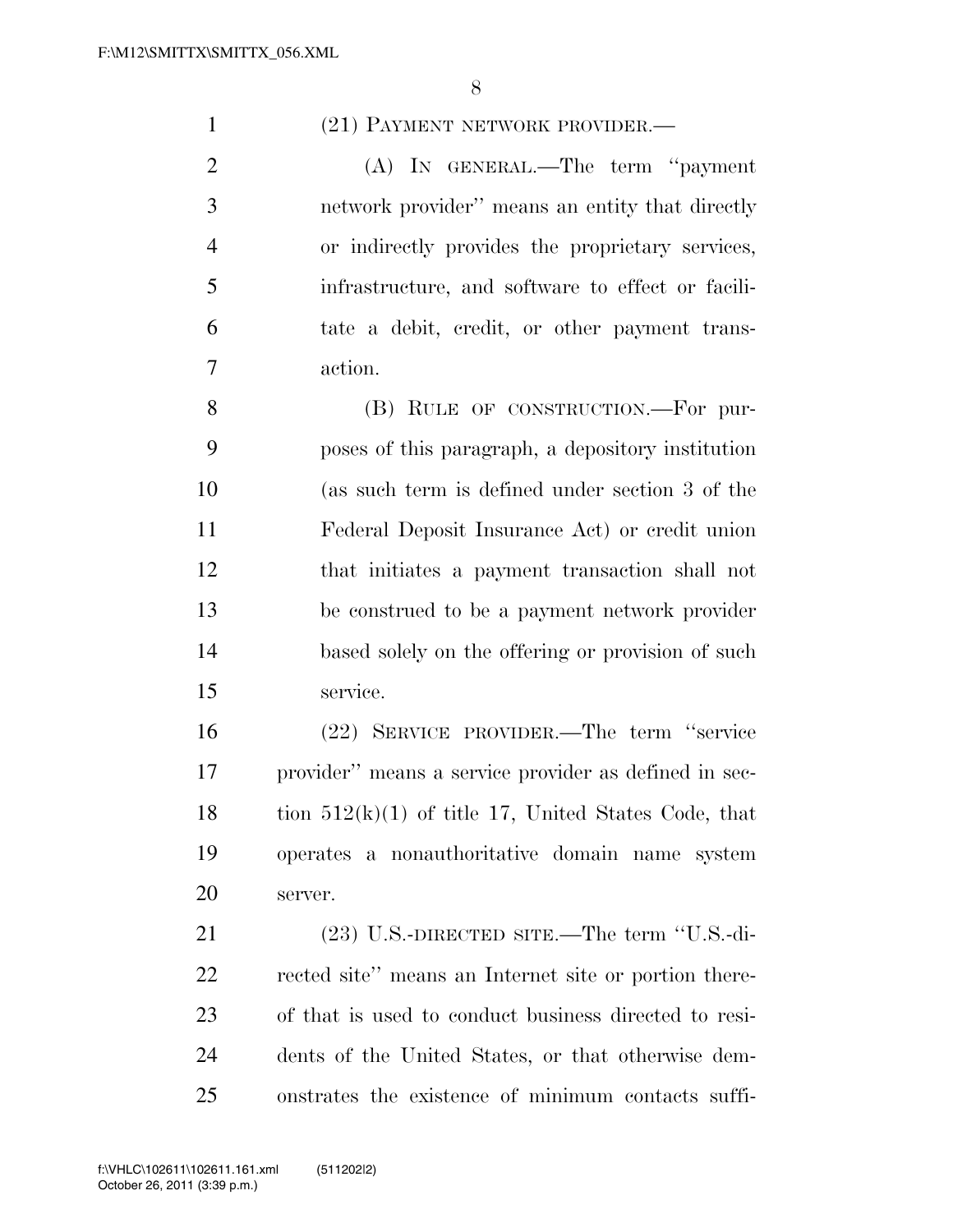| $\mathbf{1}$   | cient for the exercise of personal jurisdiction over  |
|----------------|-------------------------------------------------------|
| $\overline{2}$ | the owner or operator of the Internet site consistent |
| 3              | with the Constitution of the United States, based on  |
| $\overline{4}$ | relevant evidence that may include whether—           |
| 5              | (A) the Internet site is used to provide              |
| 6              | goods or services to users located in the United      |
| 7              | States;                                               |
| 8              | (B) there is evidence that the Internet site          |
| 9              | or portion thereof is intended to offer or pro-       |
| 10             | vide-                                                 |
| 11             | (i) such goods and services,                          |
| 12             | (ii) access to such goods and services,               |
| 13             | <b>or</b>                                             |
| 14             | (iii) delivery of such goods and serv-                |
| 15             | ices,                                                 |
| 16             | to users located in the United States;                |
| 17             | (C) the Internet site or portion thereof              |
| 18             | does not contain reasonable measures to pre-          |
| 19             | vent such goods and services from being ob-           |
| 20             | tained in or delivered to the United States; and      |
| 21             | (D) any prices for goods and services are             |
| 22             | indicated or billed in the currency of the United     |
| 23             | States.                                               |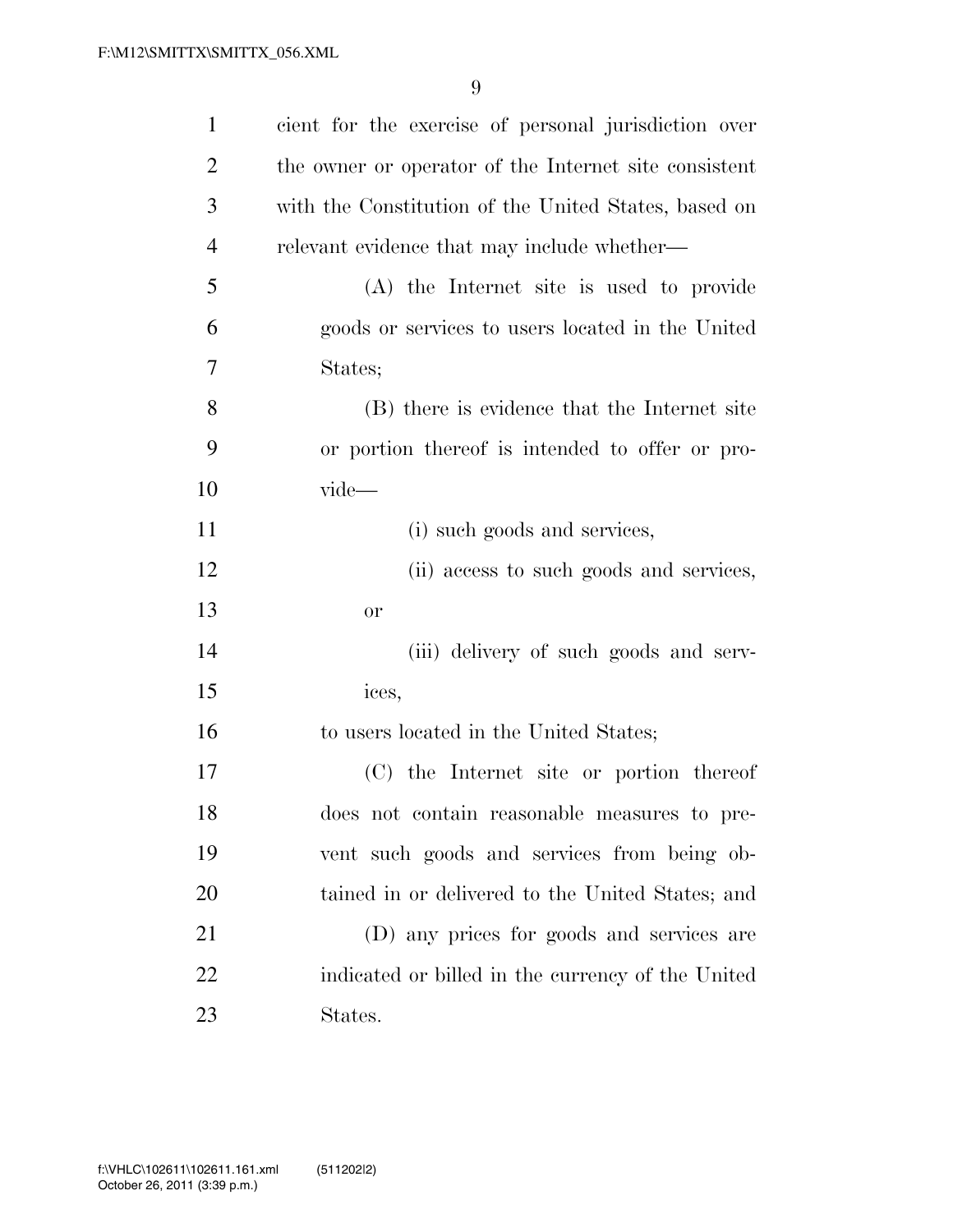| $\mathbf{1}$   | (24) UNITED STATES.—The term "United                         |
|----------------|--------------------------------------------------------------|
| $\overline{2}$ | States" includes any commonwealth, possession, or            |
| 3              | territory of the United States.                              |
| $\overline{4}$ | SEC. 102. ACTION BY ATTORNEY GENERAL TO PROTECT              |
| 5              | U.S. CUSTOMERS AND PREVENT U.S. SUP-                         |
| 6              | PORT OF FOREIGN INFRINGING SITES.                            |
| 7              | (a) DEFINITION.—For purposes of this section, a for-         |
| 8              | eign Internet site or portion thereof is a "foreign infring- |
| 9              | ing site" if—                                                |
| 10             | $(1)$ the Internet site or portion thereof is a              |
| 11             | U.S.-directed site and is used by users in the United        |
| 12             | States;                                                      |
| 13             | $(2)$ the owner or operator of such Internet site            |
| 14             | is committing or facilitating the commission of              |
| 15             | criminal violations punishable under section 2318,           |
| 16             | 2319, 2319A, 2319B, or 2320, or chapter 90, of               |
| 17             | title 18, United States Code; and                            |
| 18             | (3) the Internet site would, by reason of acts               |
| 19             | described in paragraph $(1)$ , be subject to seizure in      |
| 20             | the United States in an action brought by the Attor-         |
| 21             | ney General if such site were a domestic Internet            |
| 22             | site.                                                        |
| 23             | (b) ACTION BY THE ATTORNEY GENERAL.—                         |
| 24             | (1) IN PERSONAM.—The Attorney General may                    |
| 25             | commence an in personam action against—                      |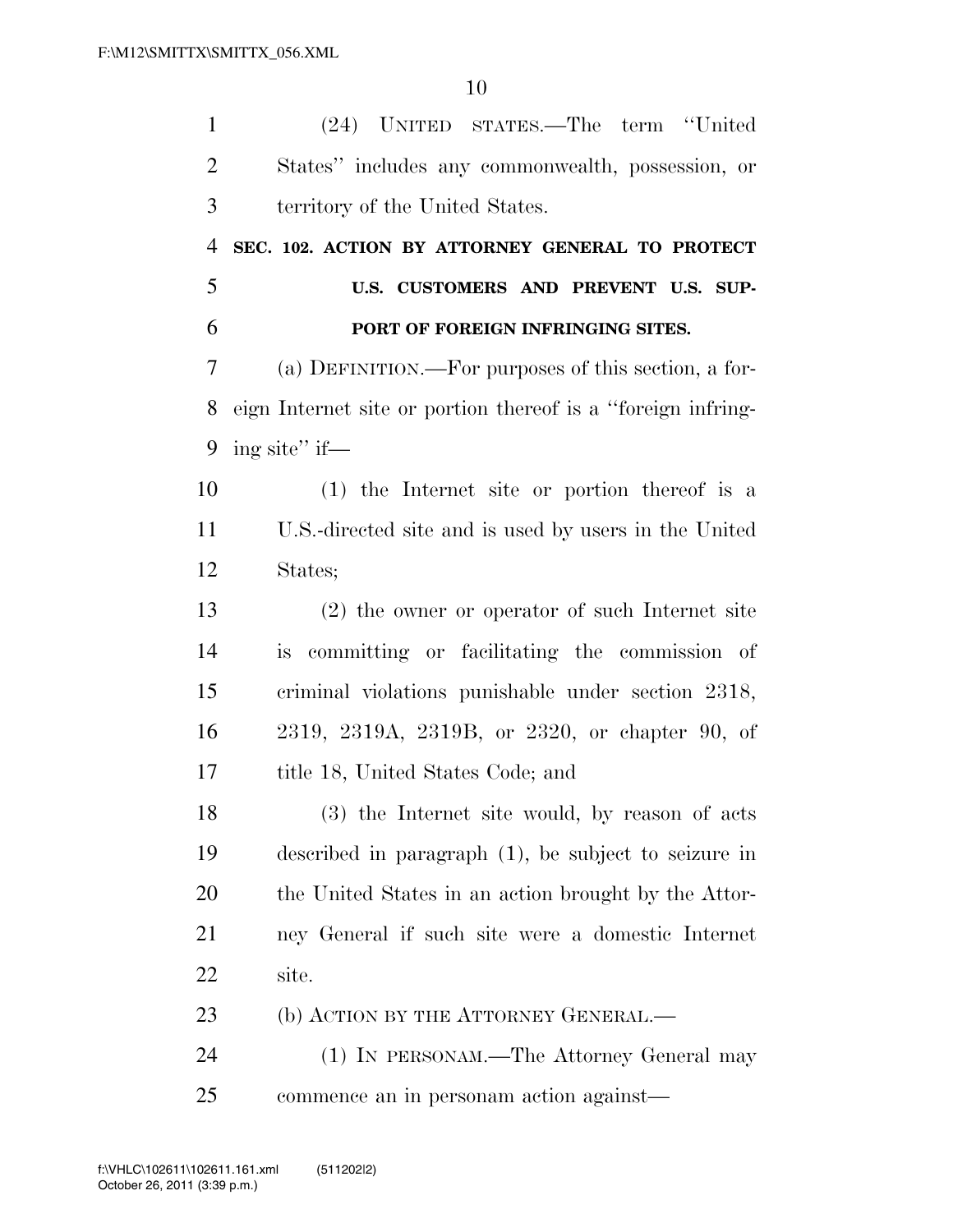| $\mathbf{1}$   | $(A)$ a registrant of a domain name used by               |
|----------------|-----------------------------------------------------------|
| $\overline{2}$ | a foreign infringing site; or                             |
| 3              | (B) an owner or operator of a foreign in-                 |
| $\overline{4}$ | fringing site.                                            |
| 5              | $(2)$ IN REM.—If through due diligence the At-            |
| 6              | torney General is unable to find a person described       |
| 7              | in subparagraph $(A)$ or $(B)$ of paragraph $(1)$ , or no |
| 8              | such person found has an address within a judicial        |
| 9              | district of the United States, the Attorney General       |
| 10             | may commence an in rem action against a foreign           |
| 11             | infringing site or the foreign domain name used by        |
| 12             | such site.                                                |
| 13             | (3) NOTICE.—Upon commencing an action                     |
| 14             | under this subsection, the Attorney General shall         |
| 15             | send a notice of the alleged violation and intent to      |
| 16             | proceed under this section—                               |
| $17\,$         | (A) to the registrant of the domain name                  |
| 18             | of the Internet site—                                     |
| 19             | (i) at the postal and electronic mail                     |
| 20             | addresses appearing in the applicable pub-                |
| 21             | licly accessible database of registrations, if            |
| 22             | any, and to the extent such addresses are                 |
| 23             | reasonably available; and                                 |
| 24             | (ii) via the postal and electronic mail                   |
| 25             | addresses of the registrar, registry, or                  |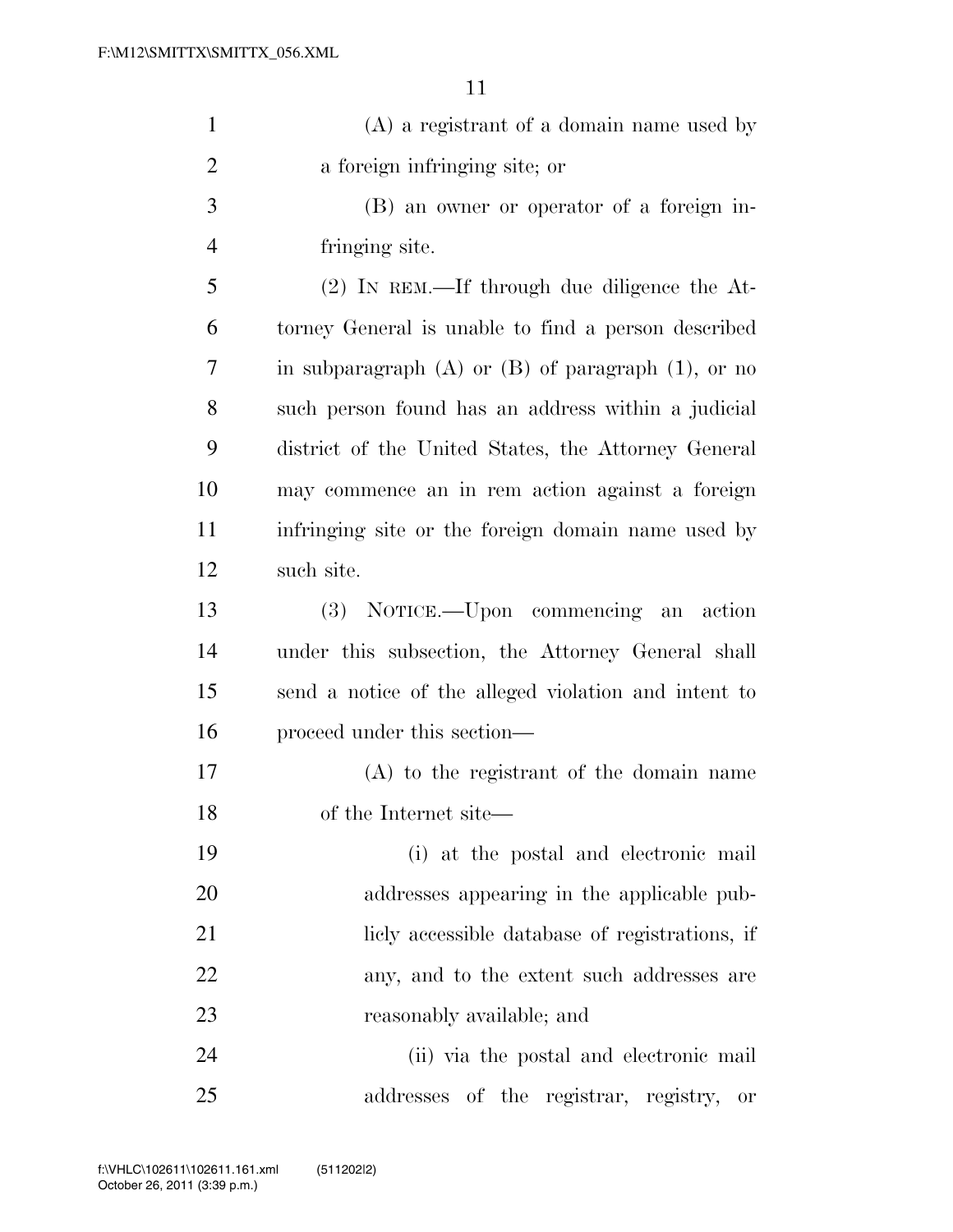| $\mathbf{1}$     | other domain name registration authority               |
|------------------|--------------------------------------------------------|
| $\overline{2}$   | that registered or assigned the domain                 |
| 3                | name of the Internet site, to the extent               |
| $\overline{4}$   | such addresses are reasonably available; or            |
| 5                | (B) to the owner or operator of the Inter-             |
| 6                | net site-                                              |
| $\boldsymbol{7}$ | (i) at the primary postal and elec-                    |
| 8                | tronic mail addresses for such owner or op-            |
| 9                | erator that is provided on the Internet site,          |
| 10               | if any, and to the extent such addresses               |
| 11               | are reasonably available; or                           |
| 12               | (ii) if there is no domain name of the                 |
| 13               | Internet site, via the postal and electronic           |
| 14               | mail addresses of the Internet Protocol al-            |
| 15               | location entity appearing in the applicable            |
| 16               | publicly accessible database of allocations            |
| 17               | and assignments, if any, and to the extent             |
| 18               | such addresses are reasonably available; or            |
| 19               | $(C)$ in any other such form as the court              |
| 20               | may provide, including as may be required by           |
| 21               | rule 4(f) of the Federal Rules of Civil Proce-         |
| 22               | dure.                                                  |
| 23               | (4) SERVICE OF PROCESS.—For purposes of                |
| 24               | this section, the actions described in this subsection |
| 25               | shall constitute service of process.                   |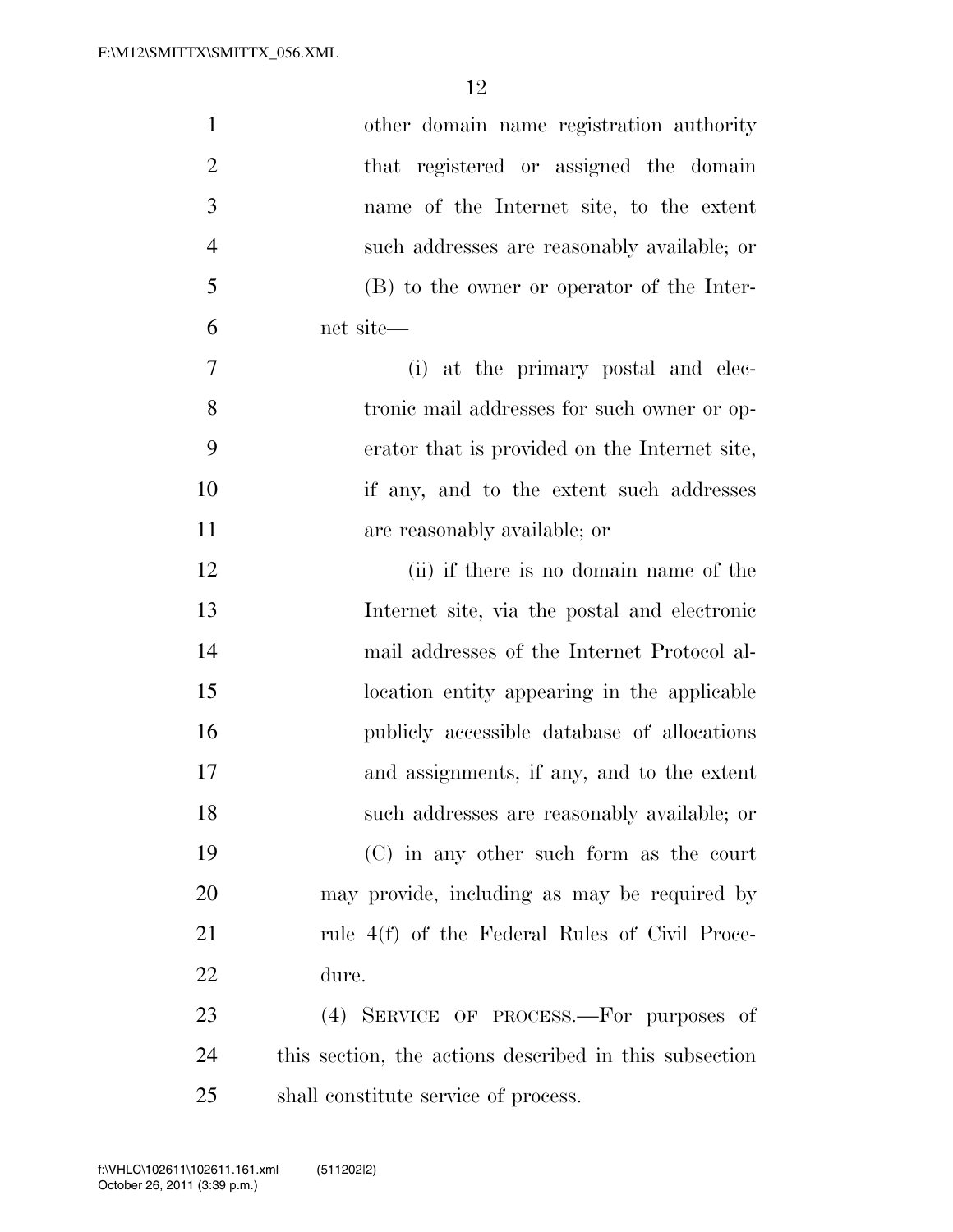(5) RELIEF.—On application of the Attorney General following the commencement of an action under this section, the court may issue a temporary restraining order, a preliminary injunction, or an in- junction, in accordance with rule 65 of the Federal Rules of Civil Procedure, against a registrant of a domain name used by the foreign infringing site or an owner or operator of the foreign infringing site or, in an action brought in rem under paragraph (2), against the foreign infringing site or a portion of such site, or the domain name used by such site, to cease and desist from undertaking any further ac-tivity as a foreign infringing site.

(c) ACTIONS BASED ON COURT ORDERS.—

 (1) SERVICE.—A process server on behalf of the Attorney General, with prior approval of the court, may serve a copy of a court order issued pur- suant to this section on similarly situated entities within each class described in paragraph (2). Proof of service shall be filed with the court.

 (2) REASONABLE MEASURES.—After being served with a copy of an order pursuant to this sub-section, the following shall apply:

(A) SERVICE PROVIDERS.—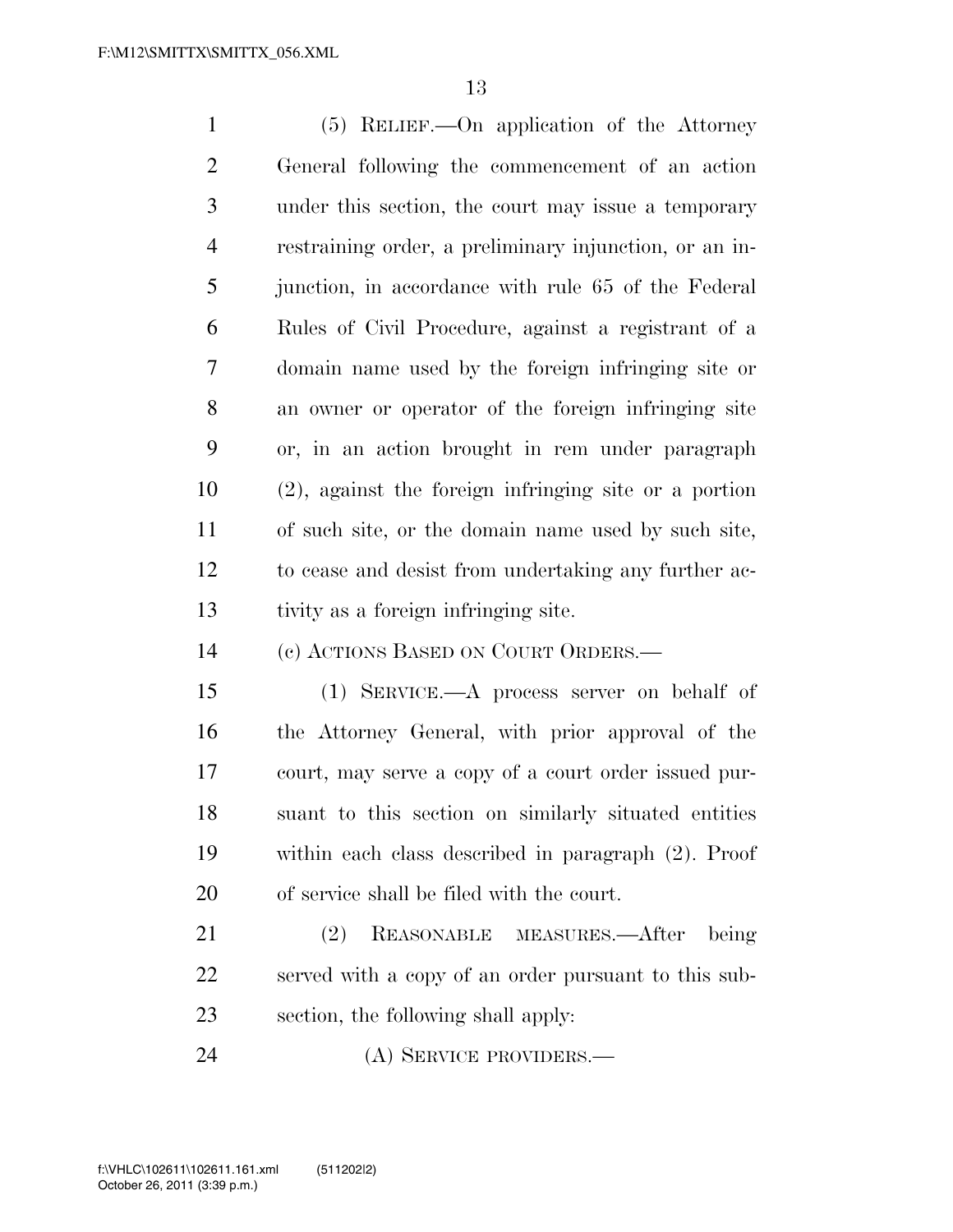| $\mathbf{1}$   | (i) IN GENERAL.—A service provider           |
|----------------|----------------------------------------------|
| $\overline{2}$ | shall take technically feasible and reason-  |
| 3              | able measures designed to prevent access     |
| $\overline{4}$ | by its subscribers located within the        |
| 5              | United States to the foreign infringing site |
| 6              | (or portion thereof) that is subject to the  |
| 7              | order, including measures designed to pre-   |
| 8              | vent the domain name of the foreign in-      |
| 9              | fringing site (or portion thereof) from re-  |
| 10             | solving to that domain name's Internet       |
| 11             | Protocol address. Such actions shall be      |
| 12             | taken as expeditiously as possible, but in   |
| 13             | any case within 5 days after being served    |
| 14             | with a copy of the order, or within such     |
| 15             | time as the court may order.                 |
| 16             | (ii) LIMITATIONS.—A service provider         |
| 17             | shall not be required—                       |
| 18             | (I) other than as directed under             |
| 19             | this subparagraph, to modify its net-        |
| 20             | work, software, systems, or facilities;      |
| 21             | (II) to take any measures with               |
| 22             | respect to domain name resolutions           |
| 23             | not performed by its own domain              |
| 24             | name server; or                              |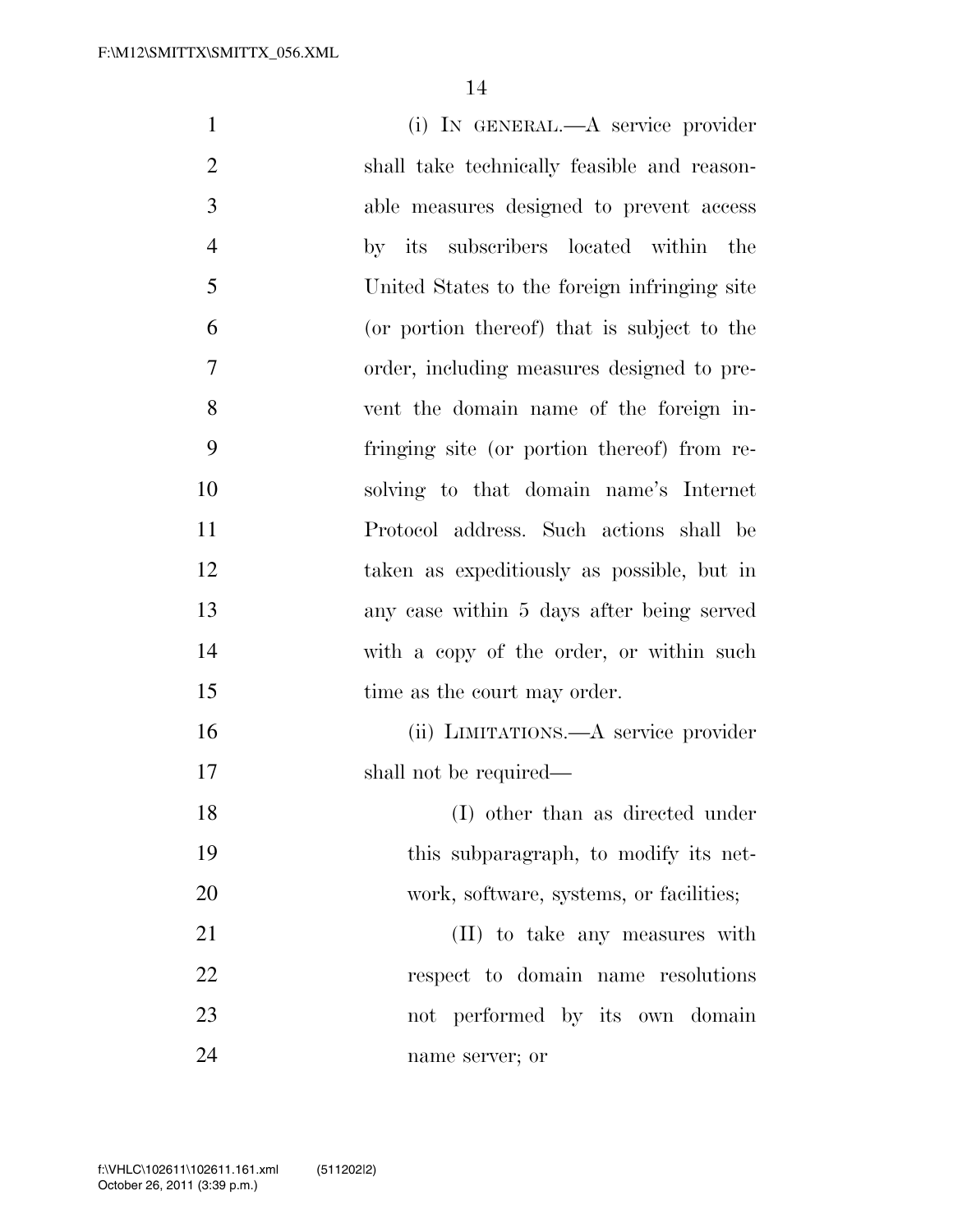|                | (III) to continue to prevent ac-            |
|----------------|---------------------------------------------|
| $\overline{2}$ | cess to a domain name to which ac-          |
| -3             | cess has been effectively disabled by       |
|                | other means.                                |
| -5             | (iii) CONSTRUCTION.—Nothing in this         |
|                | subparagraph shall affect the limitation on |

 the liability of a service provider under sec-8 tion 512 of title 17, United States Code.

 (iv) TEXT OF NOTICE.—The Attorney General shall prescribe the text of any no- tice displayed to users or customers of a service provider taking actions pursuant to this subparagraph. Such text shall state that an action is being taken pursuant to a court order obtained by the Attorney General.

 (B) INTERNET SEARCH ENGINES.—A pro- vider of an Internet search engine shall take technically feasible and reasonable measures, as expeditiously as possible, but in any case within 21 5 days after being served with a copy of the order, or within such time as the court may order, designed to prevent the foreign infringing site that is subject to the order, or a portion of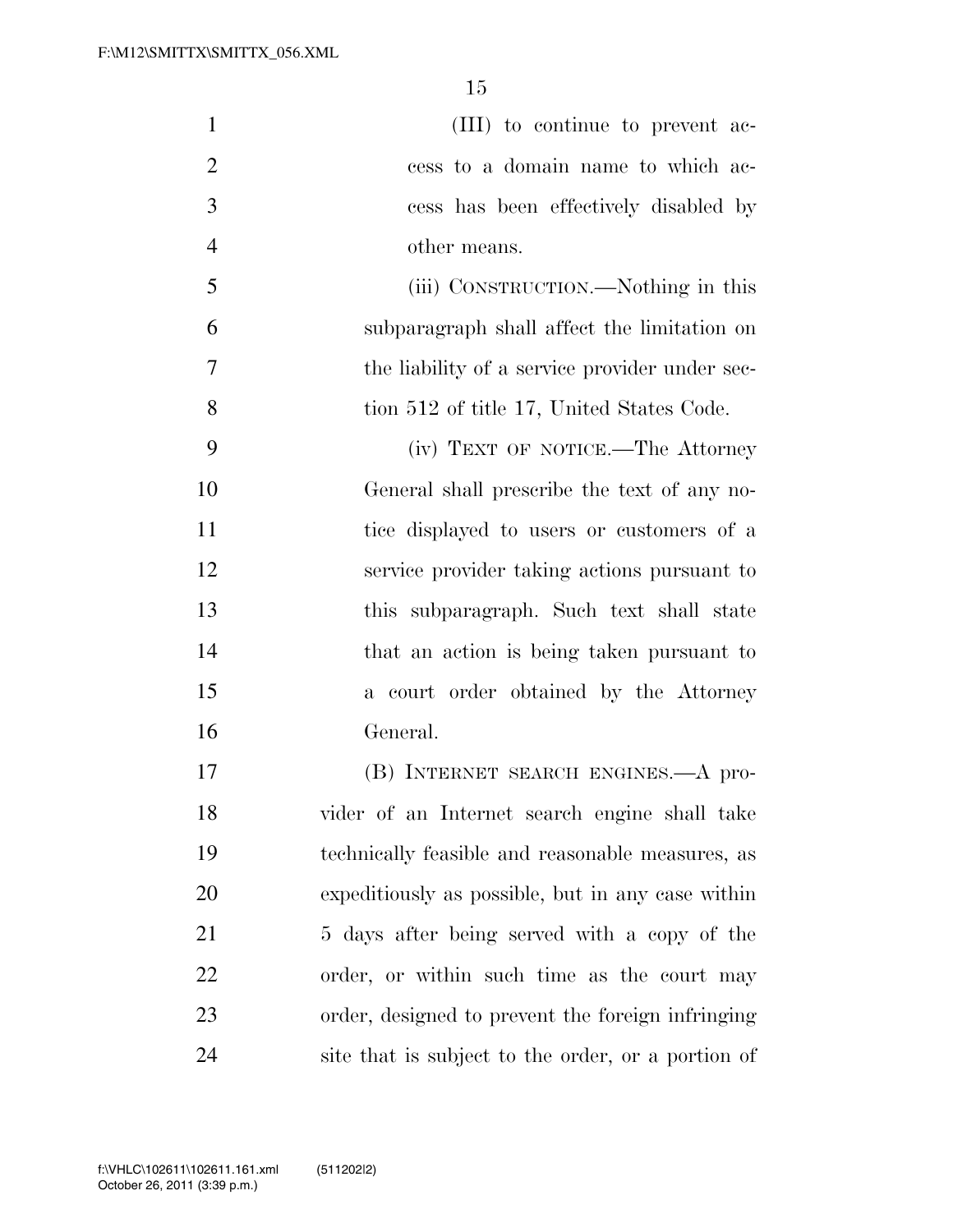| $\mathbf{1}$   | such site specified in the order, from being |
|----------------|----------------------------------------------|
| $\overline{2}$ | served as a direct hypertext link.           |
| 3              | (C) PAYMENT NETWORK PROVIDERS.—              |
| $\overline{4}$ | (i)<br>PREVENTING AFFILIATION.—A             |
| 5              | payment network provider shall take tech-    |
| 6              | nically feasible and reasonable measures,    |
| 7              | as expeditiously as possible, but in any     |
| 8              | case within 5 days after being served with   |
| 9              | a copy of the order, or within such time as  |
| 10             | the court may order, designed to prevent,    |
| 11             | prohibit, or suspend its service from com-   |
| 12             | pleting payment transactions involving cus-  |
| 13             | tomers located within the United States or   |
| 14             | subject to the jurisdiction of the United    |
| 15             | States and the payment account—              |
| 16             | (I) which is used by the foreign             |
| 17             | infringing site, or portion thereof, that    |
| 18             | is subject to the order; and                 |
| 19             | (II) through which the payment               |
| 20             | network provider would complete such         |
| 21             | payment transactions.                        |
| 22             | (ii) NO DUTY TO MONITOR. A pay-              |
| 23             | ment network provider shall be considered    |
| 24             | to be in compliance with clause (i) if it    |
| 25             | takes action described in that clause with   |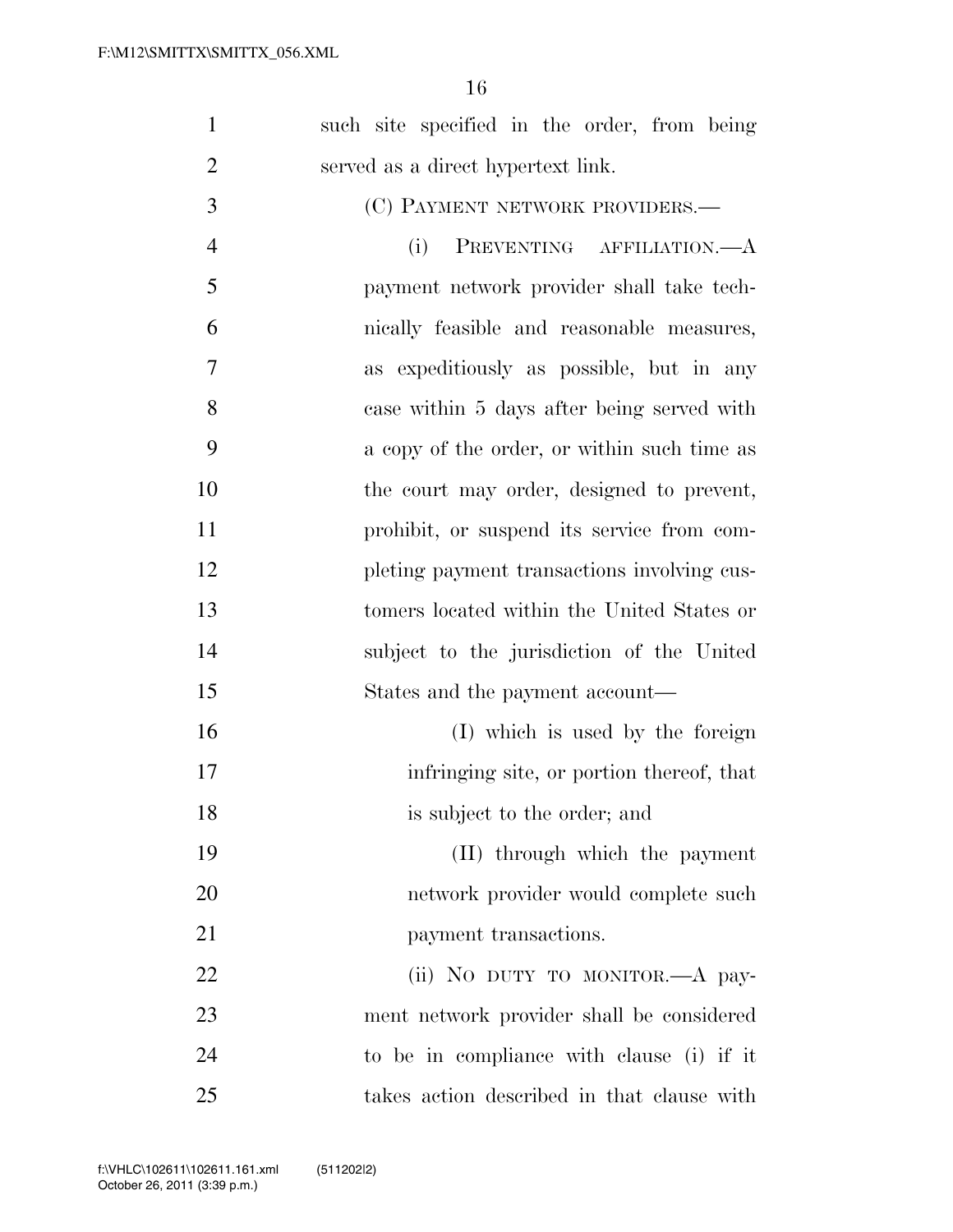respect to accounts it has as of the date on which a copy of the order is served, or as of the date on which the order is amended under subsection (e).

(D) INTERNET ADVERTISING SERVICES.—

 (i) REQUIRED ACTIONS.—An Internet advertising service that contracts to pro- vide advertising to or for the foreign in- fringing site, or portion thereof, that is subject to the order, or that knowingly serves advertising to or for such site or 12 such portion thereof, shall take technically feasible and reasonable measures, as expe- ditiously as possible, but in any case within 15 5 days after being served with a copy of 16 the order, or within such time as the court may order, designed to—

 (I) prevent its service from pro- viding advertisements to or relating to the foreign infringing site that is sub-21 ject to the order or a portion of such 22 site specified in the order;

 (II) cease making available ad- vertisements for the foreign infringing 25 site or such portion thereof, or paid or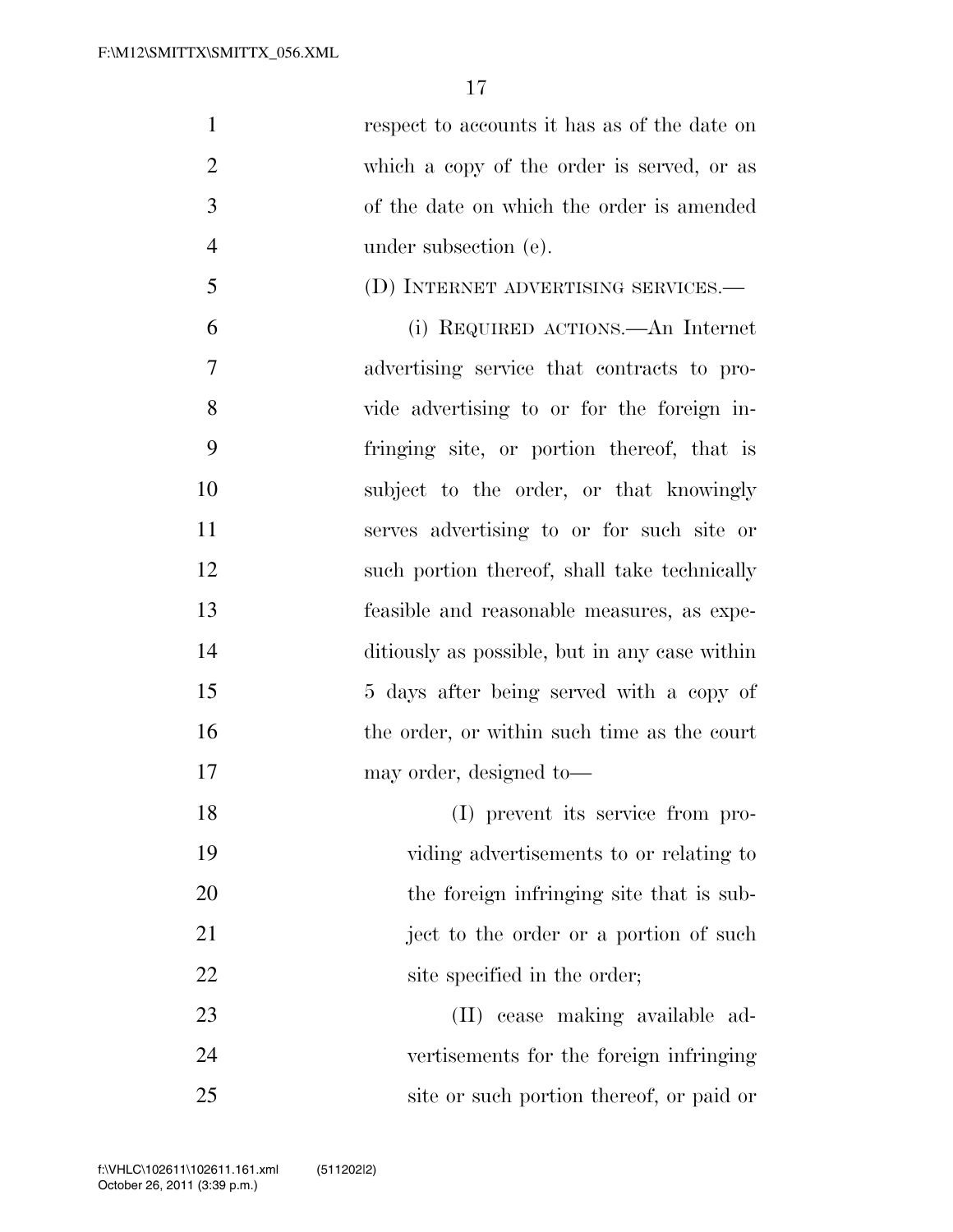| $\mathbf{1}$   | sponsored search results, links, or                    |
|----------------|--------------------------------------------------------|
| $\overline{2}$ | other placements that provide access                   |
| 3              | to such foreign infringing site or such                |
| $\overline{4}$ | portion thereof; and                                   |
| 5              | (III) cease providing or receiving                     |
| 6              | any compensation for advertising or                    |
| 7              | related services to, from, or in connec-               |
| 8              | tion with such foreign infringing site                 |
| 9              | or such portion thereof.                               |
| 10             | (ii) NO DUTY TO MONITOR.—An inter-                     |
| 11             | net advertising service shall be considered            |
| 12             | to be in compliance with clause (i) if it              |
| 13             | takes action described in that clause with             |
| 14             | respect to accounts it has as of the date on           |
| 15             | which a copy of the order is served, or as             |
| 16             | of the date on which the order is amended              |
| 17             | under subsection (e).                                  |
| 18             | (3) COMMUNICATION WITH USERS.—Except as                |
| 19             | provided under paragraph $(2)(A)(iv)$ , an entity tak- |
| 20             | ing an action described in this subsection shall de-   |
| 21             | termine the means to communicate such action to        |
| 22             | the entity's users or customers.                       |
| 23             | (4) ENFORCEMENT OF ORDERS.—                            |
| 24             | (A) IN GENERAL.—To ensure compliance                   |
| 25             | with orders issued pursuant to this section, the       |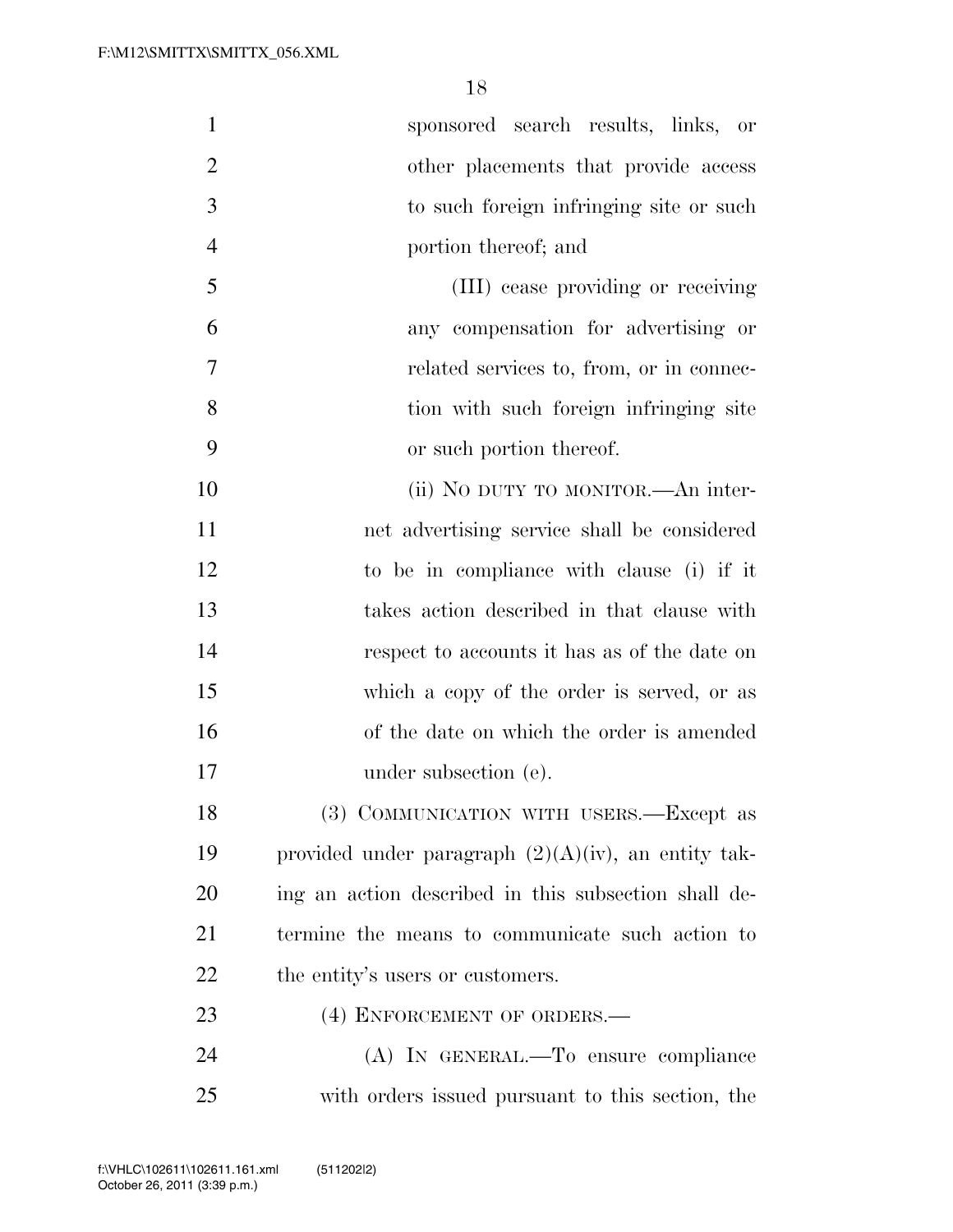| $\mathbf{1}$   | Attorney General may bring an action for in-       |
|----------------|----------------------------------------------------|
| $\overline{2}$ | junctive relief—                                   |
| 3              | (i) against any entity served under                |
| $\overline{4}$ | paragraph (1) that knowingly and willfully         |
| 5              | fails to comply with the requirements of           |
| 6              | this subsection to compel such entity to           |
| 7              | comply with such requirements; or                  |
| 8              | (ii) against any entity that knowingly             |
| 9              | and willfully provides or offers to provide        |
| 10             | a product or service designed or marketed          |
| 11             | for the circumvention or bypassing of              |
| 12             | measures described in paragraph (2) and            |
| 13             | taken in response to a court order issued          |
| 14             | pursuant to this subsection, to enjoin such        |
| 15             | entity from interfering with the order by          |
| 16             | continuing to provide or offer to provide          |
| 17             | such product or service.                           |
| 18             | (B) RULE OF CONSTRUCTION.—The<br>au-               |
| 19             | thority granted the Attorney General under         |
| 20             | subparagraph $(A)(i)$ shall be the sole legal rem- |
| 21             | edy to enforce the obligations under this section  |
| 22             | of any entity described in paragraph $(2)$ .       |

 (C) DEFENSE.—A defendant in an action under subparagraph (A)(i) may establish an af-firmative defense by showing that the defendant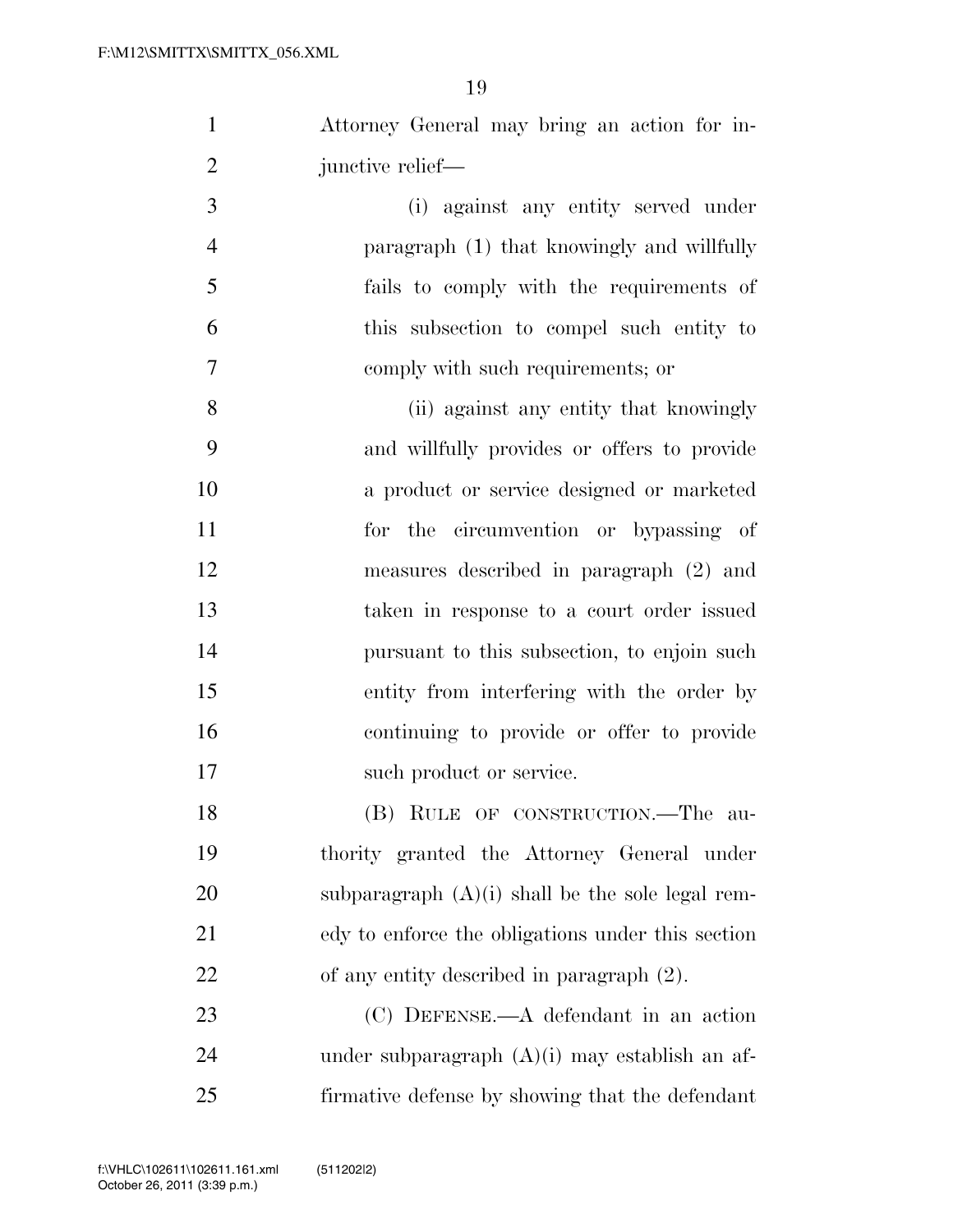| $\mathbf{1}$   | does not have the technical means to comply       |
|----------------|---------------------------------------------------|
| $\overline{2}$ | with this subsection without incurring an un-     |
| 3              | reasonable economic burden, or that the order     |
| $\overline{4}$ | is not authorized by this subsection. Such show-  |
| 5              | ing shall not be presumed to be a complete de-    |
| 6              | fense but shall serve as a defense only for those |
| 7              | measures for which a technical limitation on      |
| 8              | compliance is demonstrated or for such portions   |
| 9              | of the order as are demonstrated to be unau-      |
| 10             | thorized by this subsection.                      |
| 11             | (D) DEFINITION.—For purposes of this              |
| 12             | paragraph, a product or service designed or       |
| 13             | marketed for the circumvention or bypassing of    |
| 14             | measures described in paragraph (2) and taken     |
| 15             | in response to a court order issued pursuant to   |
|                |                                                   |

 this subsection includes a product or service that is designed or marketed to enable a do-main name described in such an order—

 (i) to resolve to that domain name's Internet protocol address notwithstanding the measures taken by a service provider under paragraph (2) to prevent such reso-lution; or

 (ii) to resolve to a different domain name or Internet Protocol address that the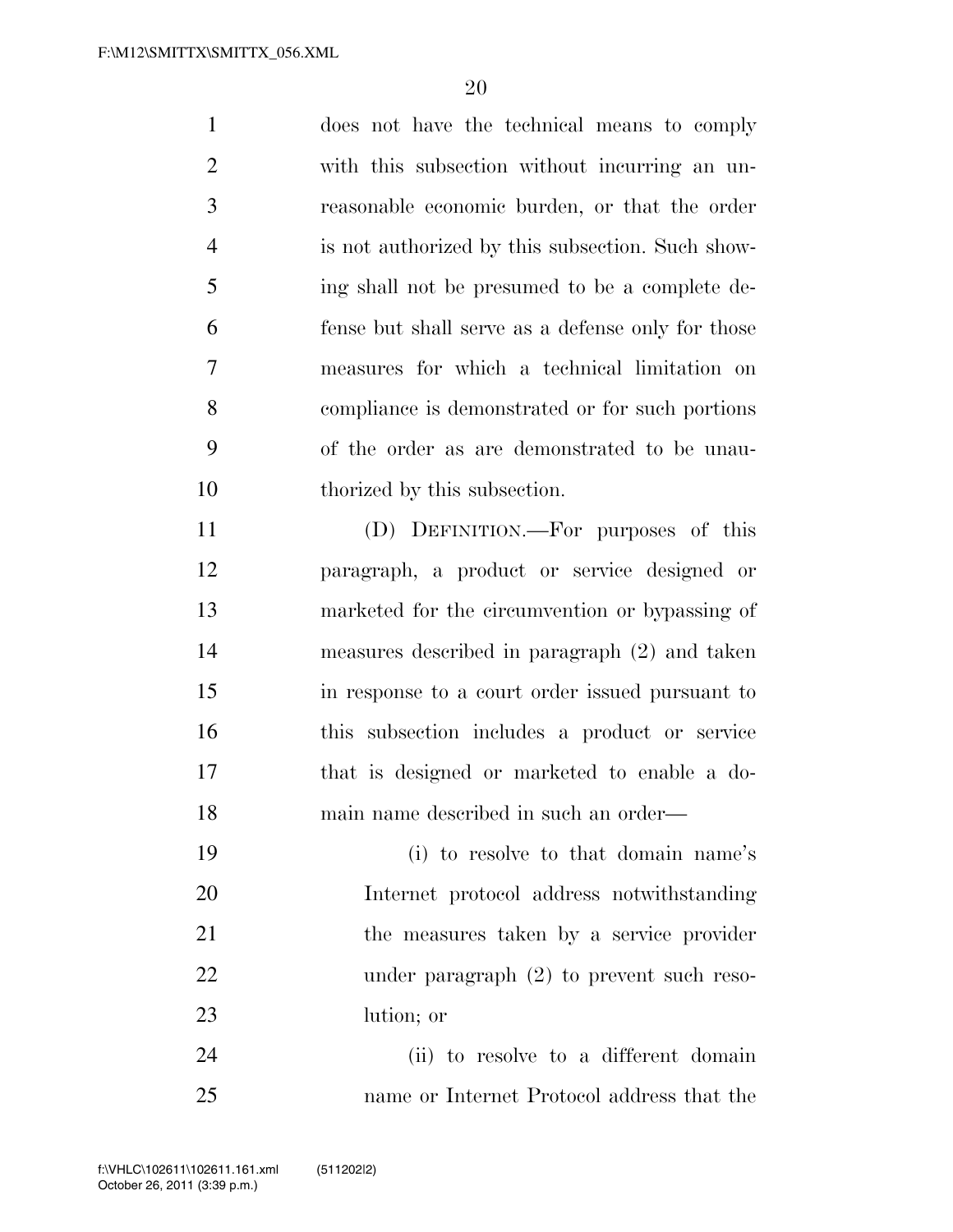| $\mathbf{1}$   | provider of the product or service knows,         |
|----------------|---------------------------------------------------|
| $\overline{2}$ | reasonably should know, or reasonably be-         |
| 3              | lieves is used by an Internet site offering       |
| $\overline{4}$ | substantially similar infringing activities as    |
| 5              | those with which the infringing foreign           |
| 6              | site, or portion thereof, subject to a court      |
| 7              | order under this section was associated.          |
| 8              | $(5)$ IMMUNITY.—                                  |
| 9              | (A) IMMUNITY FROM SUIT.—Other than in             |
| 10             | an action pursuant to paragraph $(4)$ , no cause  |
| 11             | of action shall lie in any Federal or State court |
| 12             | or administrative agency against any entity       |
| 13             | served with a copy of a court order issued        |
| 14             | under this subsection, or against any director,   |
| 15             | officer, employee, or agent thereof, for any act  |
| 16             | reasonably designed to comply with this sub-      |
| 17             | section or reasonably arising from such order.    |
| 18             | (B) IMMUNITY FROM LIABILITY.—Other                |
| 19             | than in an action pursuant to paragraph $(4)$ —   |
| 20             | (i) any entity served with a copy of an           |
| 21             | order under this subsection, and any direc-       |
| 22             | tor, officer, employee, or agent thereof,         |
| 23             | shall not be liable for any act reasonably        |
| 24             | designed to comply with this subsection or        |
| 25             | reasonably arising from such order; and           |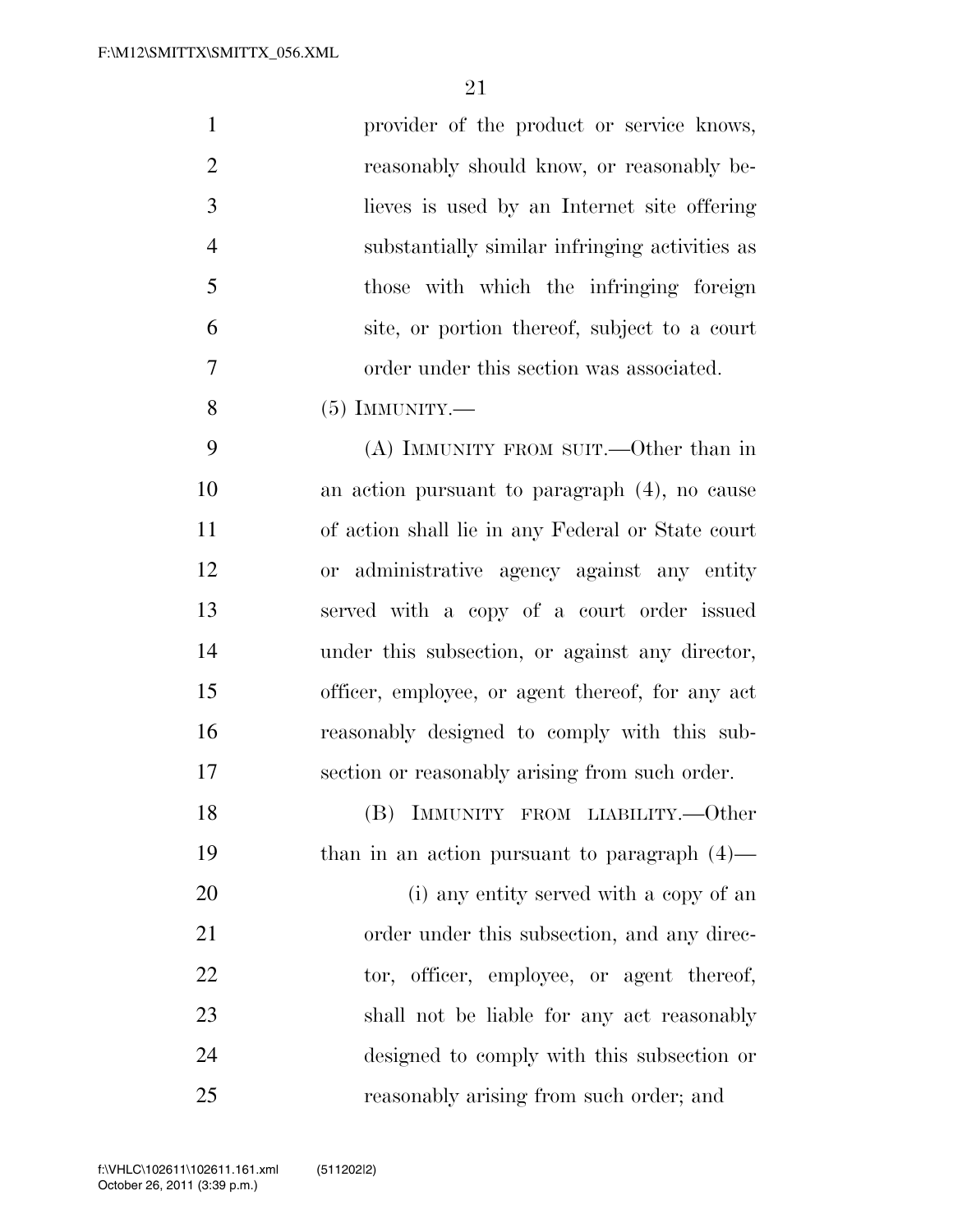- (ii) any—
- (I) actions taken by customers of such entity to circumvent any restric- tion on access to the foreign infring- ing site, or portion thereof, that is subject to such order, that is insti-tuted pursuant to this subsection, or
- (II) act, failure, or inability to re- strict access to a foreign infringing 10 site, or portion thereof, that is subject 11 to such order, in spite of good faith efforts to comply with such order by 13 such entity,
- shall not be used by any person in any claim or cause of action against such enti-16 ty.
- (d) MODIFICATION OR VACATION OF ORDERS.—

 (1) IN GENERAL.—At any time after the issuance of an order under subsection (b), a motion 20 to modify, suspend, or vacate the order may be filed by—

 (A) any person, or owner or operator of property, that is subject to the order;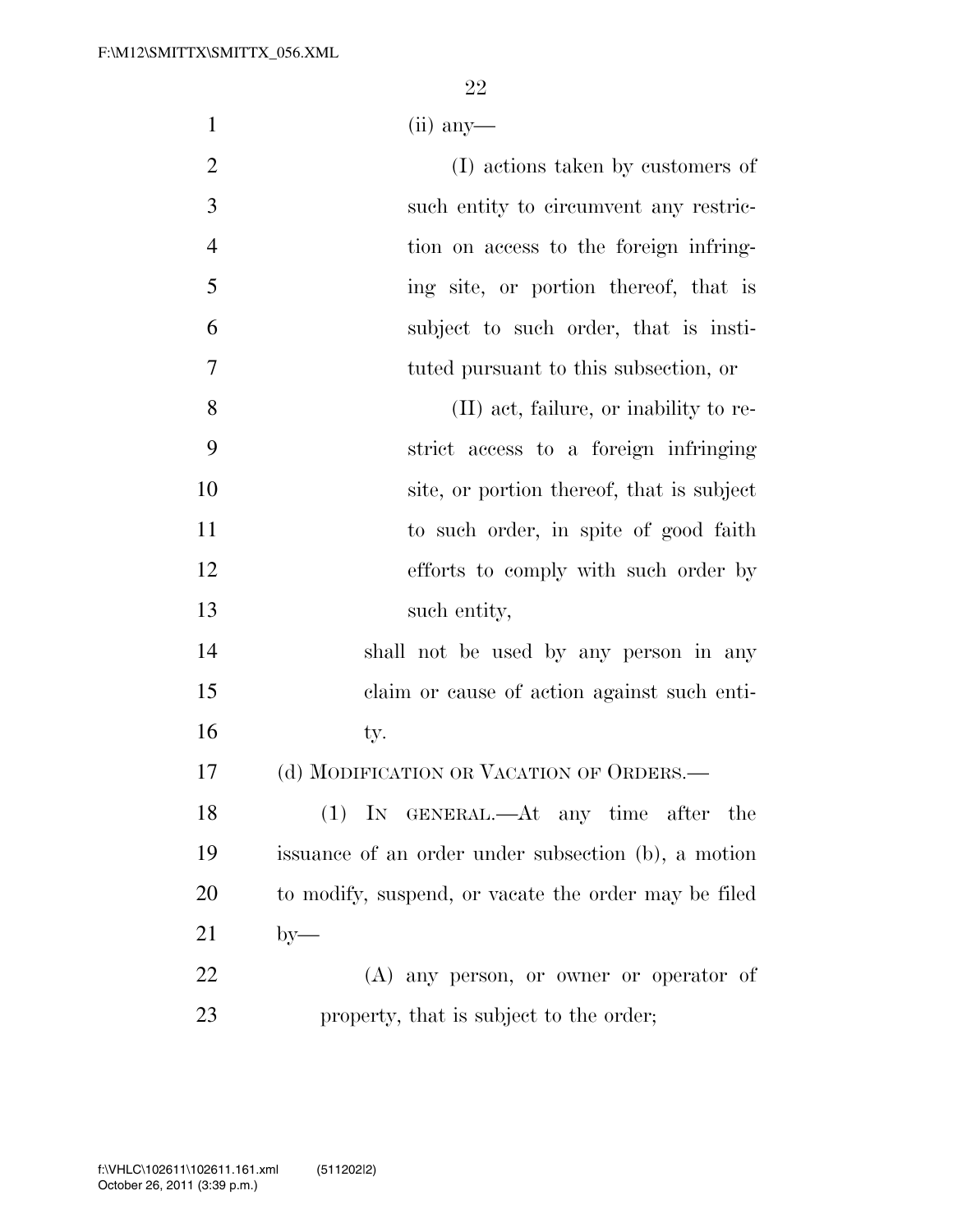| $\mathbf{1}$   | (B) any registrant of the domain name, or              |
|----------------|--------------------------------------------------------|
| $\overline{2}$ | the owner or operator, of the Internet site that       |
| 3              | is subject to the order;                               |
| $\overline{4}$ | (C) any domain name registrar, registry,               |
| 5              | or other domain name registration authority            |
| 6              | that has registered or assigned the domain             |
| 7              | name of the Internet site that is subject to the       |
| 8              | order; or                                              |
| 9              | (D) any entity that has been served with               |
| 10             | a copy of an order pursuant to subsection (c)          |
| 11             | that requires such entity to take action pre-          |
| 12             | scribed in that subsection.                            |
| 13             | (2) RELIEF.—Relief under this subsection shall         |
| 14             | be proper if the court finds that—                     |
| 15             | (A) the foreign Internet site subject to the           |
| 16             | order is no longer, or never was, a foreign in-        |
| 17             | fringing site; or                                      |
| 18             | (B) the interests of justice otherwise re-             |
| 19             | quire that the order be modified, suspended, or        |
| 20             | vacated.                                               |
| 21             | (3) CONSIDERATION.—In making a relief deter-           |
| 22             | mination under paragraph $(2)$ , a court may consider  |
| 23             | whether the domain name of the foreign Internet        |
| 24             | site has expired or has been re-registered by an enti- |
| 25             | ty other than the entity that is subject to the order  |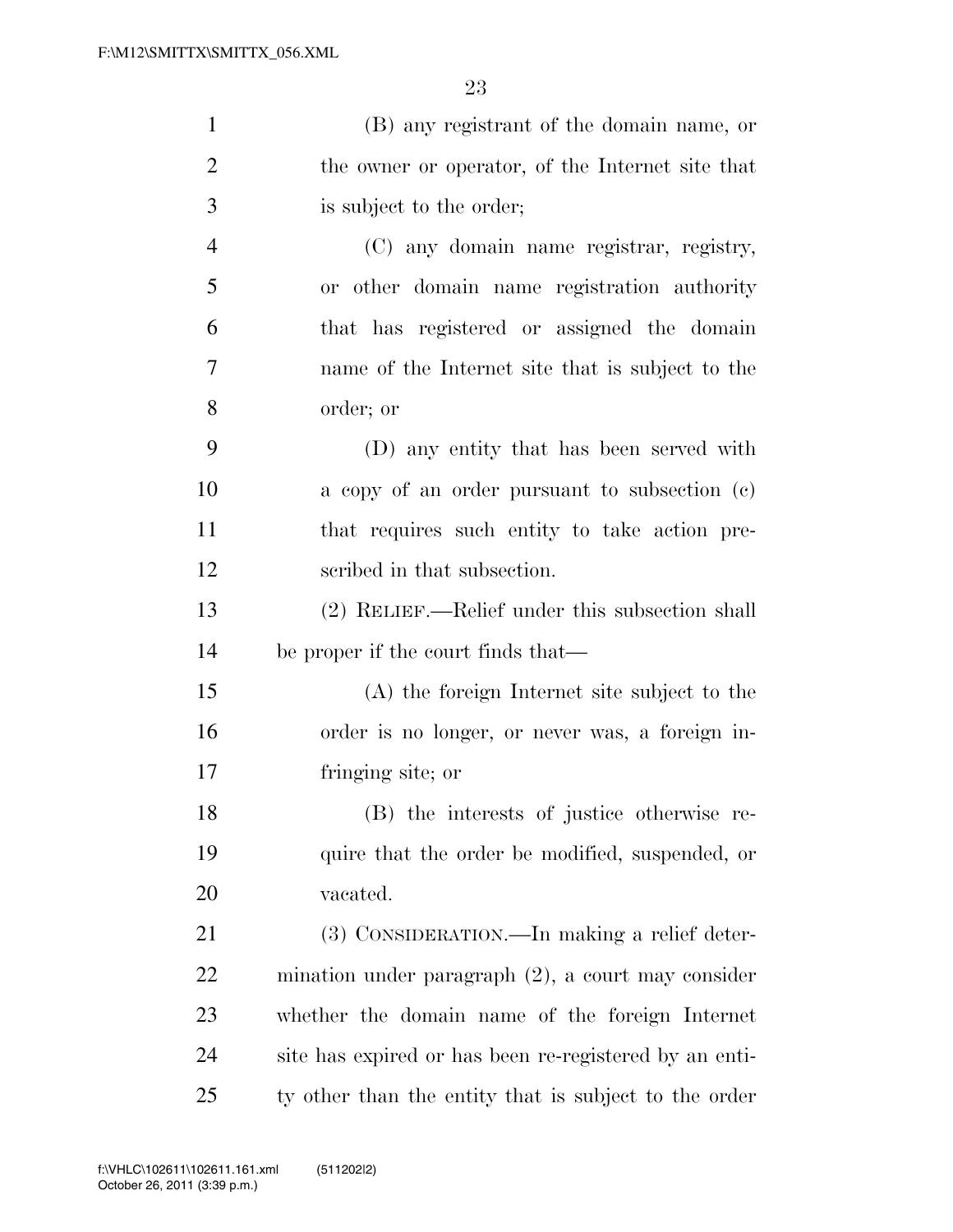with respect to which the motion under paragraph  $2 \qquad (1)$  is brought.

 (4) INTERVENTION.—An entity required to take action pursuant to subsection (c) if an order issues under subsection (b) may intervene at any time in any action commenced under subsection (b) that may result in such order, or in any action to modify, suspend, or vacate such order under this subsection. (e) AMENDED ORDERS.—The Attorney General, if al- leging that a foreign Internet site previously adjudicated in an action under this section to be a foreign infringing site is accessible or has been reconstituted at a different domain name or Internet Protocol address, may petition the court to amend the order issued under this section accordingly.

16 (f) LAW ENFORCEMENT COORDINATION.—

 (1) IN GENERAL.—The Attorney General shall inform the Intellectual Property Enforcement Coor- dinator and the heads of appropriate law enforce- ment agencies of all court orders issued under sub- section (b), and all amended orders issued under subsection (e), regarding foreign infringing sites.

 (2) ALTERATIONS.—The Attorney General shall, and the defendant may, inform the Intellectual Property Enforcement Coordinator of the modifica-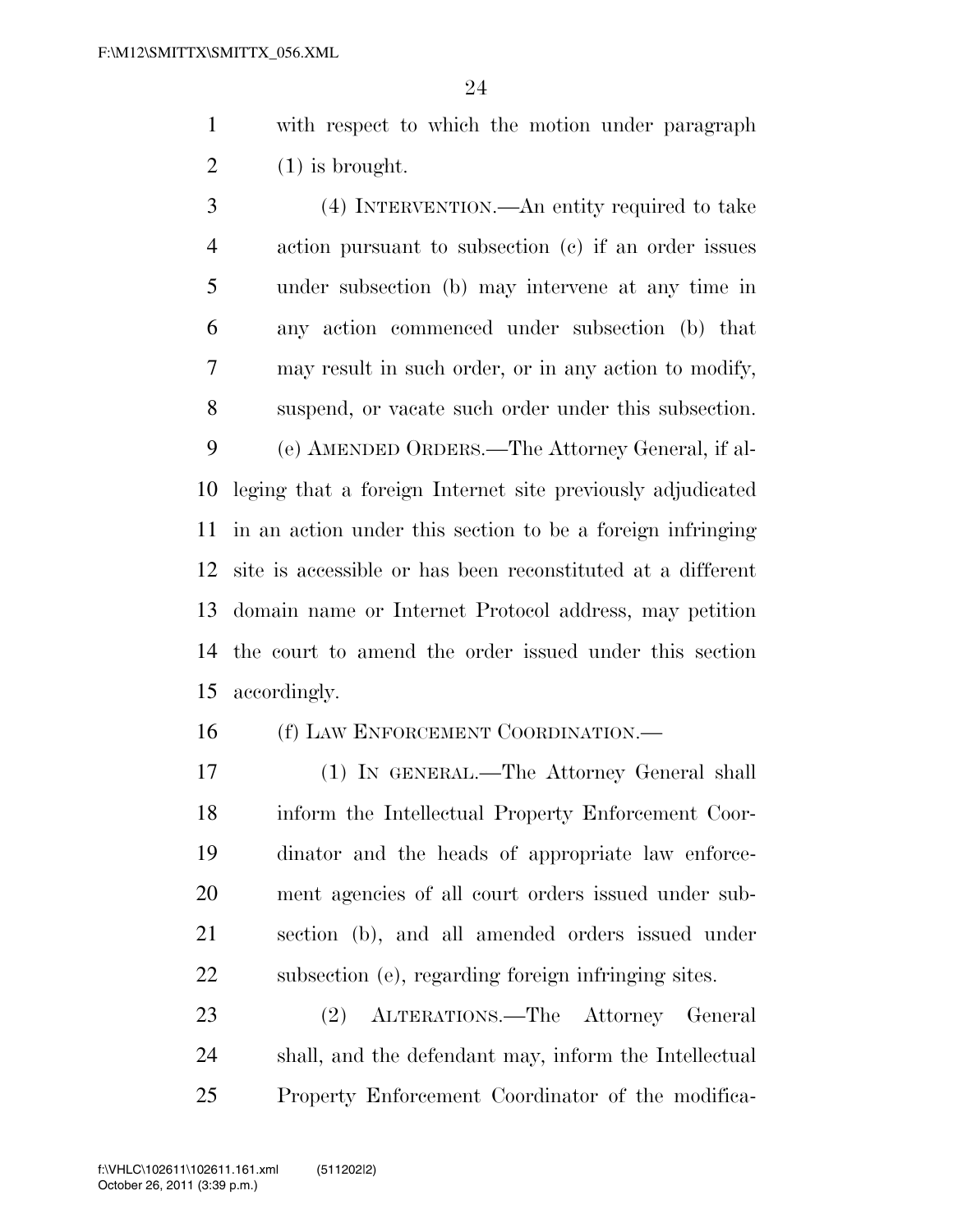| $\mathbf{1}$   | tion, suspension, expiration, or vacation of a court |
|----------------|------------------------------------------------------|
| $\overline{2}$ | order issued under subsection (b) or an amended      |
| 3              | order issued under subsection (e).                   |
| $\overline{4}$ | SEC. 103. MARKET-BASED SYSTEM TO PROTECT U.S. CUS-   |
| 5              | TOMERS AND PREVENT U.S. FUNDING OF                   |
| 6              | SITES DEDICATED TO THEFT OF U.S. PROP-               |
| 7              | ERTY.                                                |
| 8              | (a) DEFINITIONS.—In this section:                    |
| 9              | (1) DEDICATED TO THEFT OF U.S. PROP-                 |
| 10             | ERTY.—An "Internet site is dedicated to theft of     |
| 11             | U.S. property" if—                                   |
| 12             | $(A)$ it is an Internet site, or a portion           |
| 13             | thereof, that is a U.S.-directed site and is used    |
| 14             | by users within the United States; and               |
| 15             | $(B)$ either—                                        |
| 16             | (i) the U.S.-directed site is primarily              |
| 17             | designed or operated for the purpose of,             |
| 18             | has only limited purpose or use other than,          |
| 19             | or is marketed by its operator or another            |
| 20             | acting in concert with that operator for use         |
| 21             | in, offering goods or services in a manner           |
| 22             | that engages in, enables, or facilitates—            |
| 23             | $(I)$ a violation of section 501 of                  |
| 24             | title 17, United States Code;                        |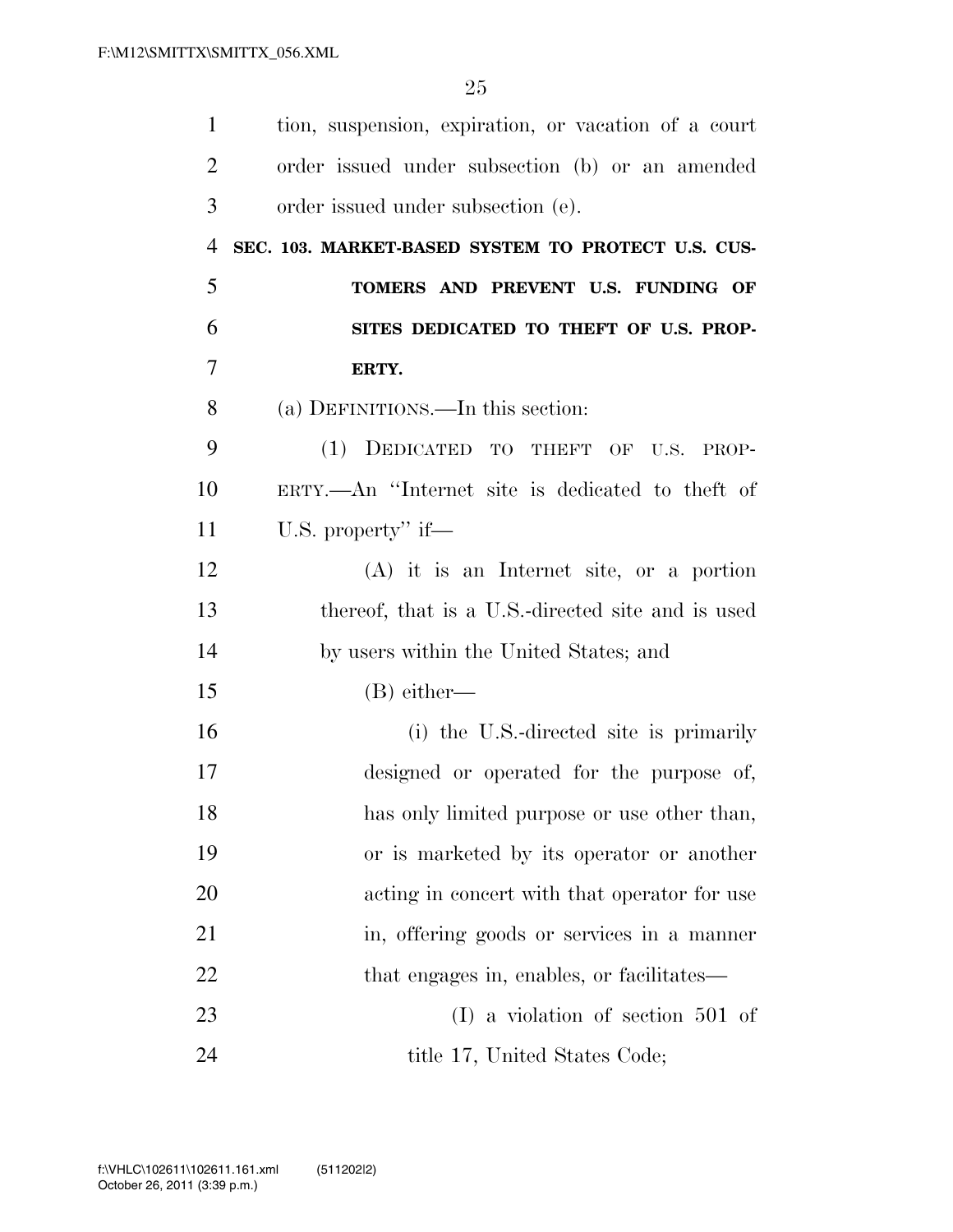| $\mathbf{1}$   | $(II)$ a violation of section 1201 of      |
|----------------|--------------------------------------------|
| $\overline{2}$ | title 17, United States Code; or           |
| 3              | (III) the sale, distribution, or           |
| $\overline{4}$ | promotion of goods, services, or mate-     |
| 5              | rials bearing a counterfeit mark, as       |
| 6              | that term is defined in section $34(d)$    |
| 7              | of the Lanham Act or section 2320 of       |
| 8              | title 18, United States Code; or           |
| 9              | (ii) the operator of the U.S.-directed     |
| 10             | site—                                      |
| 11             | (I) is taking, or has taken, delib-        |
| 12             | erate actions to avoid confirming a        |
| 13             | high probability of the use of the         |
| 14             | U.S.-directed site to carry out acts       |
| 15             | that constitute a violation of section     |
| 16             | $501$ or $1201$ of title 17, United States |
| 17             | Code; or                                   |
| 18             | (II) operates the U.S.-directed            |
| 19             | site with the object of promoting, or      |
| 20             | has promoted, its use to carry out         |
| 21             | acts that constitute a violation of sec-   |
| 22             | tion $501$ or $1201$ of title 17, United   |
| 23             | States Code, as shown by clear ex-         |
| 24             | pression or other affirmative steps        |
| 25             | taken to foster infringement.              |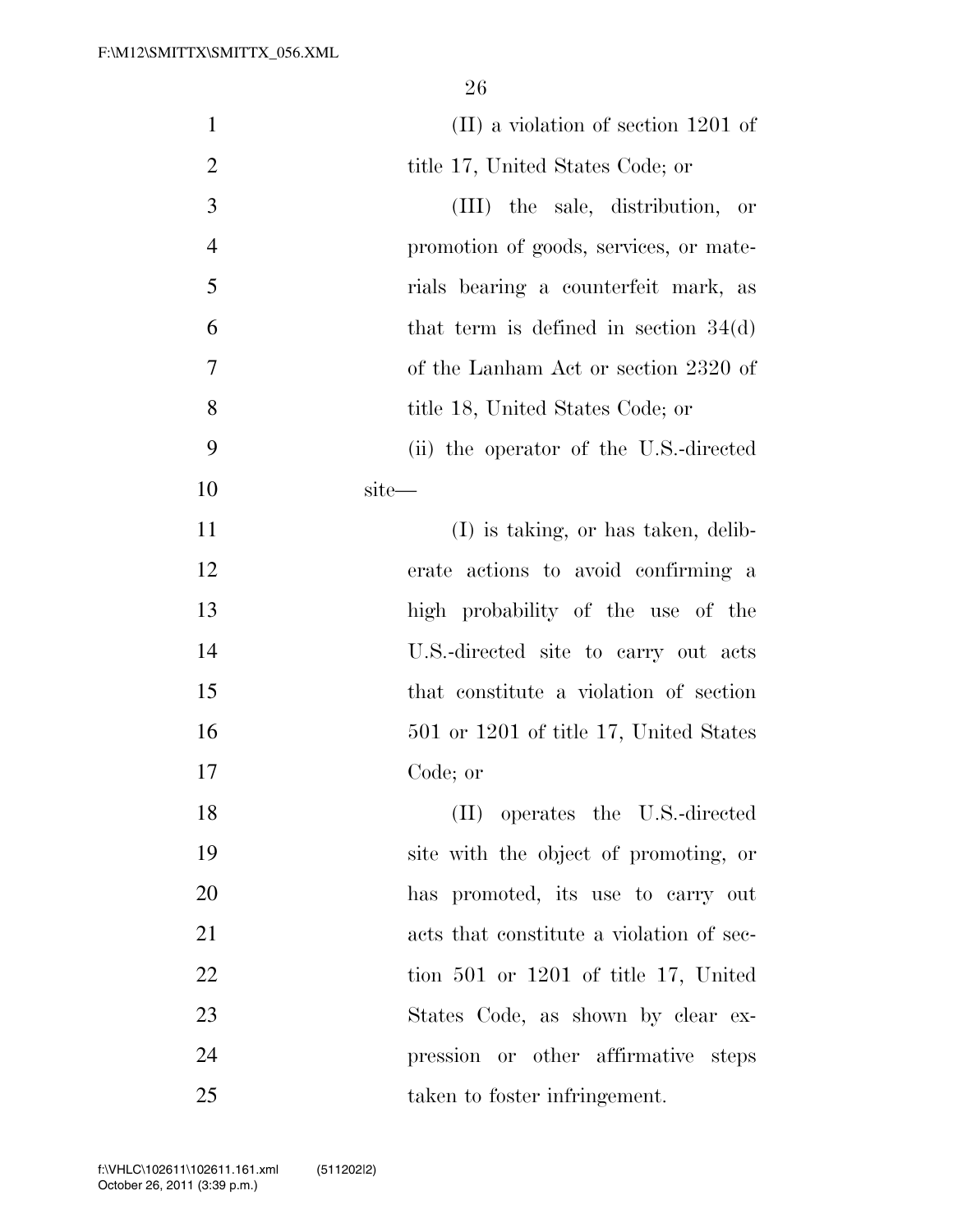(2) QUALIFYING PLAINTIFF.—The term ''quali- fying plaintiff'' means, with respect to a particular Internet site or portion thereof, a holder of an intel- lectual property right harmed by the activities de- scribed in paragraph (1) occurring on that Internet site or portion thereof.

 (b) DENYING U.S. FINANCIAL SUPPORT OF SITES DEDICATED TO THEFT OF U.S. PROPERTY.—

 (1) PAYMENT NETWORK PROVIDERS.—Except in the case of an effective counter notification pursu- ant to paragraph (5), a payment network provider shall take technically feasible and reasonable meas- ures, as expeditiously as possible, but in any case within 5 days after delivery of a notification under paragraph (4), that are designed to prevent, pro- hibit, or suspend its service from completing pay- ment transactions involving customers located within the United States and the Internet site, or portion thereof, that is specified in the notification under paragraph (4).

 (2) INTERNET ADVERTISING SERVICES.—Ex- cept in the case of an effective counter notification pursuant to paragraph (5), an Internet advertising service that contracts with the operator of an Inter-net site, or portion thereof, that is specified in a no-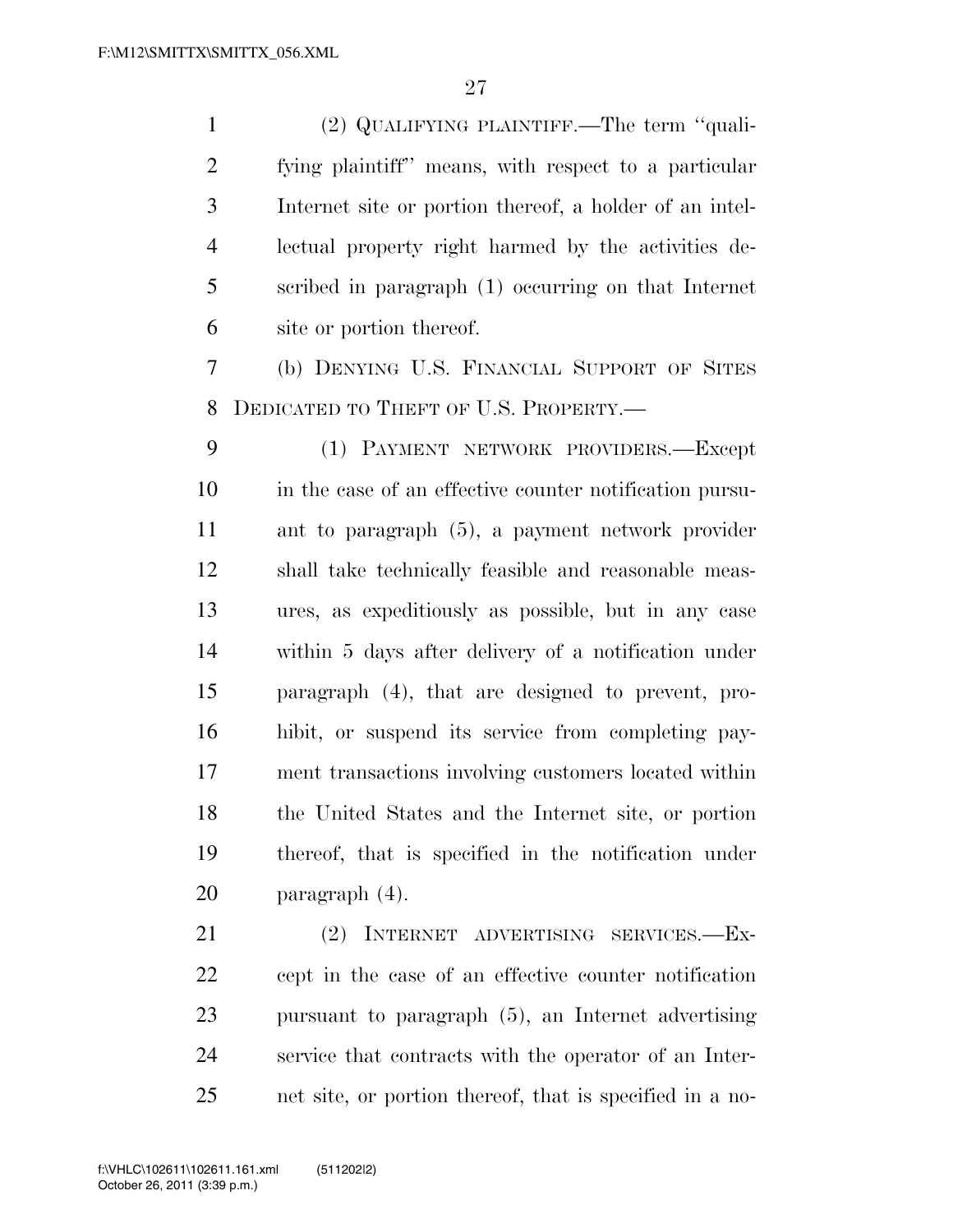| $\mathbf{1}$   | tification delivered under paragraph (4), to provide    |
|----------------|---------------------------------------------------------|
| $\overline{2}$ | advertising to or for such site or portion thereof, or  |
| 3              | that knowingly serves advertising to or for such site   |
| $\overline{4}$ | or portion thereof, shall take technically feasible and |
| 5              | reasonable measures, as expeditiously as possible,      |
| 6              | but in any case within 5 days after delivery the noti-  |
| 7              | fication under paragraph $(4)$ , that are designed to-  |
| 8              | (A) prevent its service from providing ad-              |
| 9              | vertisements to or relating to the Internet site,       |
| 10             | or portion thereof, that is specified in the notifi-    |
| 11             | cation;                                                 |
| 12             | (B) cease making available advertisements               |
| 13             | for such Internet site, or portion thereof, that        |
| 14             | is specified in the notification, or paid or spon-      |
| 15             | sored search results, links, or other placements        |
| 16             | that provide access to such Internet site, or           |
| 17             | portion thereof, that is specified in the notifica-     |
| 18             | tion; and                                               |
| 19             | (C) cease providing or receiving any com-               |
| 20             | pensation for advertising or related services to,       |
| 21             | from, or in connection with such Internet site,         |
| 22             | or portion thereof, that is specified in the notifi-    |
| 23             | cation.                                                 |
| 24             | $(3)$ DESIGNATED AGENT.—                                |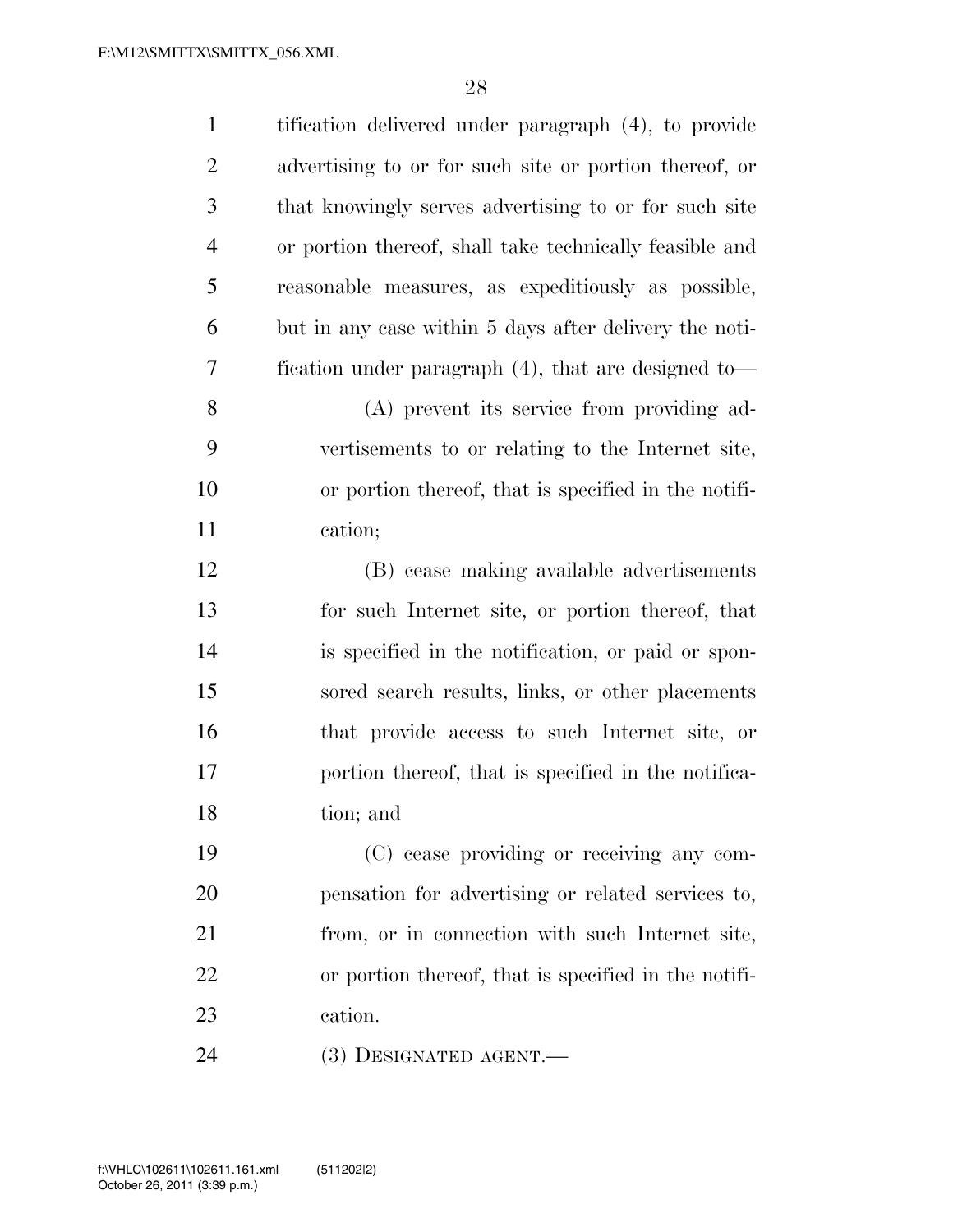| $\mathbf{1}$   | (A) IN GENERAL.—Each payment network               |
|----------------|----------------------------------------------------|
| $\overline{2}$ | provider and each Internet advertising service     |
| 3              | shall designate an agent to receive notifications  |
| $\overline{4}$ | described in paragraph (4), by making available    |
| 5              | through its service, including on its Web site in  |
| 6              | a location accessible to the public, and by pro-   |
| $\overline{7}$ | viding to the Copyright Office, substantially the  |
| 8              | following:                                         |
| 9              | (i) The name, address, phone number,               |
| 10             | and electronic mail address of the agent.          |
| 11             | (ii) Other contact information that the            |
| 12             | Register of Copyrights considers appro-            |
| 13             | priate.                                            |
| 14             | DIRECTORY OF AGENTS.—The Reg-<br>(B)               |
| 15             | ister of Copyrights shall maintain and make        |
| 16             | available to the public for inspection, including  |
| 17             | through the Internet, in electronic format, a      |
| 18             | current directory of agents designated under       |
| 19             | subparagraph $(A)$ .                               |
| 20             | (4) NOTIFICATION REGARDING INTERNET SITES          |
| 21             | DEDICATED TO THEFT OF U.S. PROPERTY.-              |
| 22             | (A) REQUIREMENTS.—Subject to subpara-              |
| 23             | graph (B), a notification under this paragraph     |
| 24             | is effective only if it is a written communication |
| 25             | that is provided to the designated agent of a      |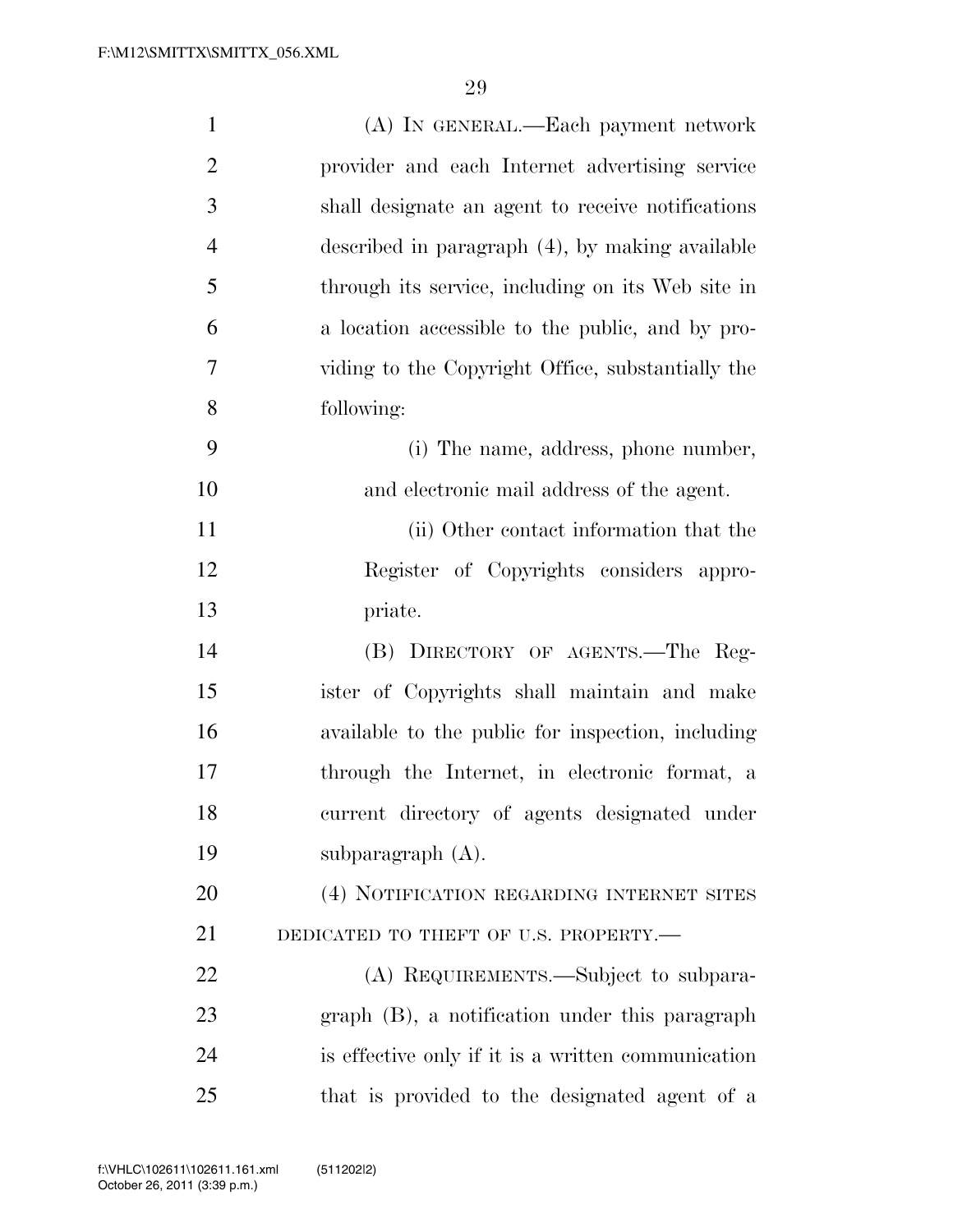| $\mathbf{1}$   | payment network provider or an Internet adver-     |
|----------------|----------------------------------------------------|
| $\overline{2}$ | tising service and includes substantially the fol- |
| 3              | lowing:                                            |
| $\overline{4}$ | (i) A physical or electronic signature             |
| 5              | of a person authorized to act on behalf of         |
| 6              | the holder of an intellectual property right       |
| 7              | harmed by the activities described in sub-         |
| 8              | section $(a)(1)$ .                                 |
| 9              | (ii) Identification of the Internet site,          |
| 10             | or portion thereof, dedicated to theft of          |
| 11             | U.S. property, including either the domain         |
| 12             | name or Internet Protocol address of such          |
| 13             | site, or both.                                     |
| 14             | (iii) Identification of the specific facts         |
| 15             | to support the claim that the Internet site,       |
| 16             | or portion thereof, is dedicated to theft of       |
| 17             | U.S. property and to clearly show that im-         |
| 18             | mediate and irreparable injury, loss, or           |
| 19             | damage will result to the holder of the in-        |
| 20             | tellectual property right harmed by the ac-        |
| 21             | tivities described in subsection $(a)(1)$ in       |
| 22             | the absence of timely action by the pay-           |
| 23             | ment network provider or Internet adver-           |
| 24             | tising service.                                    |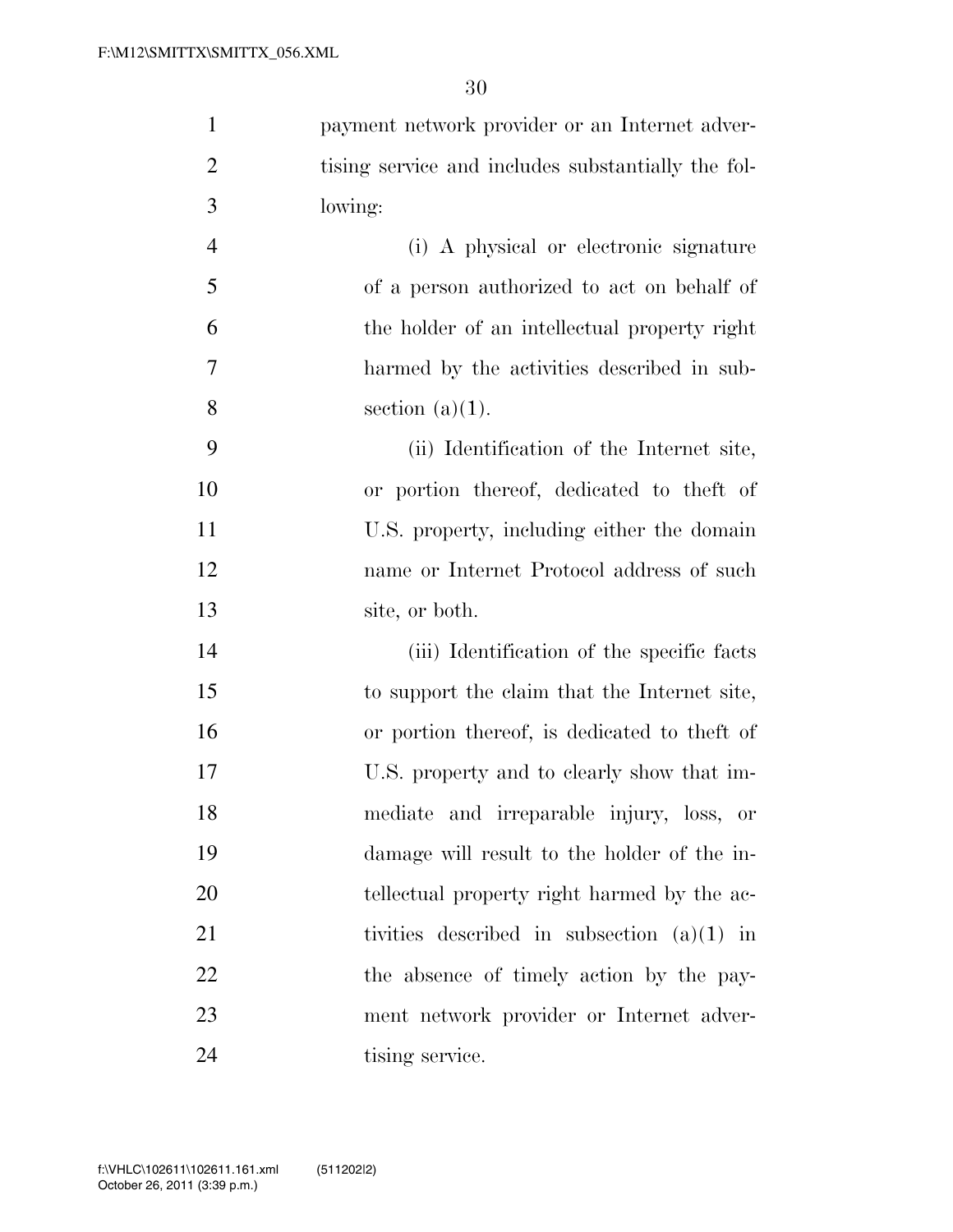| $\mathbf{1}$   | (iv) Information reasonably sufficient        |
|----------------|-----------------------------------------------|
| $\overline{2}$ | to establish that the payment network pro-    |
| 3              | vider or Internet advertising service is pro- |
| $\overline{4}$ | viding payment processing or Internet ad-     |
| 5              | vertising services for such site.             |
| 6              | (v) Information reasonably sufficient         |
| 7              | to permit the payment network provider or     |
| 8              | Internet advertising service to contact the   |
| 9              | holder of the intellectual property right     |
| 10             | harmed by the activities described in sub-    |
| 11             | section $(a)(1)$ .                            |
| 12             | (vi) A statement that the holder of the       |
| 13             | intellectual property right has a good faith  |
| 14             | belief that the use of the owner's works or   |
| 15             | goods in which the right exists, in the       |
| 16             | manner described in the notification, is not  |
| 17             | authorized by the holder, its agent, or law.  |
| 18             | (vii) A statement that the information        |
| 19             | in the notification is accurate, and, under   |
| 20             | penalty of perjury, that the signatory is     |
| 21             | authorized to act on behalf of the holder of  |
| 22             | the intellectual property right harmed by     |
| 23             | activities described in<br>subsection<br>the  |
| 24             | (a)(1).                                       |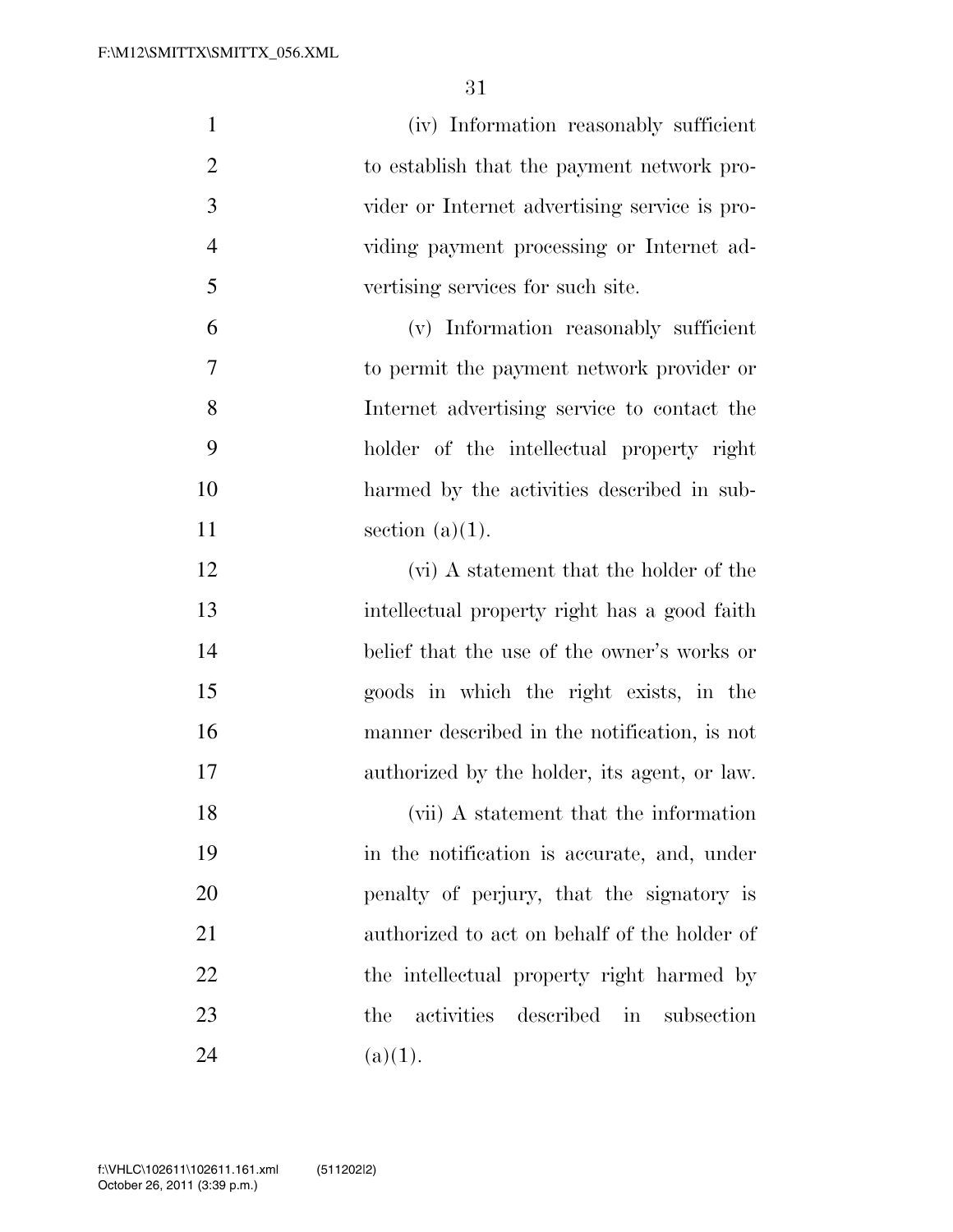| $\mathbf{1}$   | (viii) Identification of the evidence in-         |
|----------------|---------------------------------------------------|
| $\overline{2}$ | dicating that the site (or portion thereof)       |
| 3              | is a U.S.-directed site.                          |
| $\overline{4}$ | (B) SERVICE IF NO AGENT DESIGNATED.—              |
| 5              | If a payment network provider or Internet ad-     |
| 6              | vertising service has not designated an agent     |
| 7              | under paragraph $(3)$ , the notification under    |
| 8              | subparagraph (A) may be provided to any offi-     |
| 9              | cer or legal representative of such provider or   |
| 10             | service.                                          |
| 11             | (C) NOTICE TO INTERNET SITE IDENTI-               |
| 12             | FIED IN NOTIFICATION.—Upon receipt of an ef-      |
| 13             | fective notification under this paragraph, a pay- |
| 14             | ment network provider or Internet advertising     |
| 15             | service shall take appropriate steps to ensure    |
| 16             | timely delivery of the notification to the Inter- |
| 17             | net site identified in the notification.          |
| 18             | (5) COUNTER NOTIFICATION.-                        |
| 19             | (A) REQUIREMENTS.—Subject to subpara-             |
| 20             | graph (B), a counter notification is effective    |
| 21             | under this paragraph only if it is a written com- |
| 22             | munication that is provided to the designated     |
| 23             | agent of a payment network provider or an         |
| 24             | Internet advertising service and includes sub-    |
| 25             | stantially the following:                         |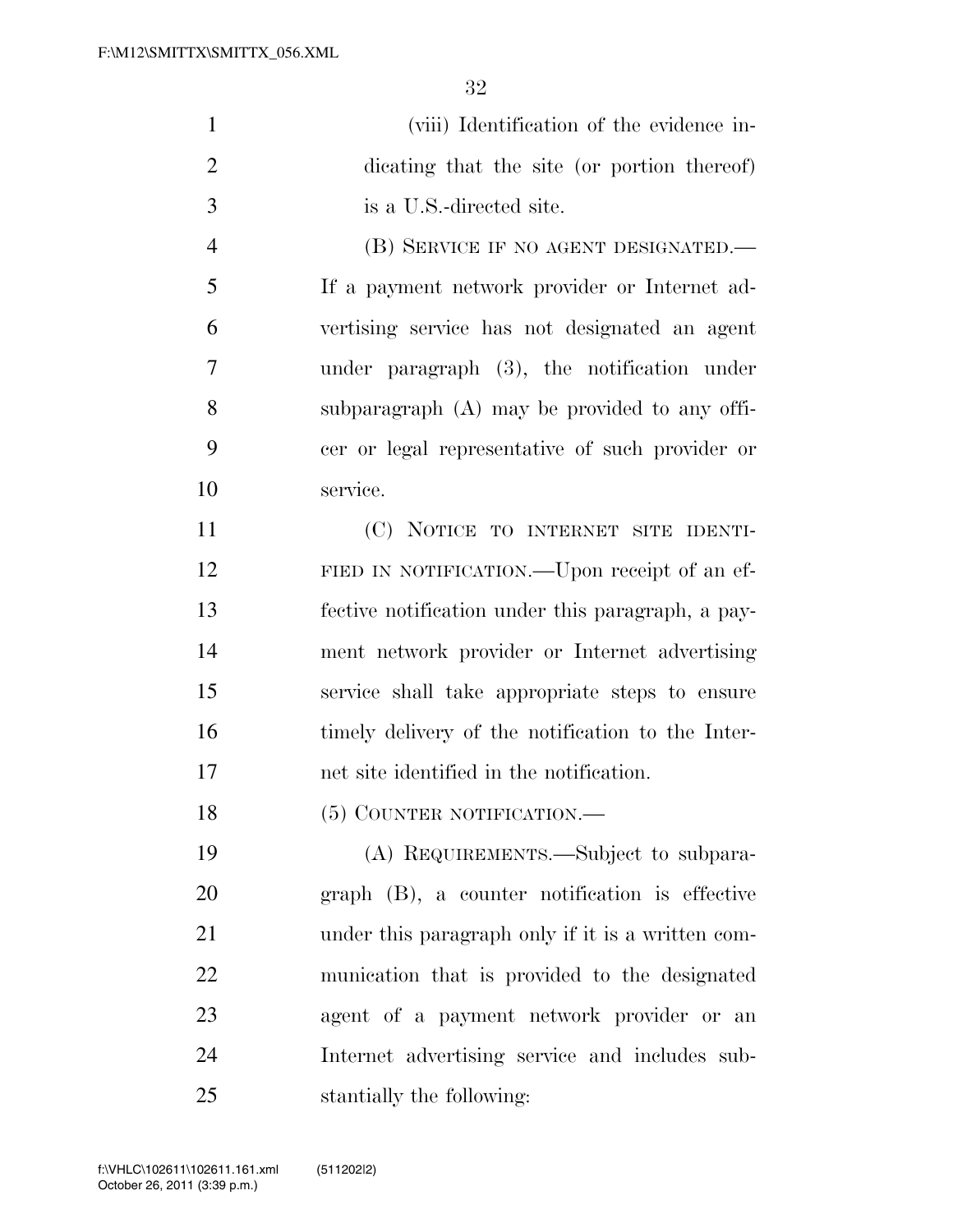| $\mathbf{1}$   | (i) A physical or electronic signature         |
|----------------|------------------------------------------------|
| $\overline{2}$ | of the owner or operator of the Internet       |
| 3              | site, or portion thereof, specified in a noti- |
| $\overline{4}$ | fication under paragraph (4) subject to        |
| 5              | which action is to be taken by the payment     |
| 6              | network provider or Internet advertising       |
| 7              | service under paragraph $(1)$ or $(2)$ , or of |
| 8              | the registrant of the domain name used by      |
| 9              | such site or portion thereof.                  |
| 10             | (ii) In the case of an Internet site           |
| 11             | specified in the notification under para-      |
| 12             | graph (4) that is a foreign Internet site, a   |
| 13             | statement that the owner or operator, or       |
| 14             | registrant, consents to the jurisdiction of    |
| 15             | the courts of the United States, and will      |
| 16             | accept service of process from the person      |
| 17             | who provided notification under paragraph      |
| 18             | $(4)$ , or an agent of such person, for pur-   |
| 19             | poses of adjudicating whether the site is an   |
| 20             | Internet site dedicated to theft of U.S.       |
| 21             | property under this section.                   |
| 22             | (iii) A statement under penalty of per-        |
| 23             | jury that the owner or operator, or reg-       |

 istrant, has a good faith belief that it does not meet the criteria of an Internet site

October 26, 2011 (3:39 p.m.) f:\VHLC\102611\102611.161.xml (511202|2)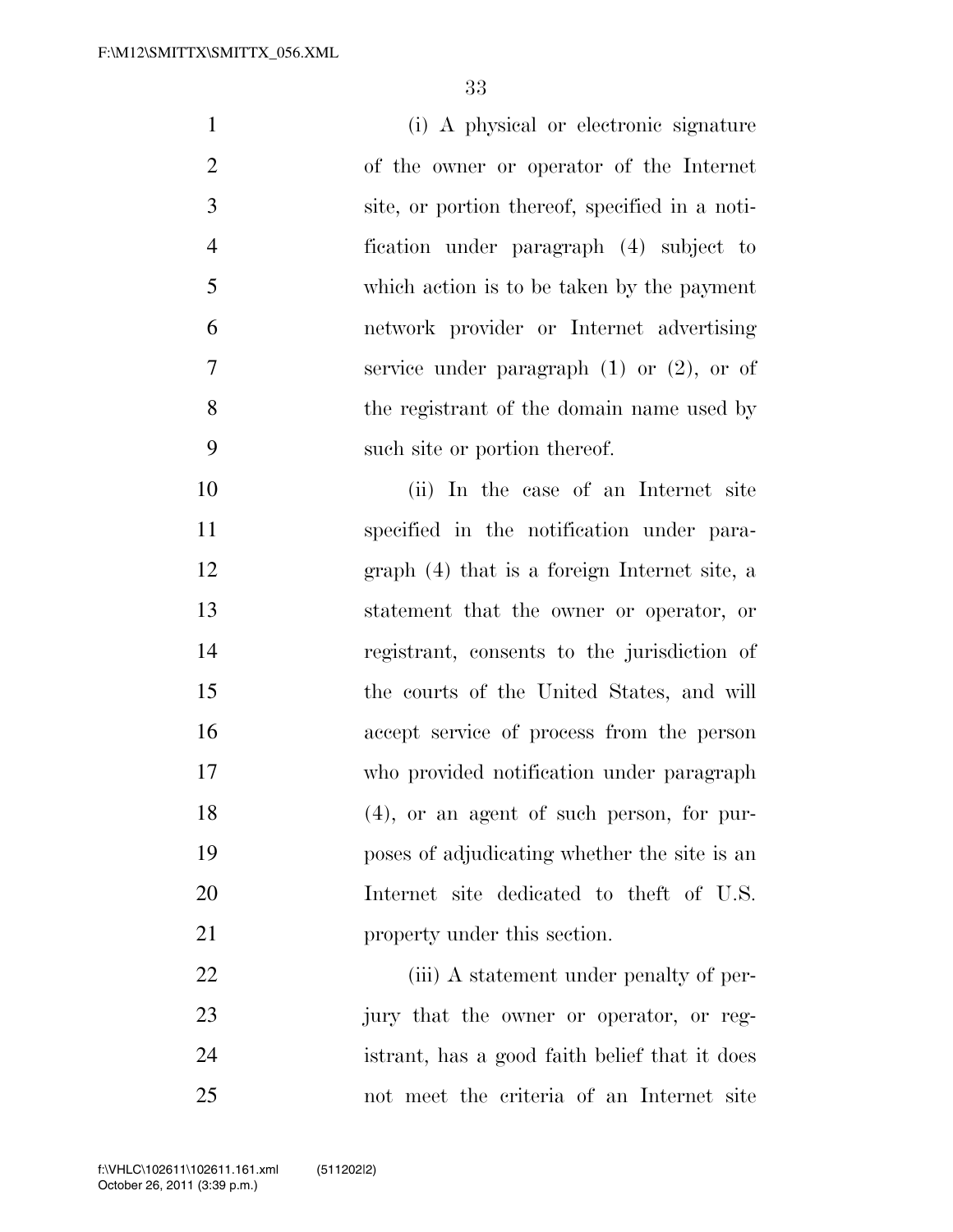| $\mathbf{1}$   | dedicated to the ft of U.S. property as set           |
|----------------|-------------------------------------------------------|
| $\overline{2}$ | forth under this section.                             |
| 3              | (iv) The name, address, email ad-                     |
| $\overline{4}$ | dress, and telephone number of the owner,             |
| 5              | operator, or registrant.                              |
| 6              | (B) SERVICE IF NO AGENT DESIGNATED.—                  |
| 7              | If a payment network provider or Internet ad-         |
| 8              | vertising service has not designated an agent         |
| 9              | under paragraph $(3)$ , the counter notification      |
| 10             | under subparagraph (A) may be provided to             |
| 11             | any officer or legal representative of such pro-      |
| 12             | vider or service.                                     |
| 13             | (6) MISREPRESENTATIONS.—Any provider of a             |
| 14             | notification or counter notification who knowingly    |
| 15             | materially misrepresents under this section—          |
| 16             | (A) that a site is an Internet site dedicated         |
| 17             | to the theft of U.S. property, or                     |
| 18             | (B) that such site does not meet the cri-             |
| 19             | teria of an Internet site dedicated to the theft      |
| 20             | of U.S. property,                                     |
| 21             | shall be liable for damages, including costs and at-  |
| <u>22</u>      | torneys' fees, incurred by the person injured by such |
| 23             | misrepresentation as a result of the misrepresenta-   |
| 24             | tion.                                                 |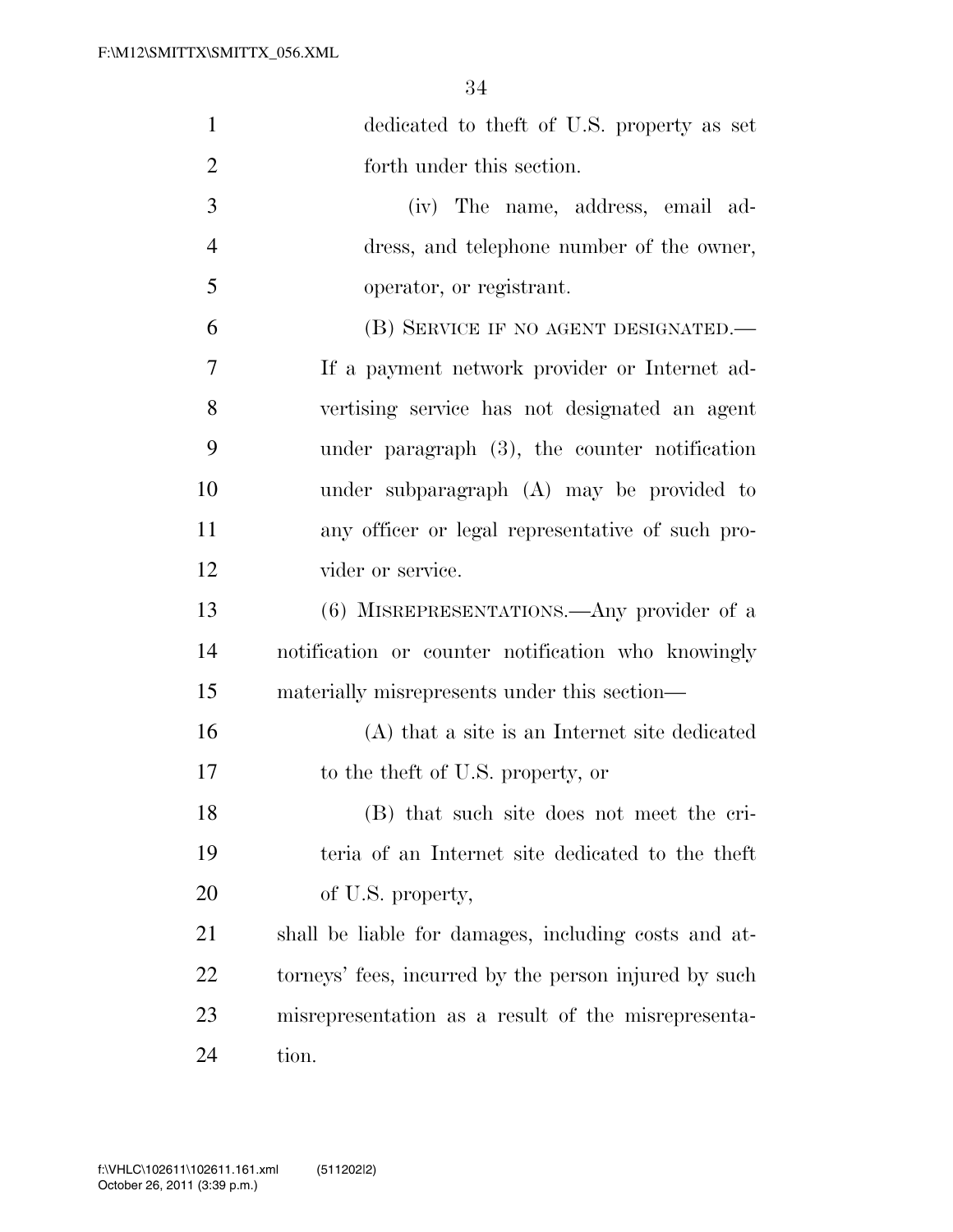(c) LIMITED INJUNCTIVE RELIEF IN CASES OF COUNTER NOTIFICATION.—

| 3              | (1) IN PERSONAM.—If an effective counter noti-              |
|----------------|-------------------------------------------------------------|
| $\overline{4}$ | fication is made under subsection $(b)(5)$ , or if a pay-   |
| 5              | ment network provider fails to comply with sub-             |
| 6              | section $(b)(1)$ , or an Internet advertising service fails |
| 7              | to comply with subsection $(b)(2)$ , pursuant to a noti-    |
| 8              | fication under subsection $(b)(4)$ in the absence of        |
| 9              | such a counter notification, a qualifying plaintiff         |
| 10             | may commence an in personam action against—                 |
| 11             | $(A)$ a registrant of a domain name used by                 |
| 12             | the Internet site, or portion thereof, that is sub-         |
| 13             | ject to the notification under subsection $(b)(4)$ ;        |
| 14             | <b>or</b>                                                   |
| 15             | (B) an owner or operator of the Internet                    |
| 16             | site or portion thereof.                                    |
| 17             | (2) IN REM.—If through due diligence a quali-               |
| 18             | fying plaintiff who is authorized to bring an in per-       |
| 19             | sonam action under paragraph (1) with respect to            |
| 20             | an Internet site dedicated to theft of U.S. property        |
| 21             | is unable to find a person described in subpara-            |
| 22             | graphs $(A)$ or $(B)$ of paragraph $(1)$ , or no such per-  |
| 23             | son found has an address within a judicial district         |
| 24             | of the United States, the qualifying plaintiff may          |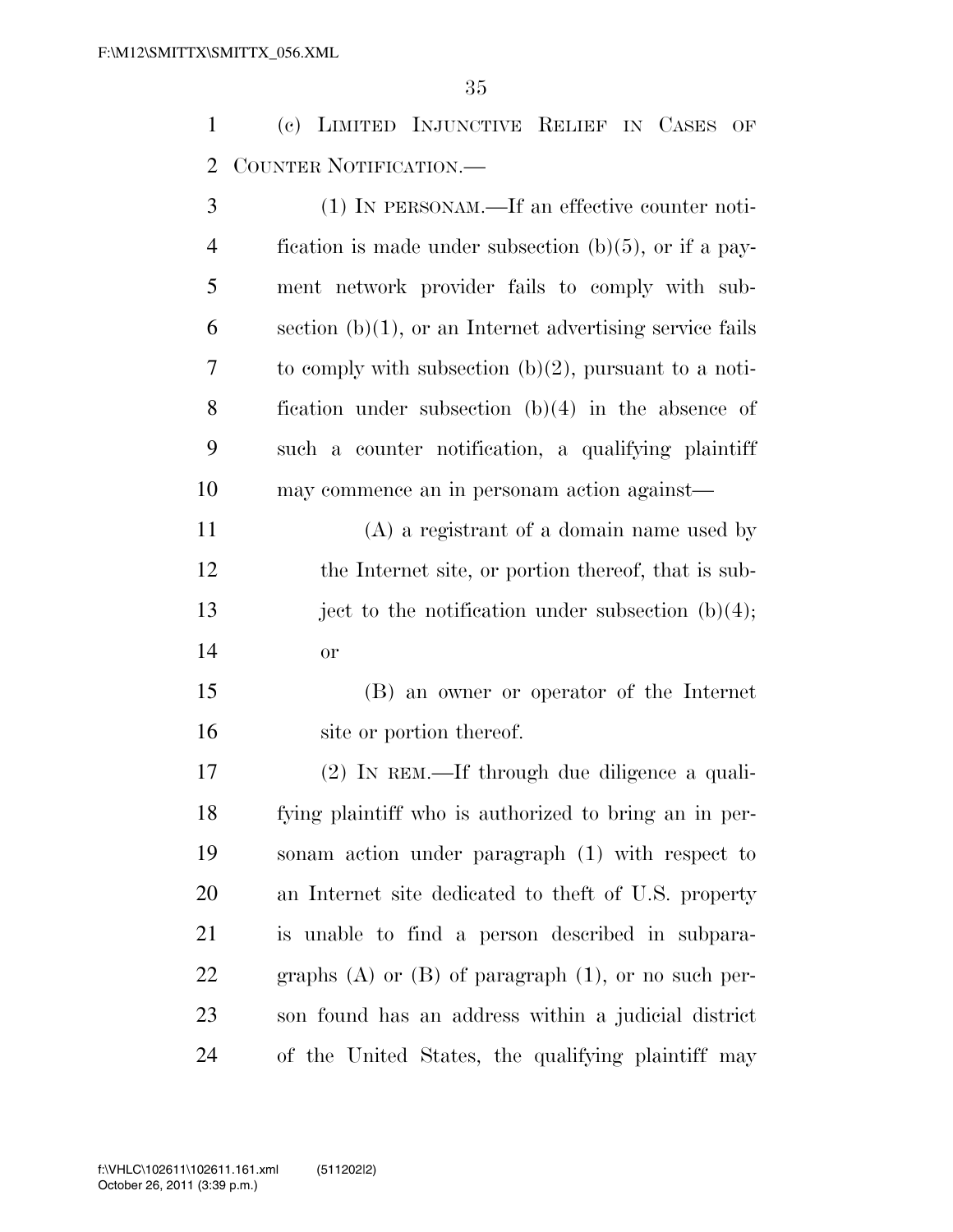| $\mathbf{1}$   | commence an in rem action against that Internet         |
|----------------|---------------------------------------------------------|
| $\overline{2}$ | site or the domain name used by such site.              |
| 3              | (3) NOTICE.—Upon commencing an action                   |
| $\overline{4}$ | under this subsection, the qualifying plaintiff shall   |
| 5              | send a notice of the alleged activity described in sub- |
| 6              | section $(a)(1)$ and intent to proceed under this sub-  |
| 7              | section-                                                |
| 8              | (A) to the registrant of the domain name                |
| 9              | of the Internet site, or portion thereof, that is       |
| 10             | the subject to the notification under subsection        |
| 11             | $(b)(4)$ —                                              |
| 12             | (i) at the postal and electronic mail                   |
| 13             | addresses appearing in the applicable pub-              |
| 14             | licly accessible database of registrations, if          |
| 15             | any, and to the extent such addresses are               |
| 16             | reasonably available; and                               |
| 17             | (ii) via the postal and electronic mail                 |
| 18             | addresses of the registrar, registry, or                |
| 19             | other domain name registration authority                |
| 20             | that registered or assigned the domain                  |
| 21             | name of the Internet site, or portion there-            |
| 22             | of, to the extent such addresses are reason-            |
| 23             | ably available;                                         |
| 24             | (B) to the owner or operator of the Inter-              |
| 25             | net site, or portion thereof—                           |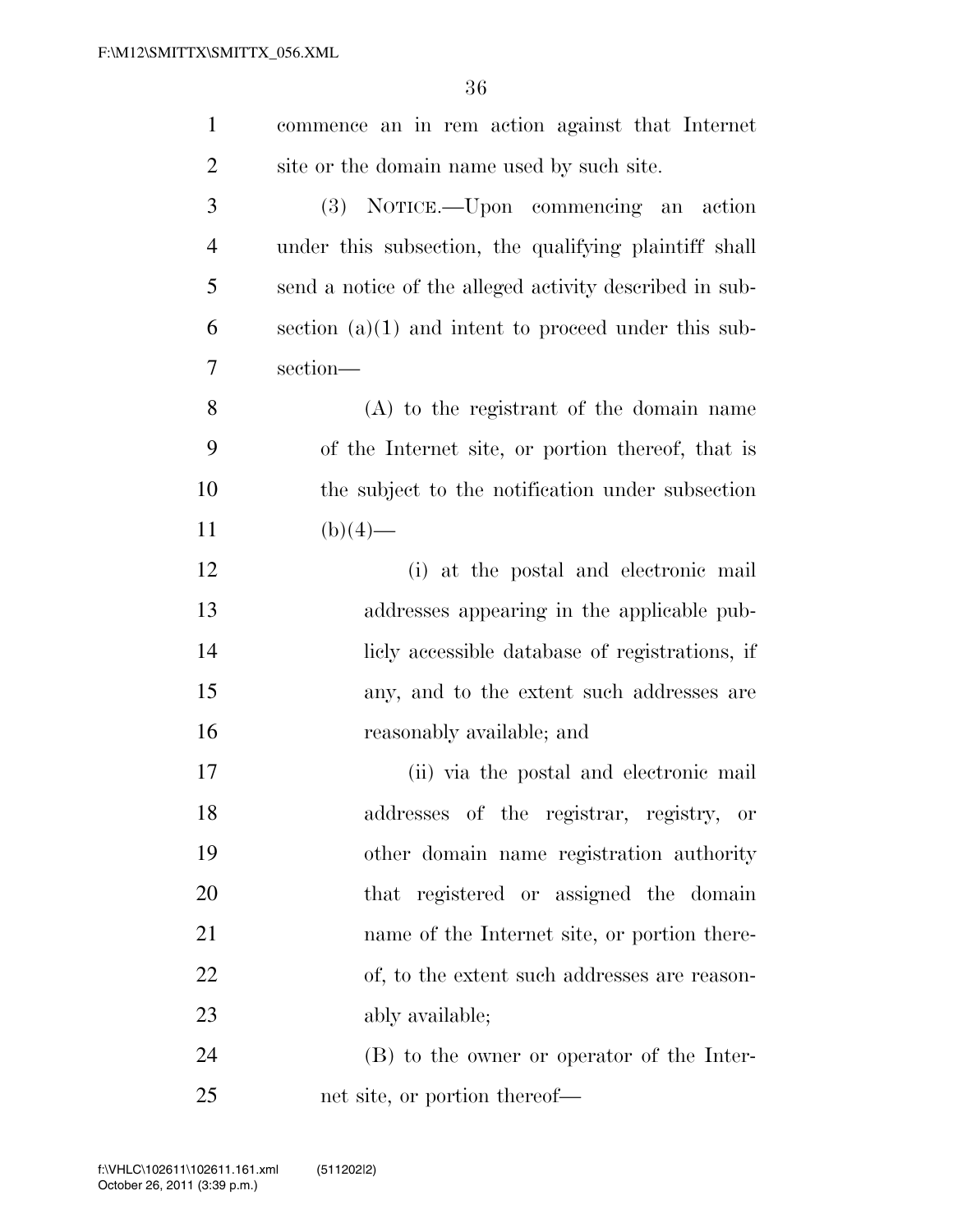| $\mathbf{1}$   | (i) at the primary postal and elec-                    |
|----------------|--------------------------------------------------------|
| $\overline{2}$ | tronic mail addresses for such owner or op-            |
| 3              | erator that are provided on the Internet               |
| $\overline{4}$ | site, or portion thereof, if any, and to the           |
| 5              | extent such addresses are reasonably avail-            |
| 6              | able; or                                               |
| 7              | (ii) if there is no domain name of the                 |
| 8              | Internet site or portion thereof, via the              |
| 9              | postal and electronic mail addresses of the            |
| 10             | Internet Protocol allocation entity appear-            |
| 11             | ing in the applicable publicly accessible              |
| 12             | database of allocations and assignments, if            |
| 13             | any, and to the extent such addresses are              |
| 14             | reasonably available; or                               |
| 15             | (C) in any other such form as the court                |
| 16             | may prescribe, including as may be required by         |
| 17             | rule 4(f) of the Federal Rules of Civil Proce-         |
| 18             | dure.                                                  |
| 19             | (4) SERVICE OF PROCESS.—For purposes of                |
| 20             | this section, the actions described in this subsection |
| 21             | shall constitute service of process.                   |
| <u>22</u>      | $(5)$ RELIEF.—On application of a qualifying           |
| 23             | plaintiff following the commencement of an action      |
| 24             | under this section with respect to an Internet site    |
| 25             | dedicated to theft of U.S. property, the court may     |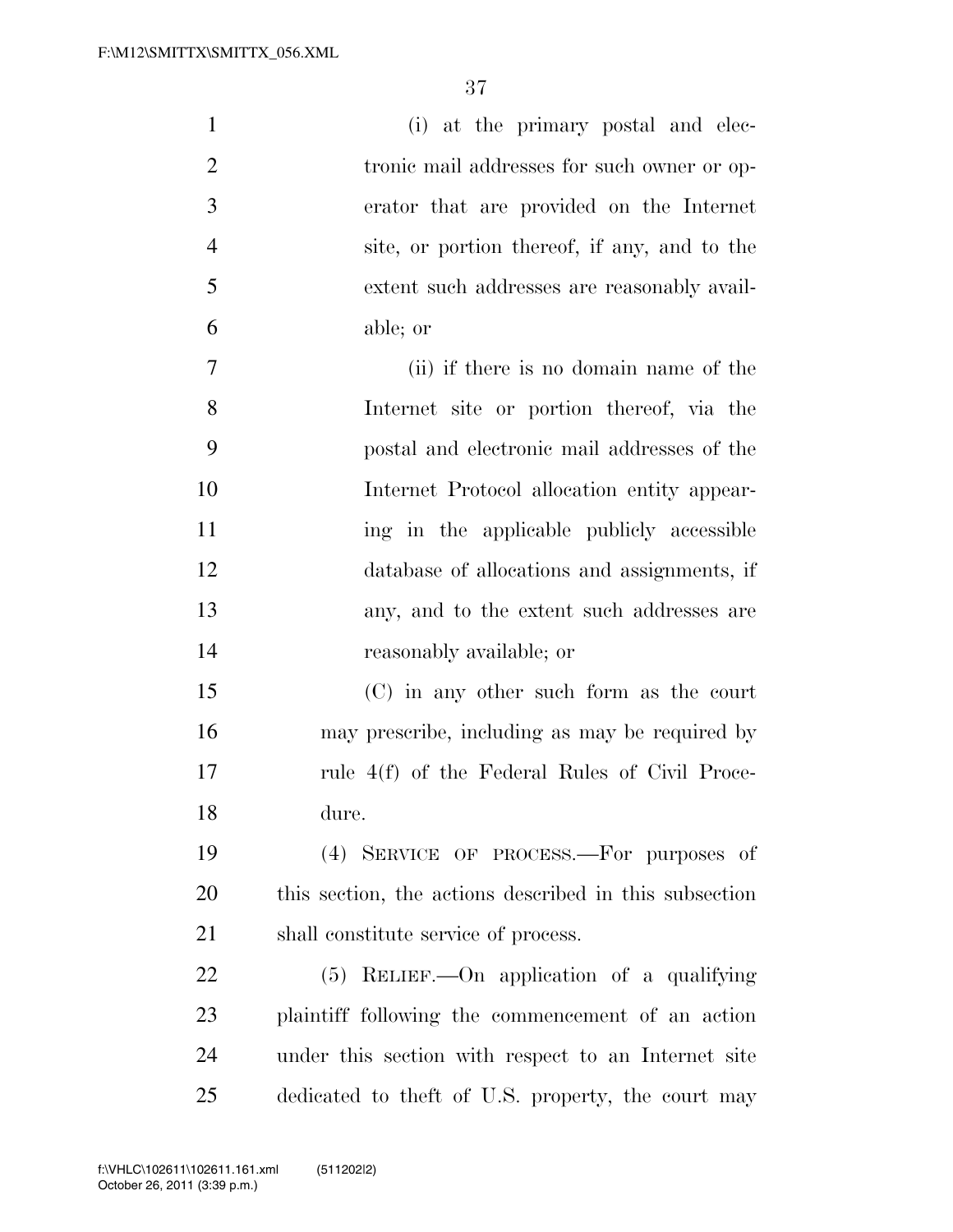| $\mathbf{1}$   | issue a temporary restraining order, a preliminary             |
|----------------|----------------------------------------------------------------|
| $\overline{2}$ | injunction, or an injunction, in accordance with rule          |
| 3              | 65 of the Federal Rules of Civil Procedure, against            |
| $\overline{4}$ | a registrant of a domain name used by the Internet             |
| 5              | site, or against an owner or operator of the Internet          |
| 6              | site, or, in an action brought in rem under para-              |
| 7              | graph $(2)$ , against the Internet site, or against the        |
| 8              | domain name used by the Internet site, to cease and            |
| 9              | desist from undertaking any further activity as an             |
| 10             | Internet site dedicated to the ft of U.S. property.            |
| 11             | (d) ACTIONS BASED ON COURT ORDERS.—                            |
| 12             | $(1)$ SERVICE AND RESPONSE.—                                   |
| 13             | (A) SERVICE BY QUALIFYING<br>PLAIN-                            |
| 14             | $TIFF. \rightarrow A$ qualifying plaintiff, with the prior ap- |
| 15             | proval of the court, may serve a copy of a court               |
| 16             | order issued under subsection (c) on similarly                 |
| 17             | situated entities described in paragraph (2).                  |
| 18             | Proof of service shall be filed with the court.                |
| 19             | (B) RESPONSE.—An entity served under                           |
| 20             | subparagraph (A) shall, not later than 7 days                  |
| 21             | after the date of such service, file with the                  |
| 22             | court a certification acknowledging receipt of a               |
| 23             | copy of the order and stating that such entity                 |
| 24             | has complied or will comply with the obligations               |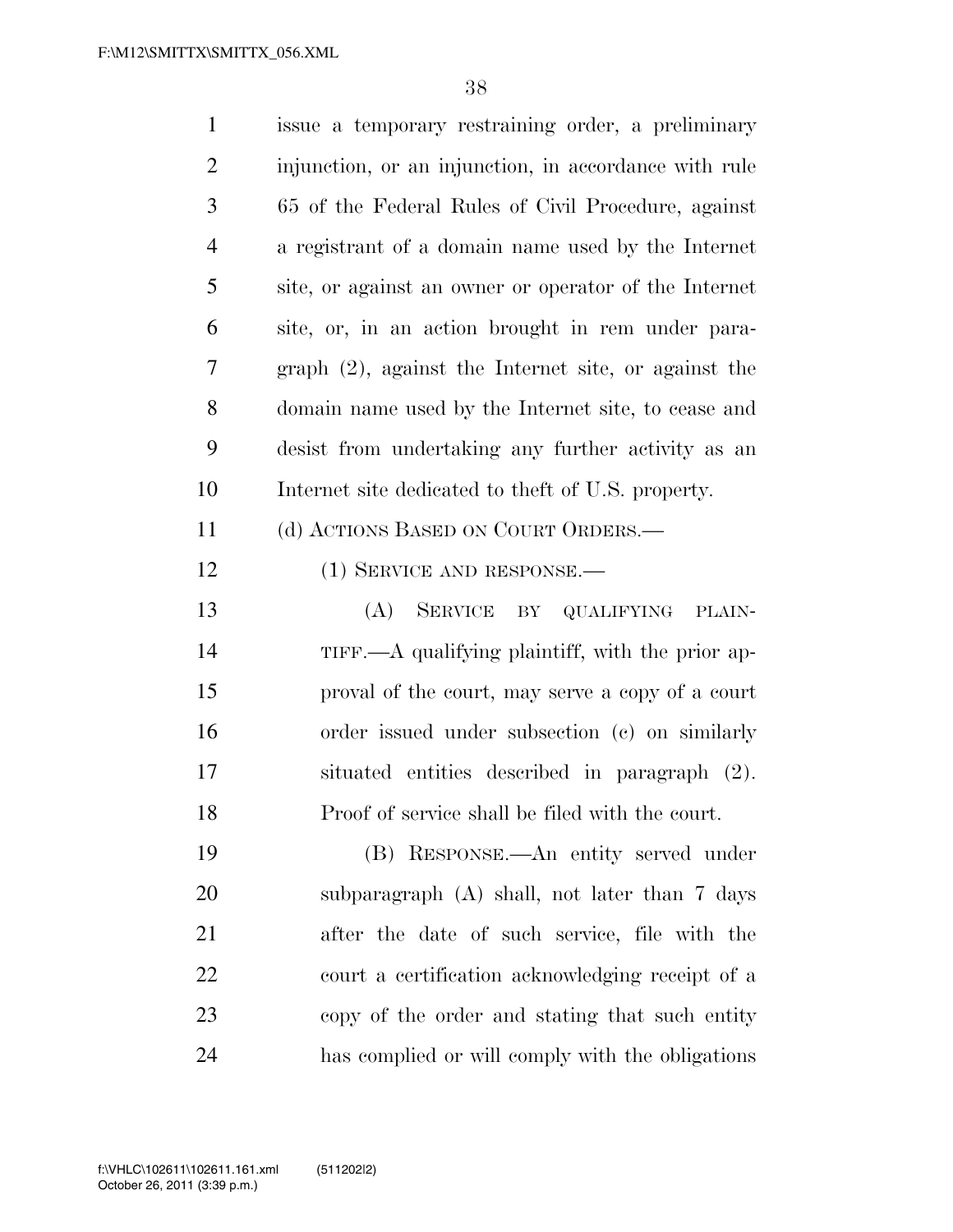| $\mathbf{1}$   | imposed under paragraph (2), or explaining           |
|----------------|------------------------------------------------------|
| $\overline{2}$ | why the entity will not so comply.                   |
| 3              | $(C)$ VENUE FOR SERVICE.—A copy of the               |
| $\overline{4}$ | court order may be served in any judicial dis-       |
| 5              | trict where an entity resides or may be found.       |
| 6              | REASONABLE MEASURES.—After being<br>(2)              |
| 7              | served with a copy of an order pursuant to this sub- |
| 8              | section, the following shall apply:                  |
| 9              | (A) PAYMENT NETWORK PROVIDERS.—                      |
| 10             | PREVENTING AFFILIATION.—A<br>(i)                     |
| 11             | payment network provider shall take tech-            |
| 12             | nically feasible and reasonable measures,            |
| 13             | as expeditiously as possible, but in any             |
| 14             | case within 5 days after being served with           |
| 15             | a copy of the court order, or within such            |
| 16             | time as the court may order, that are de-            |
| 17             | signed to prevent, prohibit, or suspend its          |
| 18             | service from completing payment trans-               |
| 19             | actions involving customers located within           |
| 20             | the United States or subject to the juris-           |
| 21             | diction of the United States and any ac-             |
| 22             | count—                                               |
| 23             | (I) which is used by the Internet                    |
| 24             | site dedicated to the ft of U.S. prop-               |
| 25             | erty that is subject to the order; and               |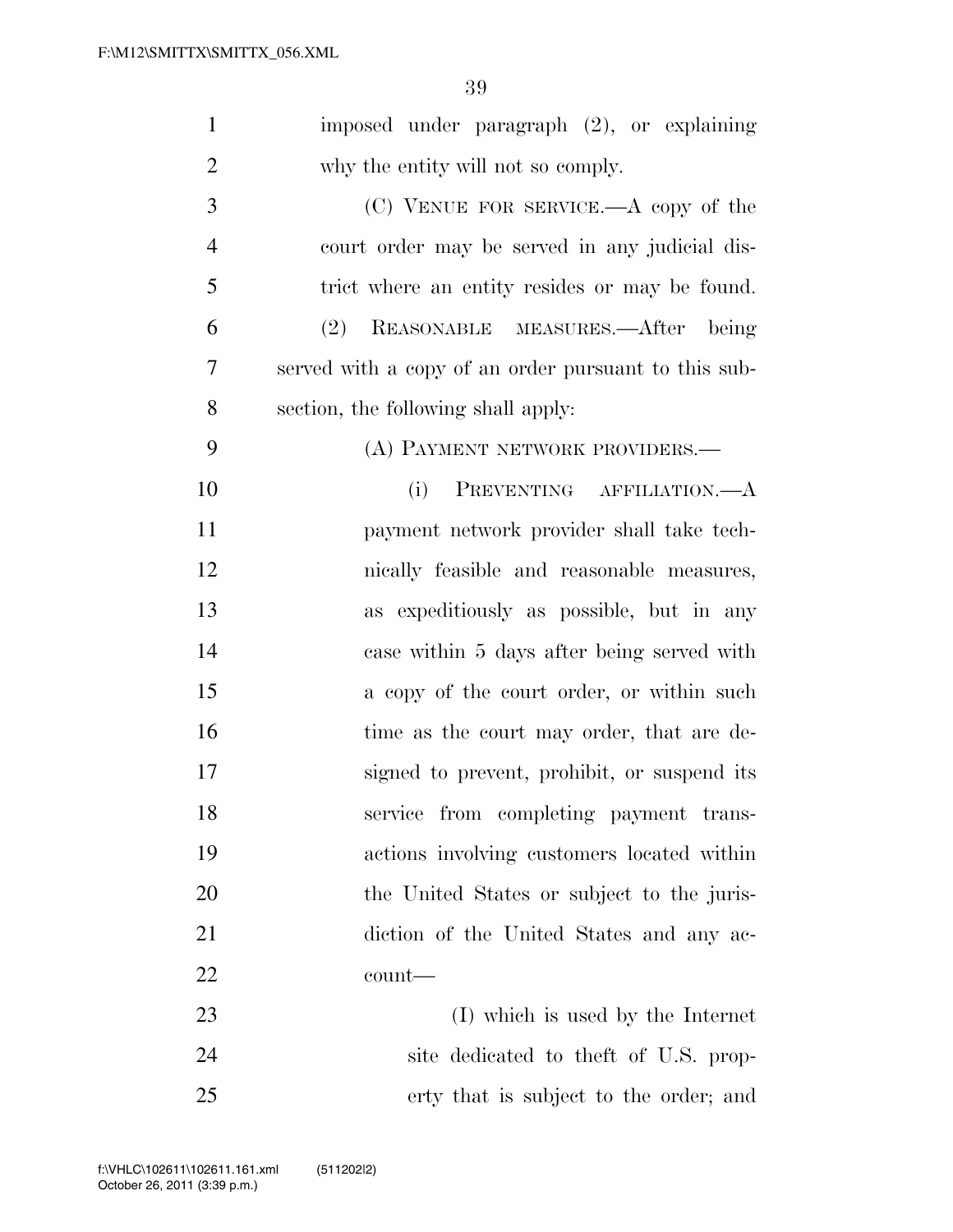(II) through which the payment network provider would complete such payment transactions.

 (ii) NO DUTY TO MONITOR.—A pay- ment network provider is in compliance with clause (i) if it takes action described in that clause with respect to accounts it has as of the date of service of the order, or as of the date of any subsequent notice that its service is being used to complete payment transactions described in clause (i).

(B) INTERNET ADVERTISING SERVICES.—

 (i) REQUIRED ACTIONS.—An Internet advertising service that contracts with the Internet site dedicated to theft of U.S. property that is subject to the order to provide advertising to or for such Internet site, or that knowingly serves advertising to or for such internet site, shall take tech- nically feasible and reasonable measures, as expeditiously as possible, but in any case within 5 days after being served with 24 a copy of the order, or within such time as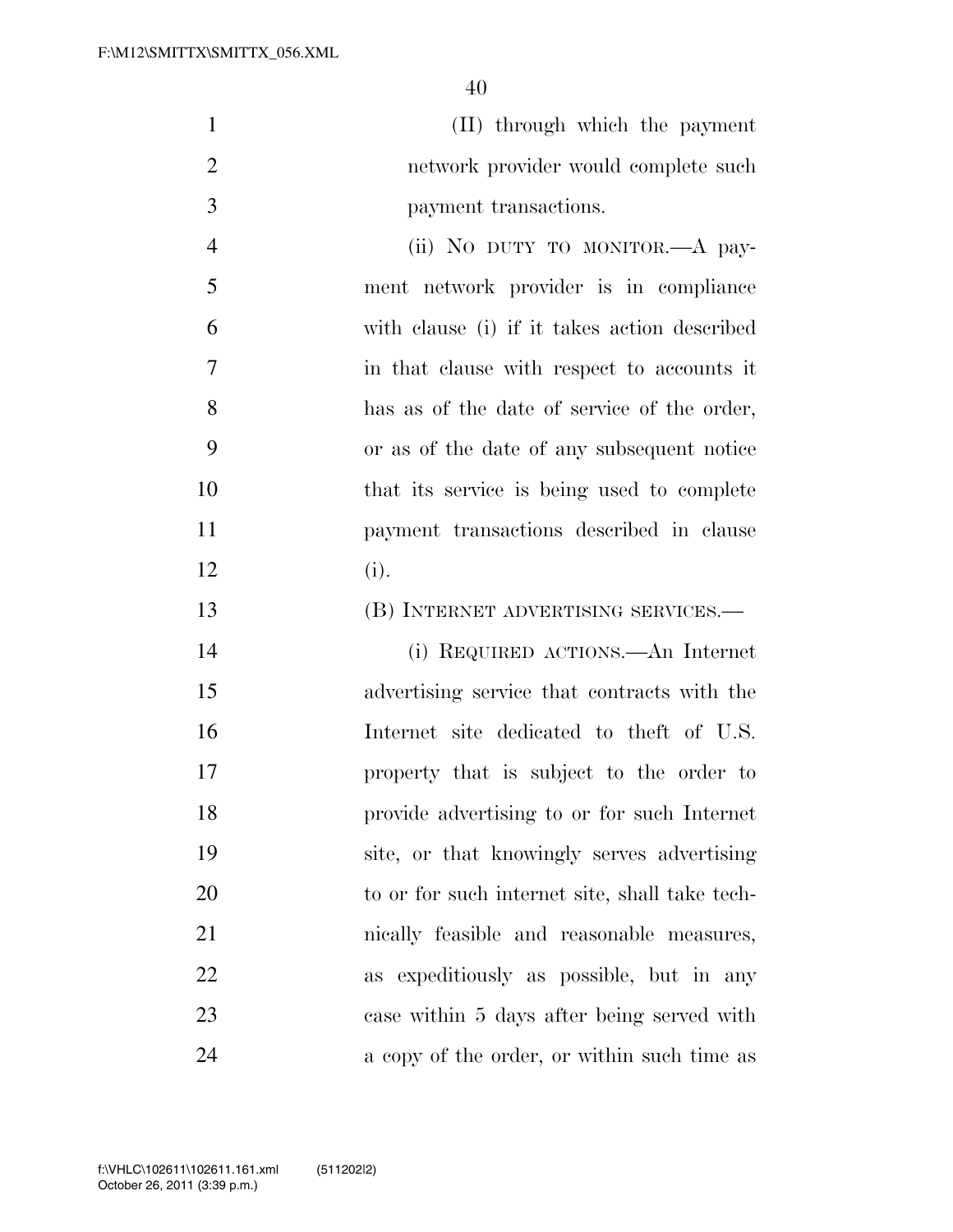| $\mathbf{1}$   | the court may order, that are designed              |
|----------------|-----------------------------------------------------|
| $\overline{2}$ | $to-$                                               |
| 3              | (I) prevent its service from pro-                   |
| $\overline{4}$ | viding advertisements to or relating to             |
| 5              | the Internet site;                                  |
| 6              | (II) cease making available ad-                     |
| $\overline{7}$ | vertisements for the Internet site, or              |
| 8              | paid or sponsored search results,                   |
| 9              | links, or other placements that pro-                |
| 10             | vide access to the Internet site; and               |
| 11             | (III) cease providing or receiving                  |
| 12             | any compensation for advertising or                 |
| 13             | related services to, from, or in connec-            |
| 14             | tion with the Internet site.                        |
| 15             | (ii) NO DUTY TO MONITOR.—An inter-                  |
| 16             | net advertising service is in compliance            |
| 17             | with clause (i) if it takes action described        |
| 18             | in that clause with respect to accounts it          |
| 19             | has as of the date on which a copy of the           |
| <b>20</b>      | order is served, or as of the date of any           |
| 21             | subsequent notice that its service is being         |
| 22             | used for activities described in clause (i).        |
| 23             | (3) COMMUNICATION WITH USERS.—An entity             |
| 24             | taking an action described in this subsection shall |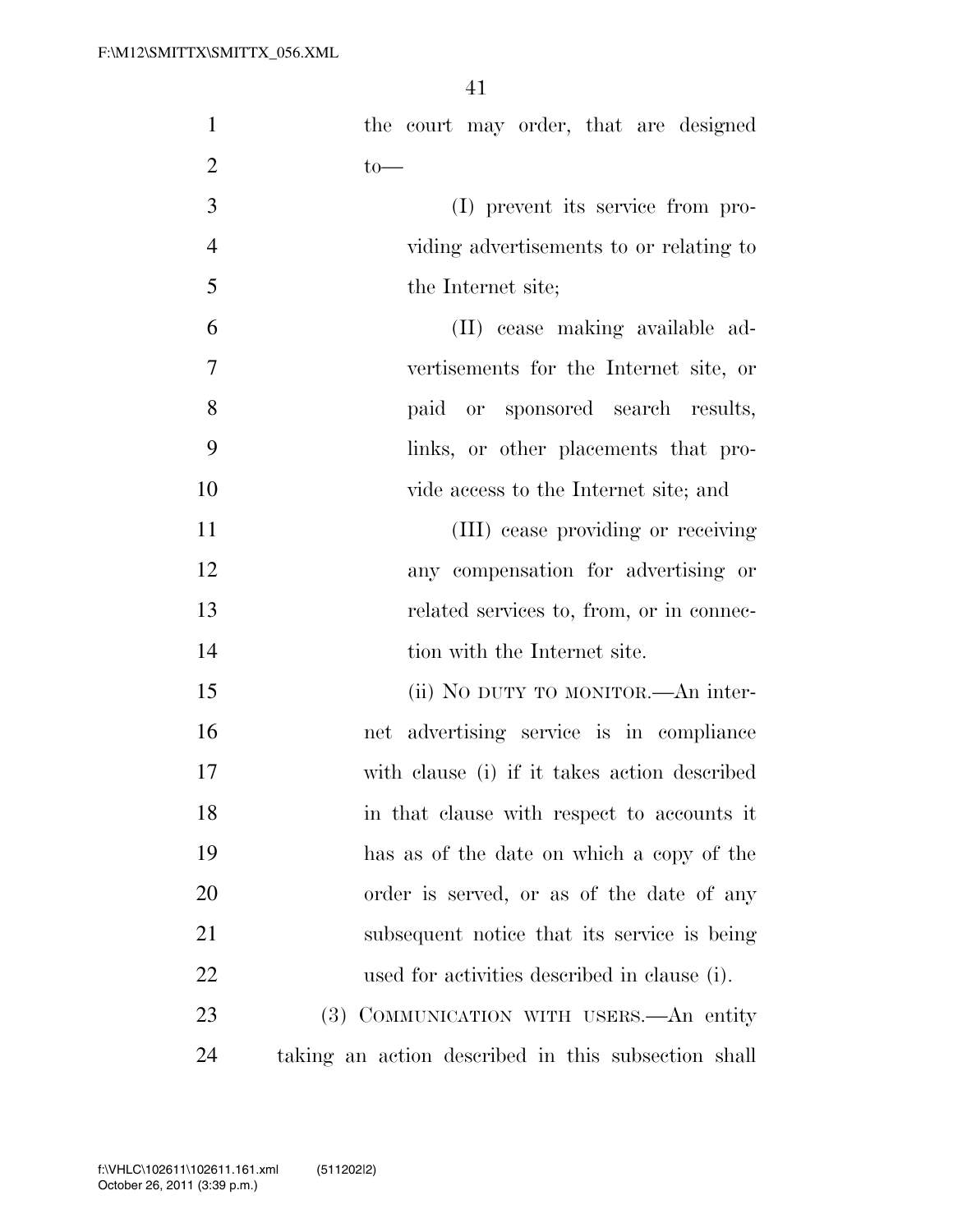| $\mathbf{1}$   | determine the means to communicate such action to |
|----------------|---------------------------------------------------|
| $\overline{2}$ | the entity's users or customers.                  |
| 3              | (4) ENFORCEMENT OF ORDERS.—                       |
| $\overline{4}$ | (A) RULE OF CONSTRUCTION.—The au-                 |
| 5              | thority under this subsection shall be the sole   |
| 6              | legal remedy to enforce the obligations of any    |
| 7              | entity under this subsection.                     |
| 8              | (B) PROCEDURES AND RELIEF.—                       |
| 9              | (i) SHOW CAUSE ORDER.—On a show-                  |
| 10             | ing by the qualifying plaintiff of probable       |
| 11             | cause to believe that an entity served with       |
| 12             | a copy of a court order issued under sub-         |
| 13             | section (c) has not complied with its obli-       |
| 14             | gations under this subsection by reason of        |
| 15             | such court order, the court shall require         |
| 16             | the entity to show cause why an order             |
| 17             | should not issue—                                 |
| 18             | (I) to require compliance with the                |
| 19             | obligations of this subsection; and               |
| 20             | (II) to impose an appropriate                     |
| 21             | monetary sanction, consistent with the            |
| 22             | court's exercise of its equitable au-             |
| 23             | thority, to enforce compliance with its           |
| 24             | lawful orders, if the entity—                     |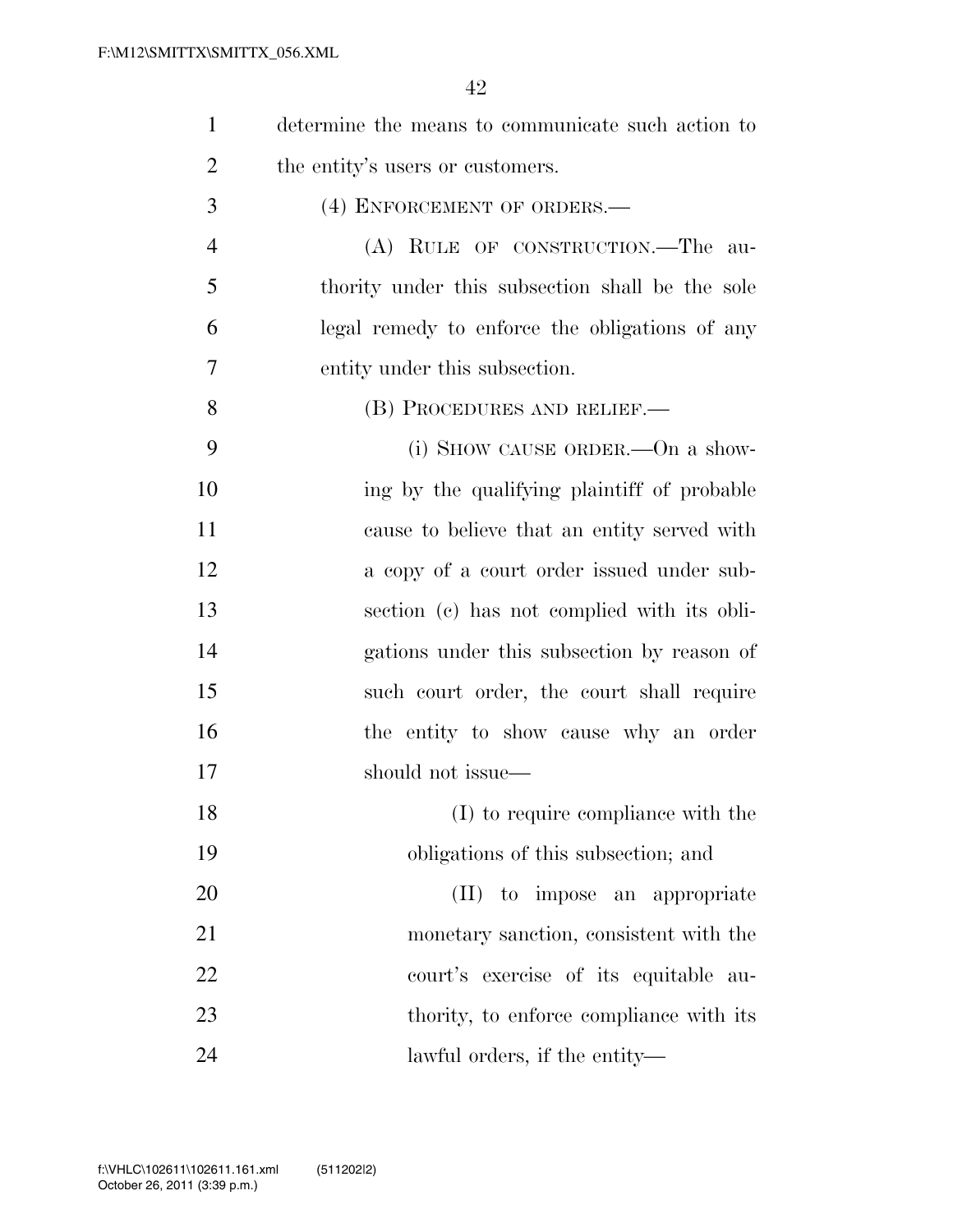| $\mathbf{1}$   | (aa) has knowingly and will-                     |
|----------------|--------------------------------------------------|
| $\mathbf{2}$   | fully failed to file a certification             |
| 3              | required by paragraph $(1)(B)$ ;                 |
| $\overline{4}$ | (bb) has filed such a certifi-                   |
| 5              | cation agreeing to comply but                    |
| 6              | has knowingly and willfully failed               |
| $\tau$         | to do so; or                                     |
| 8              | (cc) has knowingly and will-                     |
| 9              | fully certified falsely that compli-             |
| 10             | ance with the requirements of                    |
| 11             | paragraph $(2)$ is not required by               |
| 12             | law.                                             |
| 13             | (ii) SERVICE OF PROCESS.—The order               |
| 14             | to show cause, and any other process, may        |
| 15             | be served in any judicial district where the     |
| 16             | entity resides or may be found.                  |
| 17             | (C) DEFENSE.—An entity against whom              |
| 18             | relief is sought under subparagraph (B) may      |
| 19             | establish an affirmative defense by showing that |
| 20             | the entity does not have the technical means to  |
| 21             | comply with this subsection without incurring    |
| 22             | an unreasonable economic burden, or that the     |
| 23             | order is not authorized by this subsection. Such |
| 24             | showing shall not be presumed to be a complete   |
| 25             | defense but shall serve as a defense only for    |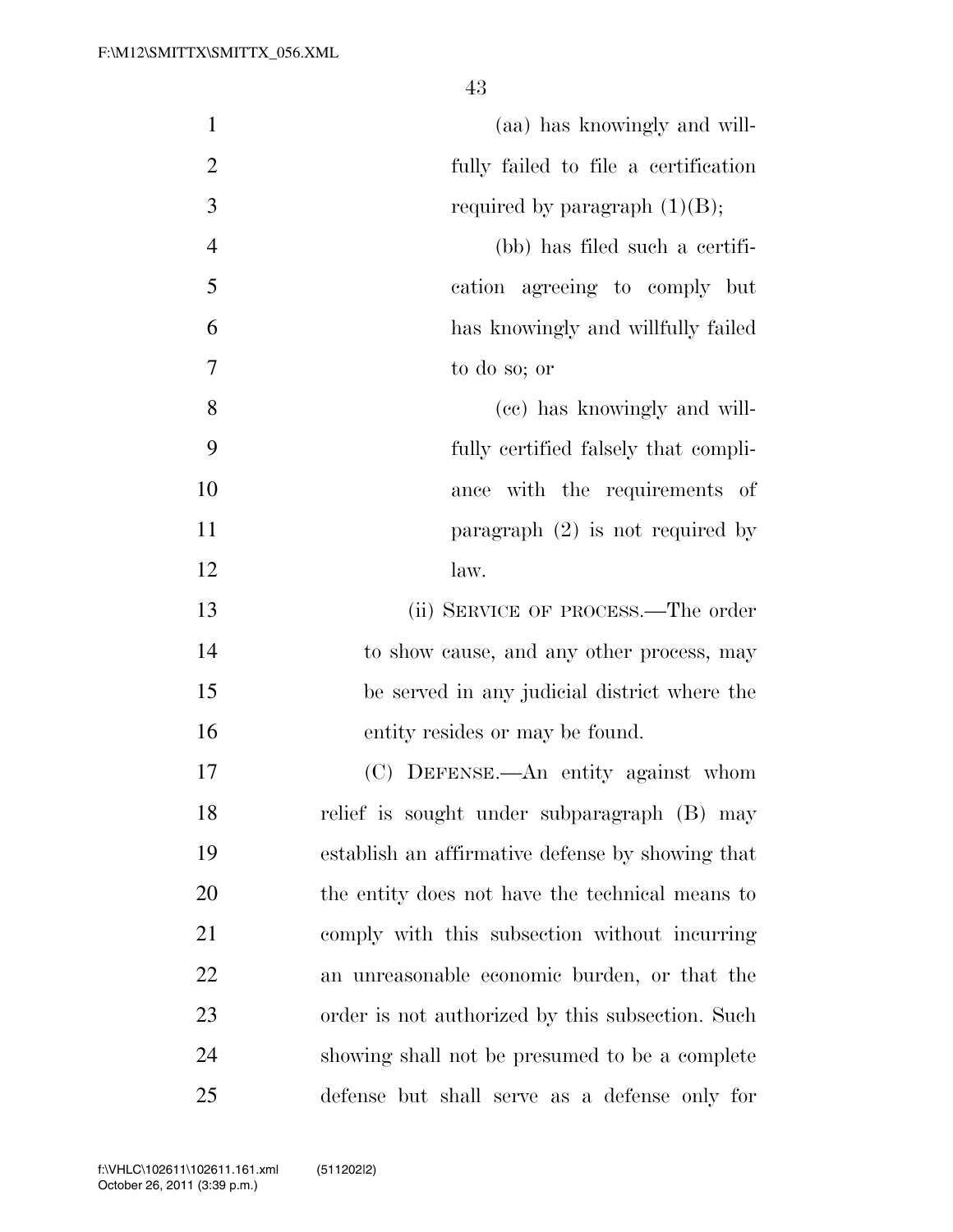| $\mathbf{1}$   | those measures for which a technical limitation   |
|----------------|---------------------------------------------------|
| $\overline{2}$ | on compliance is demonstrated or for such por-    |
| 3              | tions of the order as are demonstrated to be un-  |
| $\overline{4}$ | authorized by this subsection.                    |
| 5              | $(5)$ IMMUNITY.—                                  |
| 6              | (A) IMMUNITY FROM SUIT.—Other than in             |
| 7              | an action pursuant to paragraph (4), no cause     |
| 8              | of action shall lie in any Federal or State court |
| 9              | or administrative agency against any entity       |
| 10             | served with a copy of a court order issued        |
| 11             | under subsection $(c)$ , or against any director, |
| 12             | officer, employee, or agent thereof, for any act  |
| 13             | reasonably designed to comply with this sub-      |
| 14             | section or reasonably arising from such order.    |
| 15             | IMMUNITY FROM LIABILITY.—Other<br>(B)             |
| 16             | than in an action pursuant to paragraph $(4)$ —   |
| 17             | (i) any entity served with a copy of an           |
| 18             | order under this subsection, and any direc-       |
| 19             | tor, officer, employee, or agent thereof,         |
| 20             | shall not be liable for any acts reasonably       |
| 21             | designed to comply with this subsection or        |
| 22             | reasonably arising from such order; and           |
| 23             | $(ii)$ any-                                       |
| 24             | (I) actions taken by customers of                 |
| 25             | such entity to circumvent any restric-            |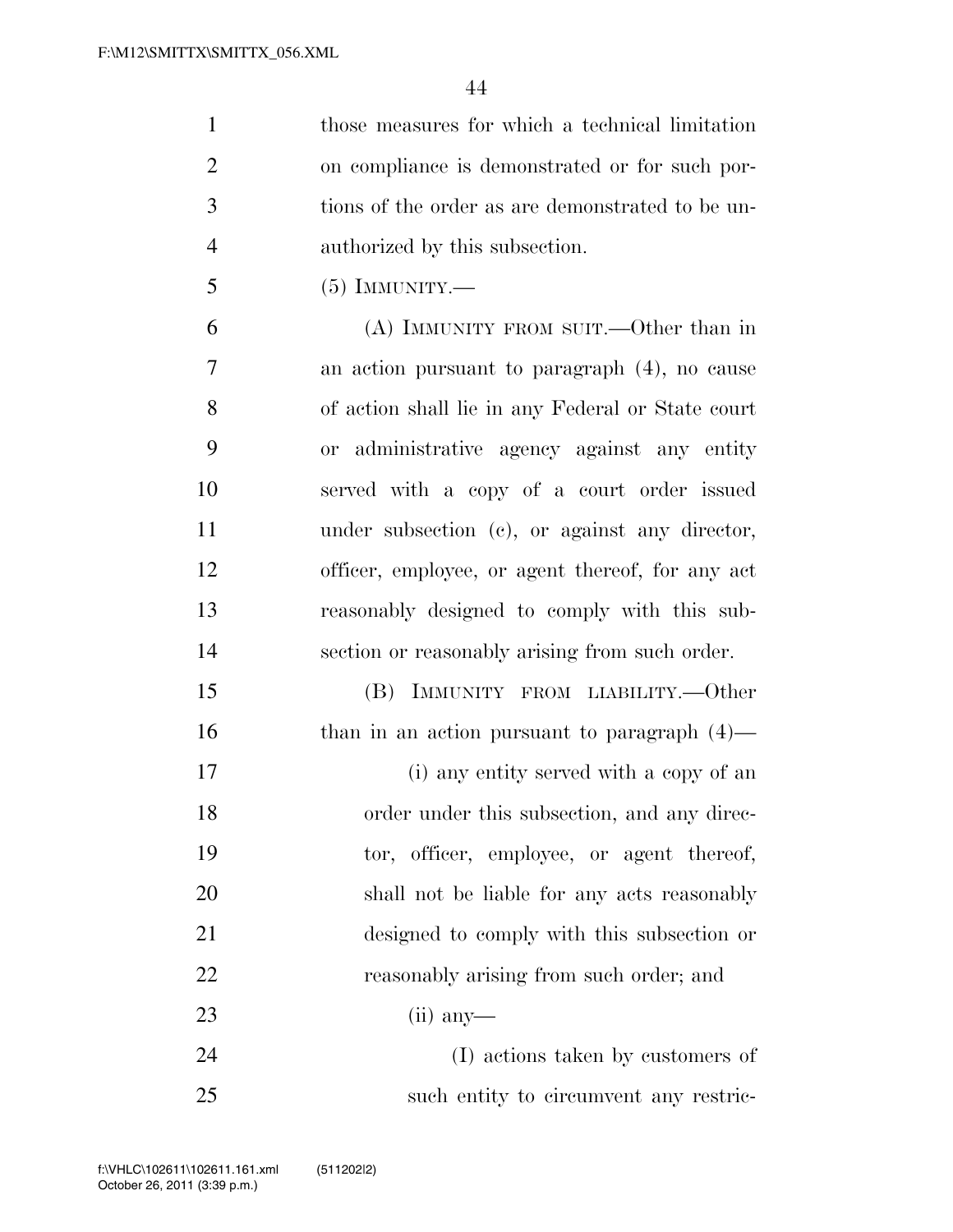| $\mathbf{1}$   | tion on access to the Internet site, or               |
|----------------|-------------------------------------------------------|
| $\overline{2}$ | portion thereof that is subject to such               |
| 3              | order, that is instituted pursuant to                 |
| $\overline{4}$ | this subsection, or                                   |
| 5              | (II) act, failure, or inability to re-                |
| 6              | strict access to an Internet site or                  |
| 7              | portion thereof that is subject to such               |
| 8              | order, despite good faith efforts to                  |
| 9              | comply with such order by such enti-                  |
| 10             | ty,                                                   |
| 11             | shall not be used by any person in any                |
| 12             | claim or cause of action against such enti-           |
| 13             | ty.                                                   |
| 14             | (e) MODIFICATION OR VACATION OF ORDERS.—              |
|                |                                                       |
| 15             | (1) IN GENERAL.—At any time after the                 |
| 16             | issuance of an order under subsection (c), or an      |
| 17             | amended order issued under subsection (f), with re-   |
| 18             | spect to an Internet site dedicated to the ft of U.S. |
| 19             | property, a motion to modify, suspend, or vacate the  |
| 20             | order may be filed by—                                |
| 21             | $(A)$ any person, or owner or operator of             |
| 22             | property, that is subject to the order;               |
| 23             | (B) any registrant of the domain name, or             |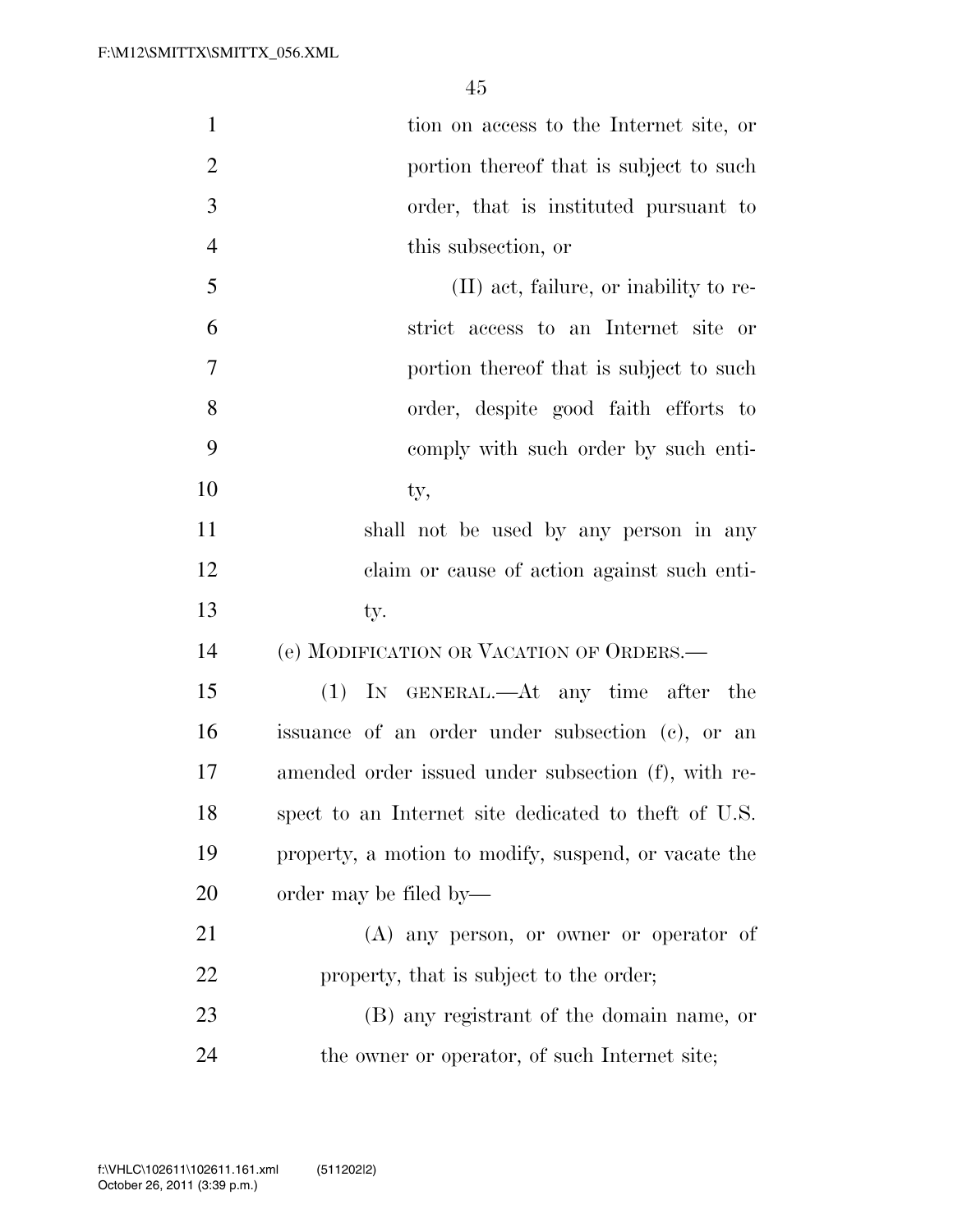| $\mathbf{1}$   | (C) any domain name registrar, registry,              |
|----------------|-------------------------------------------------------|
| $\overline{2}$ | or other domain name registration authority           |
| 3              | that has registered or assigned the domain            |
| $\overline{4}$ | name of such Internet site; or                        |
| 5              | (D) any entity that has been served with              |
| 6              | a copy of an order under subsection (d), or an        |
| $\overline{7}$ | amended order under subsection (f), that re-          |
| 8              | quires such entity to take action prescribed in       |
| 9              | that subsection.                                      |
| 10             | (2) RELIEF.—Relief under this subsection shall        |
| 11             | be proper if the court finds that—                    |
| 12             | (A) the Internet site subject to the order            |
| 13             | is no longer, or never was, an Internet site          |
| 14             | dedicated to theft of U.S. property; or               |
| 15             | (B) the interests of justice otherwise re-            |
| 16             | quire that the order be modified, suspended, or       |
| 17             | vacated.                                              |
| 18             | (3) CONSIDERATION.—In making a relief deter-          |
| 19             | mination under paragraph $(2)$ , a court may consider |
| 20             | whether the domain name of the Internet site has      |
| 21             | expired or has been re-registered by an entity other  |
| 22             | than the entity that is subject to the order with re- |
| 23             | spect to which the motion under paragraph (1) is      |
| 24             | brought.                                              |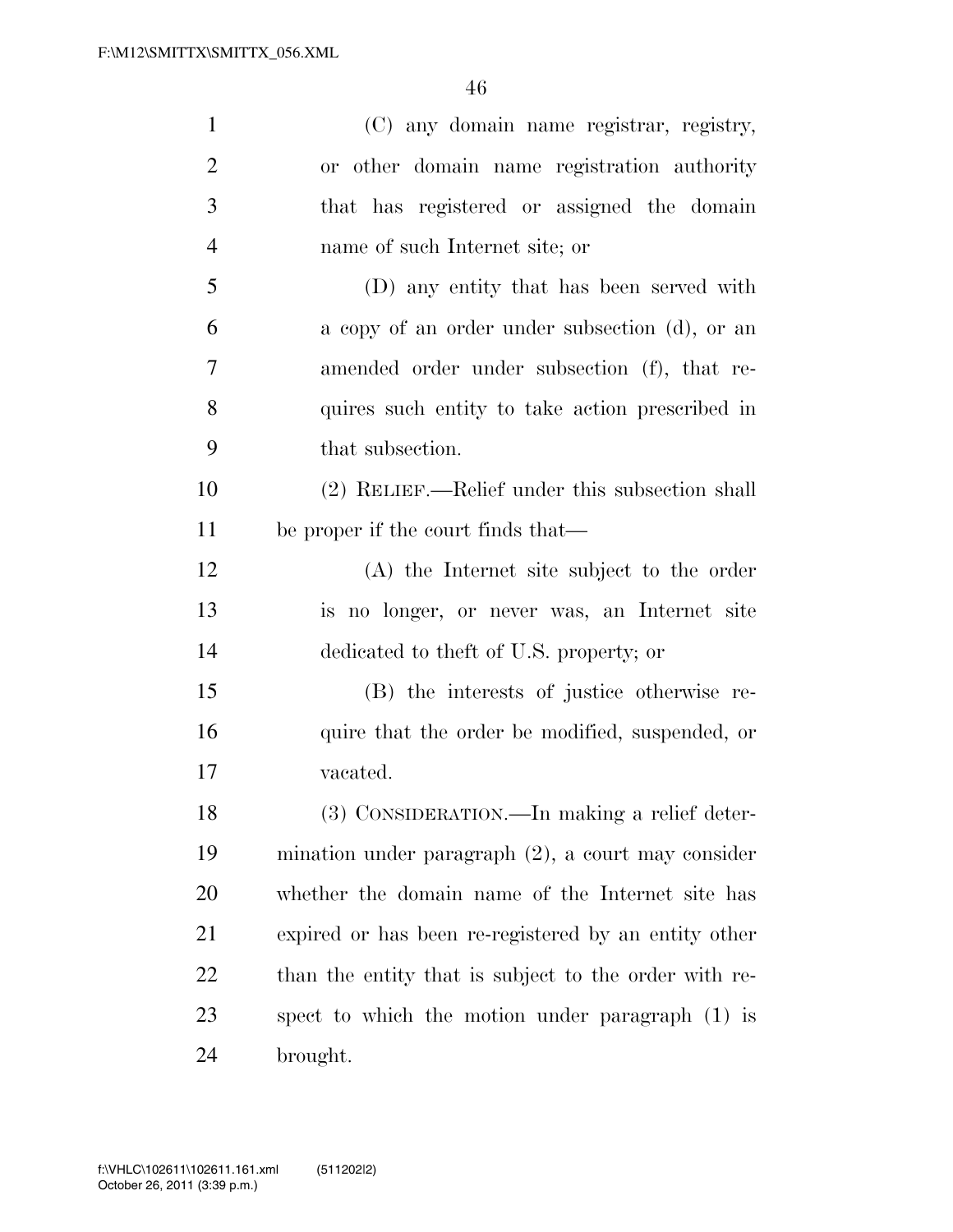(4) INTERVENTION.—An entity required to take action pursuant to subsection (d) if an order issues under subsection (c) may intervene at any time in any action commenced under subsection (c) that may result in such order, or in any action to modify, suspend, or vacate such order under this subsection. (f) AMENDED ORDERS.—The qualifying plaintiff, if alleging that an Internet site previously adjudicated in an action under this section to be an Internet site dedicated to theft of U.S. property is accessible or has been reconsti- tuted at a different domain name or Internet Protocol ad- dress, may petition the court to amend the order issued under this section accordingly.

(g) REPORTING OF ORDERS.—

 (1) IN GENERAL.—The qualifying plaintiff shall inform the Intellectual Property Enforcement Coor- dinator of any court order issued under subsection (c) or amended order issued under subsection (f).

 (2) ALTERATIONS.—Upon the modification, suspension, expiration, or vacation of a court order issued under subsection (c) or an amended order issued under subsection (f) , the qualifying plaintiff shall, and the defendant may, so inform the Intellec-tual Property Enforcement Coordinator.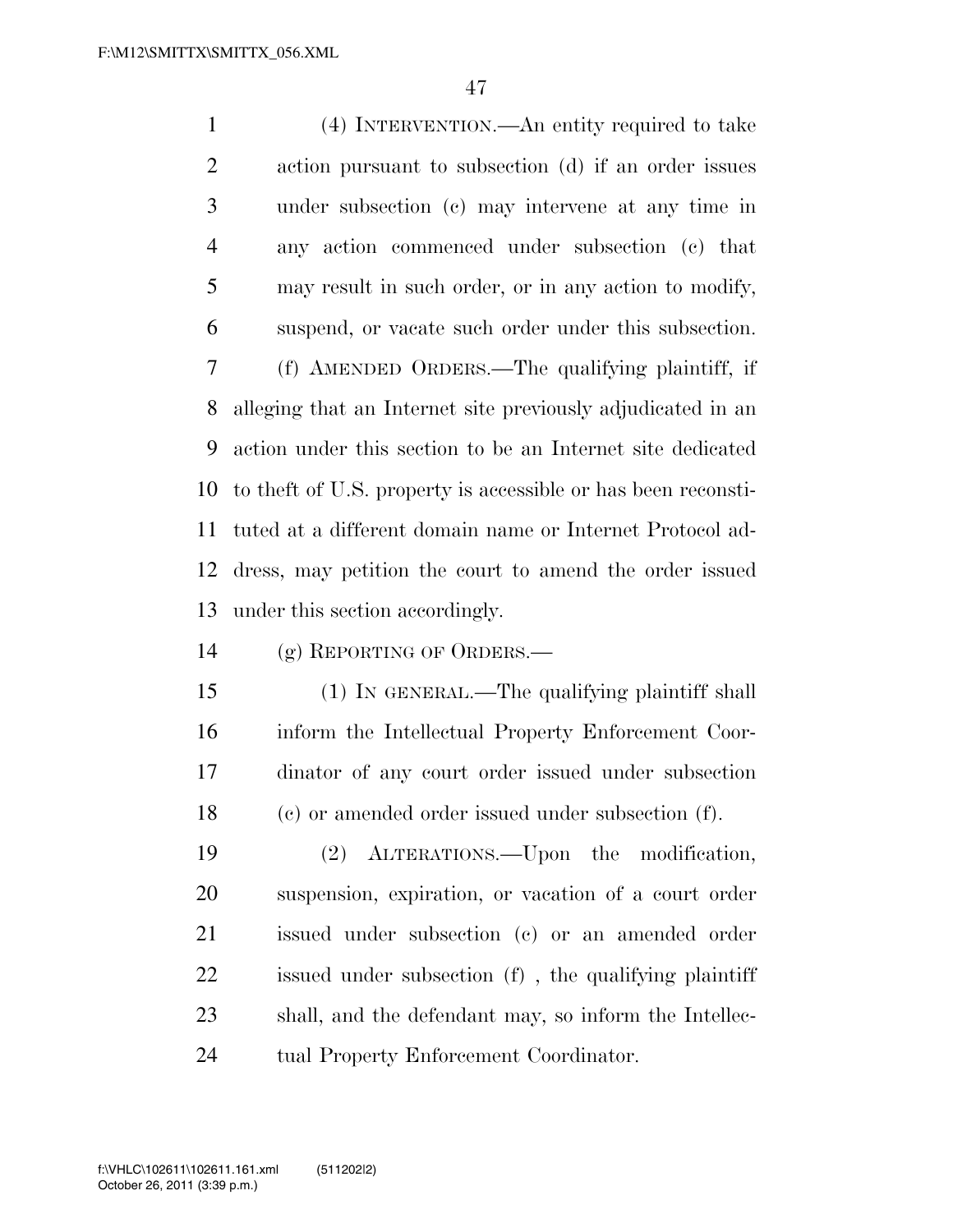## **SEC. 104. IMMUNITY FOR TAKING VOLUNTARY ACTION AGAINST SITES DEDICATED TO THEFT OF U.S. PROPERTY.**

 No cause of action shall lie in any Federal or State court or administrative agency against, no person may rely in any claim or cause of action against, and no liability for damages to any person shall be granted against, a service provider, payment network provider, Internet ad- vertising service, advertiser, Internet search engine, do- main name registry, or domain name registrar for taking 11 any action described in section  $102(c)(2)$ , section  $12 \quad 103(d)(2)$ , or section  $103(b)$  with respect to an Internet site, or otherwise voluntarily blocking access to or ending financial affiliation with an Internet site, in the reasonable belief that—

- (1) the Internet site is a foreign infringing site or is an Internet site dedicated to theft of U.S. prop-erty; and
- (2) the action is consistent with the entity's terms of service or other contractual rights.

 **SEC. 105. IMMUNITY FOR TAKING VOLUNTARY ACTION AGAINST SITES THAT ENDANGER PUBLIC HEALTH.** 

 (a) REFUSAL OF SERVICE.—A service provider, pay- ment network provider, Internet advertising service, ad-vertiser, Internet search engine, domain name registry, or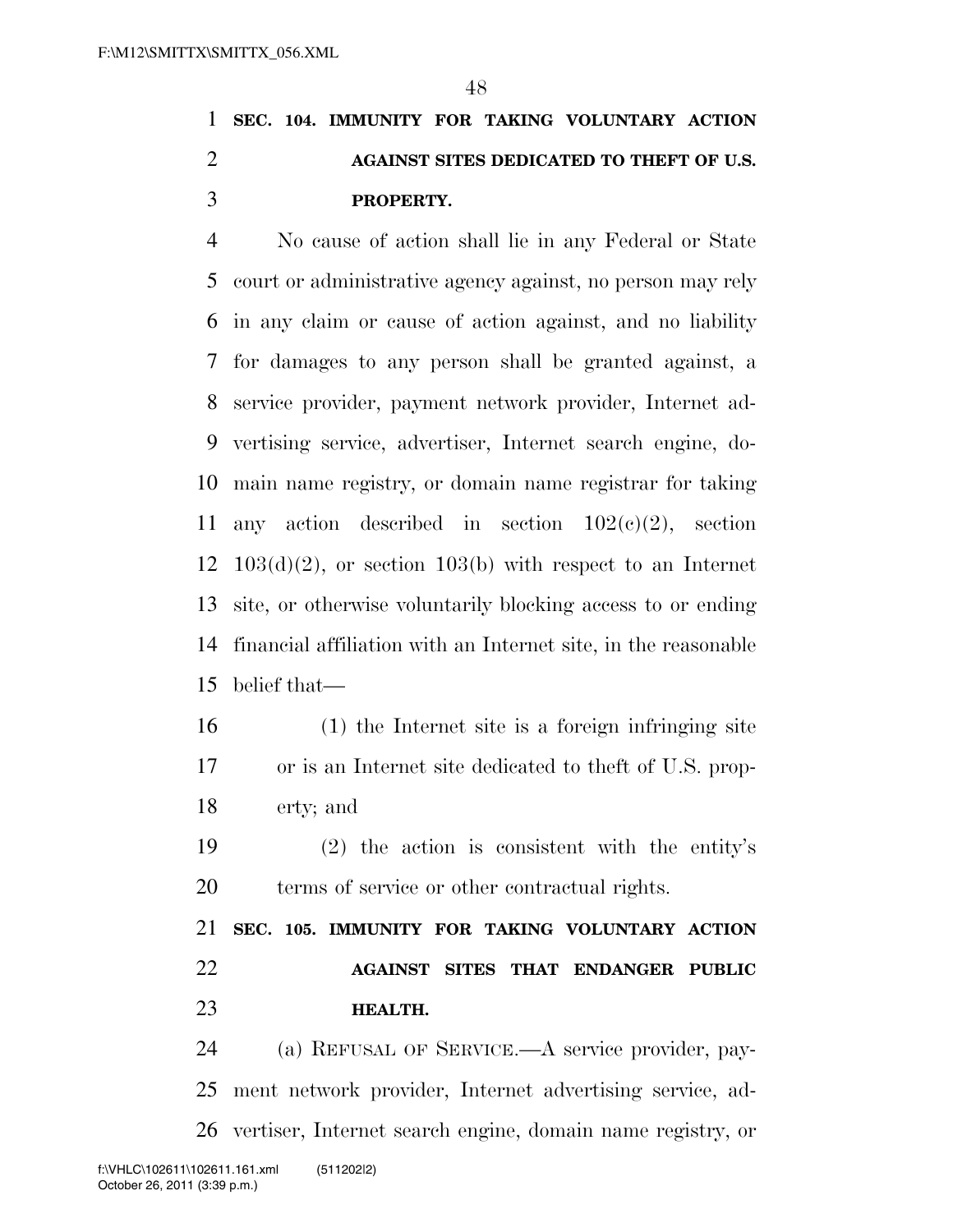domain name registrar, acting in good faith and based on credible evidence, may stop providing or refuse to provide services to an Internet site that endangers the public health.

 (b) IMMUNITY FROM LIABILITY.—An entity de- scribed in subsection (a), including its directors, officers, employees, or agents, that ceases or refuses to provide services under subsection (a) shall not be liable to any per-son under any Federal or State law for such action.

(c) DEFINITIONS.—In this section:

 (1) ADULTERATED.—The term ''adulterated'' has the meaning given that term in section 501 of the Federal Food, Drug, and Cosmetic Act (21 U.S.C. 351).

 (2) INTERNET SITE THAT ENDANGERS THE PUBLIC HEALTH.—The term ''Internet site that en- dangers the public health'' means an Internet site that is primarily designed or operated for the pur- pose of, has only limited purpose or use other than, or is marketed by its operator or another acting in 21 concert with that operator for use in—

 (A) offering, selling, dispensing, or distrib- uting any prescription medication, and does so regularly without a valid prescription; or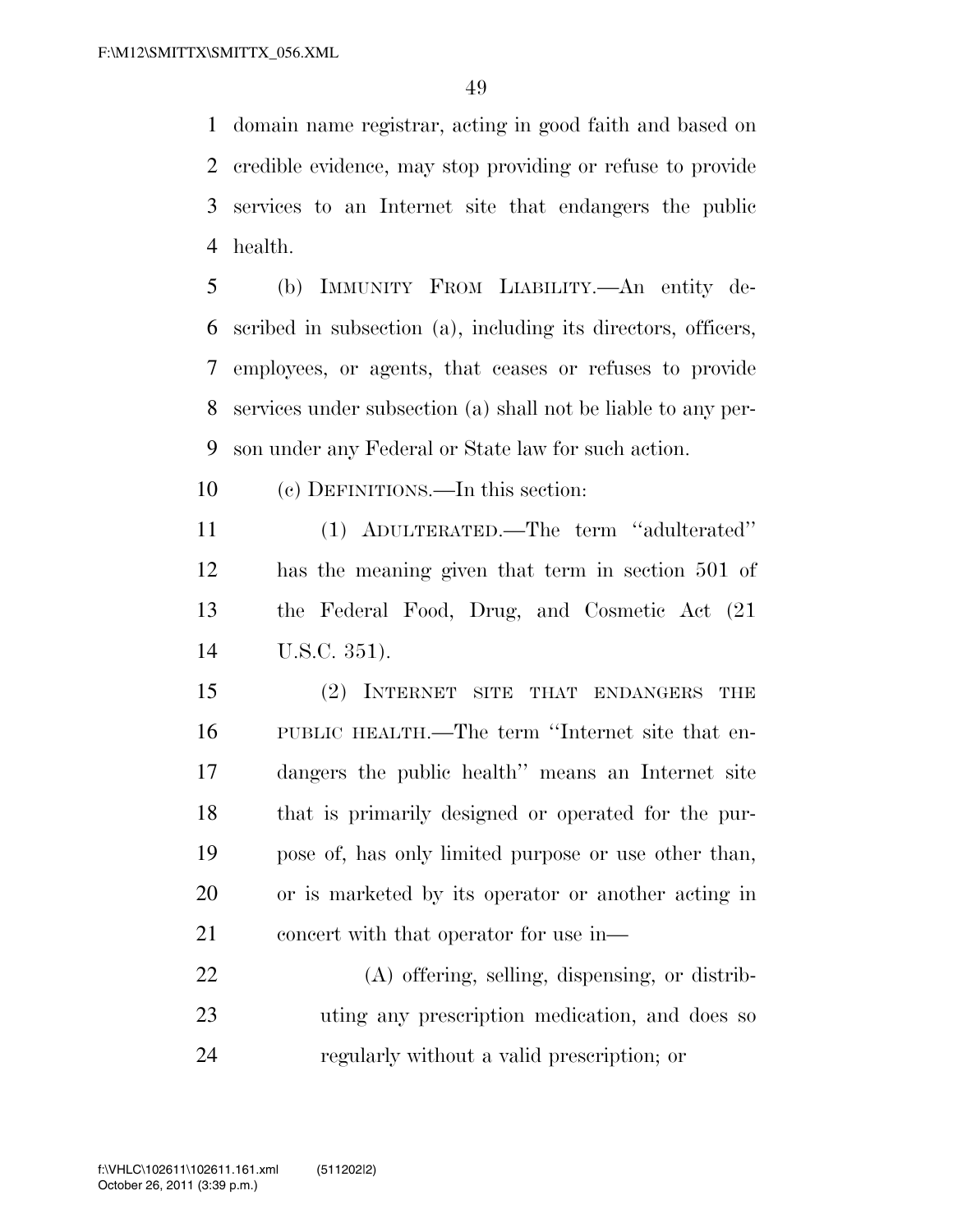| $\mathbf{1}$   | (B) offering, selling, dispensing, or distrib-      |
|----------------|-----------------------------------------------------|
| $\overline{2}$ | uting any prescription medication that is adul-     |
| 3              | terated or misbranded.                              |
| $\overline{4}$ | (3) MISBRANDED.—the term "misbranded" has           |
| 5              | the meaning given that term in section 502 of the   |
| 6              | Federal Food, Drug, and Cosmetic Act (21 U.S.C.     |
| 7              | 352).                                               |
| 8              | (4) PRESCRIPTION MEDICATION.—                       |
| 9              | PRESCRIPTION MEDICATION.—The<br>(A)                 |
| 10             | term "prescription medication" means a drug         |
| 11             | that is subject to section $503(b)$ of the Federal  |
| 12             | Food, Drug, and Cosmetic Act (21 U.S.C.             |
| 13             | $353(b)$ ).                                         |
| 14             | (B) DRUG.—The term "drug" has the                   |
| 15             | meaning given that term in section $201(g)(1)$ of   |
| 16             | the Federal Food Drug, and Cosmetic Act (21)        |
| 17             | U.S.C. $321(g)(1)$ ).                               |
| 18             | (5) VALID PRESCRIPTION.—The term "valid             |
| 19             | prescription" has the meaning given that term in    |
| 20             | section $309(e)(2)(A)$ of the Controlled Substances |
| 21             | Act $(21 \text{ U.S.C. } 829(e)(2)(A)).$            |
| 22             | SEC. 106. GUIDELINES AND STUDY.                     |
| 23             | (a) GUIDELINES.—The Attorney General shall—         |
| 24             | (1) provide appropriate resources and proce-        |
| 25             | dures for case management and development to ef-    |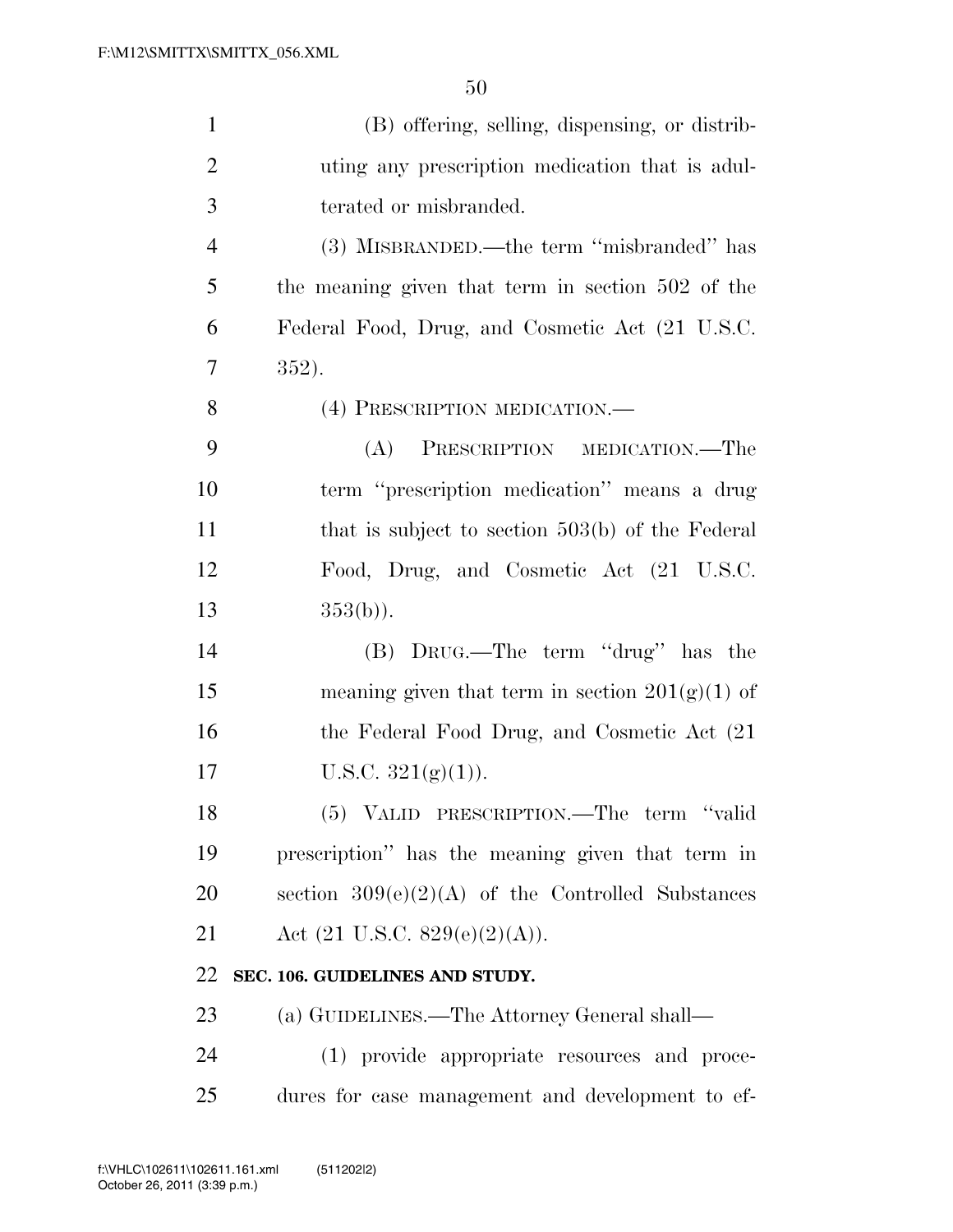fect timely disposition of actions brought under this title;

 (2) develop a deconfliction process in consulta- tion with appropriate law enforcement agencies, in- cluding U.S. Immigration and Customs Enforce- ment, to coordinate enforcement activities under this title;

 (3) publish procedures developed in consultation with appropriate law enforcement agencies, including U.S. Immigration and Customs Enforcement, to re- ceive information from the public relevant to the en-forcement of this title; and

 (4) provide guidance to intellectual property rights holders about what information such rights holders should provide to assist in initiating an in- vestigation or to supplement an ongoing investiga-tion pursuant to this title.

(b) STUDY.—

 (1) NATURE OF STUDY.—The Register of Copy- rights, in consultation with appropriate departments and agencies of the United States and other stake- holders, shall conduct a study on the enforcement and effectiveness of this title and on any need to amend the provisions of this title to adapt to emerg-ing technologies.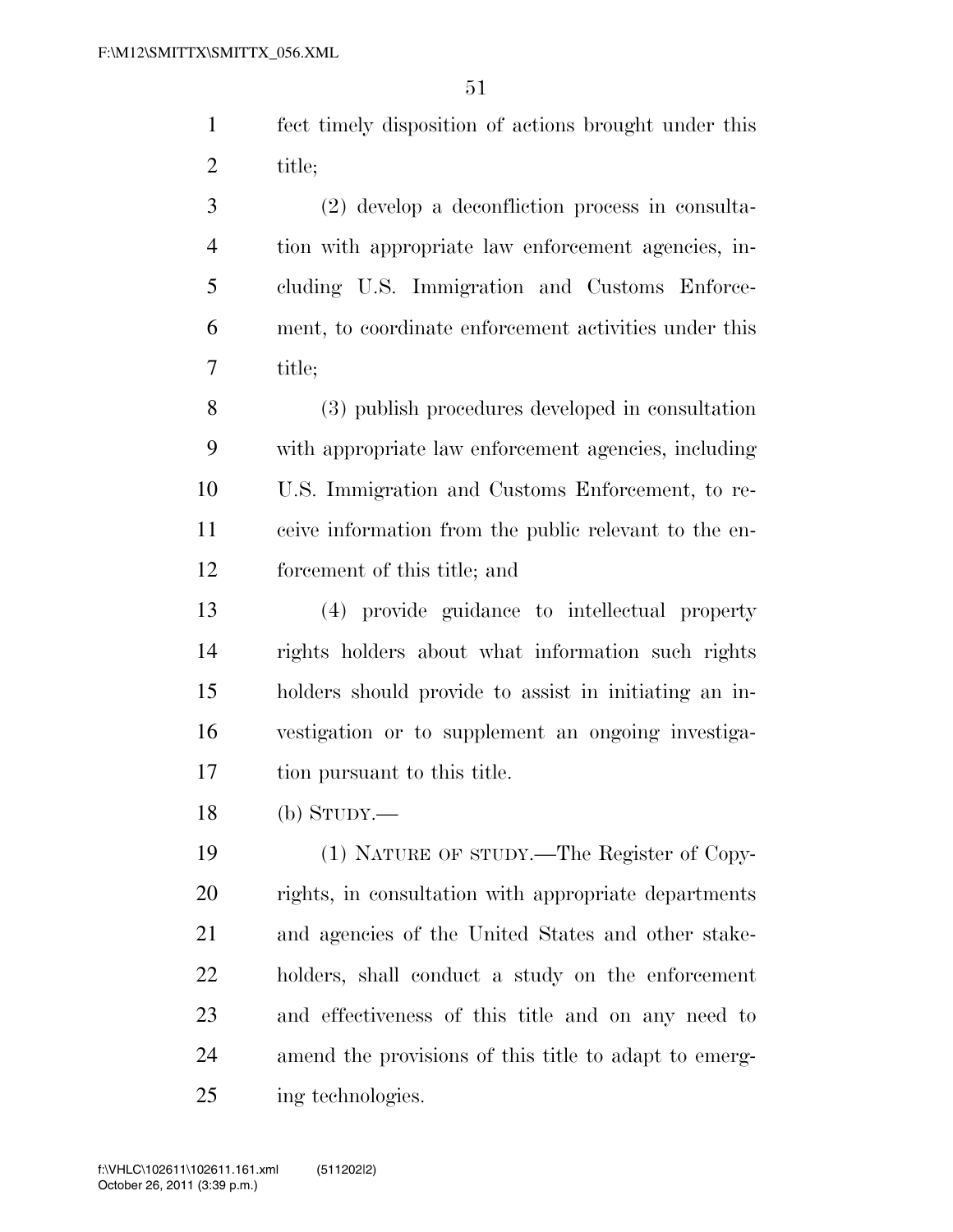1 (2) REPORTS TO CONGRESS.—Not later than 2 years after the date of the enactment of this Act, the Register of Copyrights shall submit to the Commit- tees on the Judiciary of the House of Representa- tives and the Senate a report containing the results of the study conducted under this subsection and any recommendations that the Register may have as a result of the study. **SEC. 107. DENYING U.S. CAPITAL TO NOTORIOUS FOREIGN INFRINGERS.**  (a) IDENTIFICATION AND RECOMMENDATIONS RE- GARDING NOTORIOUS FOREIGN INFRINGERS.— (1) IN GENERAL.—Using existing resources, the Intellectual Property Enforcement Coordinator, in consultation with the Secretaries of Treasury and Commerce, the United States Trade Representative, the Chairman of the Securities and Exchange Com- mission, and the heads of other departments and ap- propriate agencies, shall identify and conduct an analysis of notorious foreign infringers whose activi- ties cause significant harm to holders of intellectual property rights in the United States. (2) PUBLIC INPUT.—In carrying out paragraph (1), the Intellectual Property Enforcement Coordi-

nator shall solicit and give consideration to the views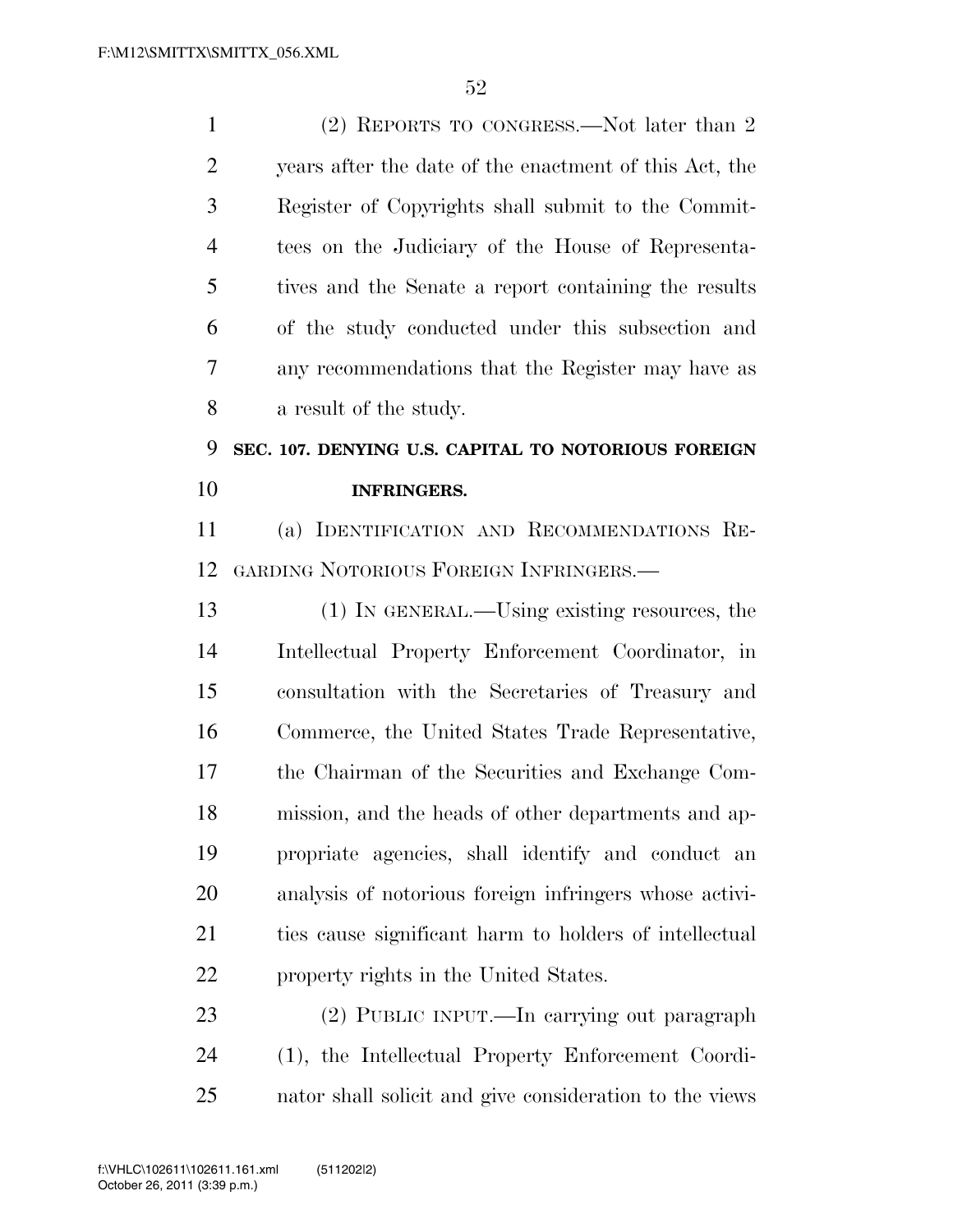and recommendations of members of the public, in- cluding holders of intellectual property rights in the United States.

 (b) REPORT TO CONGRESS.—The Intellectual Prop- erty Enforcement Coordinator shall, not later than 6 months after the date of the enactment of this Act, submit to the Committees on the Judiciary of the House of Rep- resentatives and the Senate a report that includes the fol-lowing:

 (1) An analysis of notorious foreign infringers and a discussion of how these infringers violate in- dustry norms regarding the protection of intellectual property.

 (2) An analysis of the significant harm inflicted by notorious foreign infringers on consumers, busi- nesses, and intellectual property industries in the United States and abroad.

 (3) An examination of whether notorious for- eign infringers have attempted to or succeeded in ac- cessing capital markets in the United States for funding or public offerings.

 (4) An analysis of the adequacy of relying upon foreign governments to pursue legal action against notorious foreign infringers.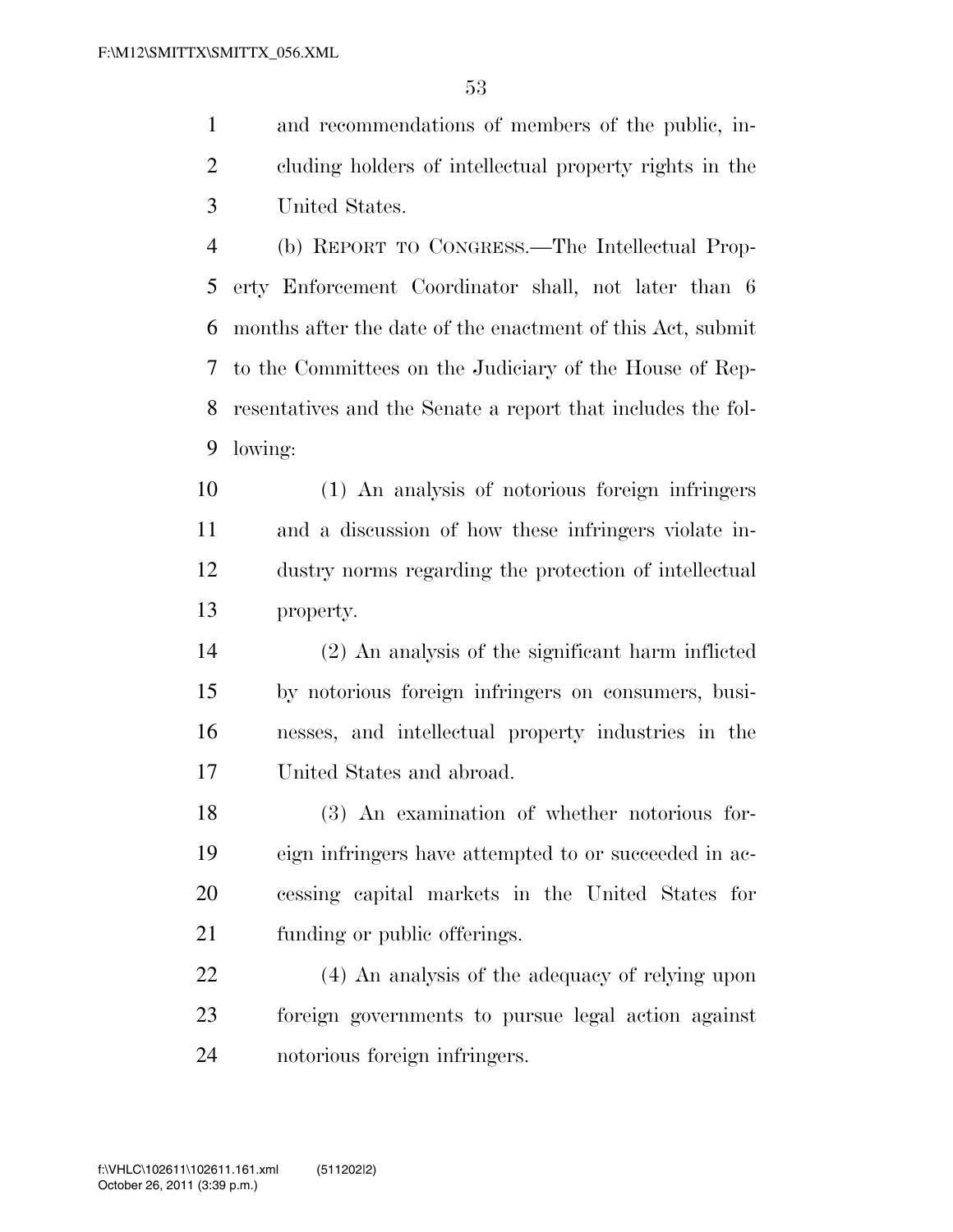| $\mathbf{1}$   | (5) A discussion of specific policy recommenda-        |
|----------------|--------------------------------------------------------|
| $\overline{2}$ | tions to deter the activities of notorious foreign in- |
| 3              | fringers and encourage foreign businesses to adopt     |
| 4              | industry norms that promote the protection of intel-   |
| 5              | lectual property globally, including addressing—       |
| 6              | (A) whether notorious foreign infringers               |
| 7              | that engage in significant infringing activity         |
| 8              | should be prohibited by the laws of the United         |
| 9              | States from seeking to raise capital in the            |
| 10             | United States, including offering stock for sale       |
| 11             | to the public; and                                     |
| 12             | (B) whether the United States Government               |
| 13             | should initiate a process to identify and des-         |
| 14             | ignate foreign entities from a list of notorious       |
| 15             | foreign infringers that would be prohibited from       |
| 16             | raising capital in the United States.                  |
|                | <b>II-ADDITIONAL</b><br>17 <b>TITLE</b><br>EN-         |
| 18             | HANCEMENTS TO COMBAT IN-                               |
| 19             | <b>TELLECTUAL</b><br><b>PROPERTY</b>                   |
| 20             | <b>THEFT</b>                                           |
| 21             | SEC. 201. STREAMING OF COPYRIGHTED WORKS IN VIOLA-     |
| 22             | TION OF CRIMINAL LAW.                                  |
| 23             | (a) TITLE 17 AMENDMENTS.—Section $506(a)$ of title     |
| 24             | 17, United States Code, is amended to read as follows: |
| 25             | "(a) CRIMINAL INFRINGEMENT.—                           |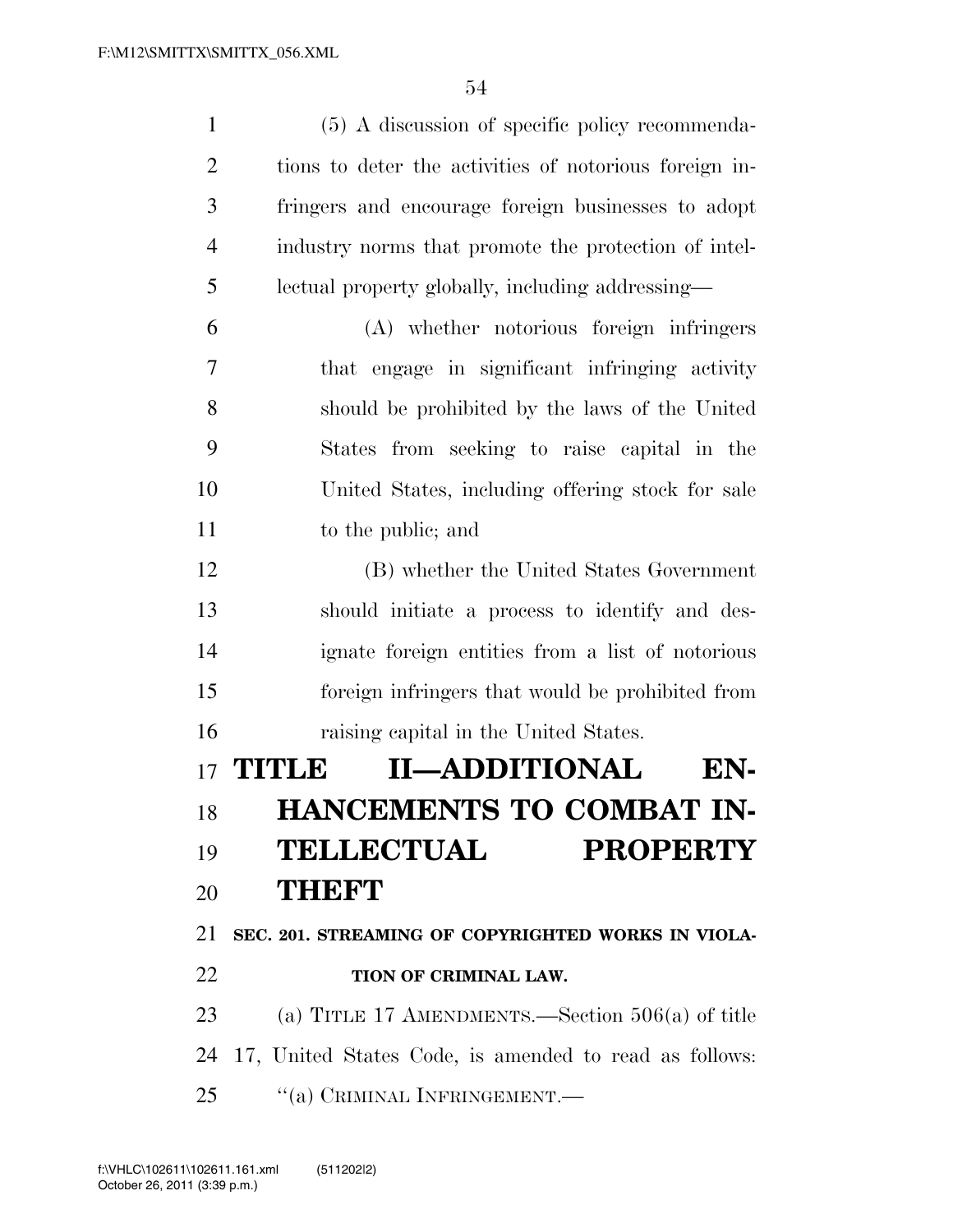| $\mathbf{1}$   | " $(1)$ In GENERAL.—Any person who willfully        |
|----------------|-----------------------------------------------------|
| $\overline{2}$ | infringes a copyright shall be punished as provided |
| 3              | under section 2319 of title 18, if the infringement |
| $\overline{4}$ | was committed—                                      |
| 5              | "(A) for purposes of commercial advantage           |
| 6              | or private financial gain;                          |
| $\overline{7}$ | $\lq\lq (B)$ by the reproduction or distribution,   |
| 8              | including by electronic means, during any 180-      |
| 9              | day period, of 1 or more copies or phonorecords     |
| 10             | of 1 or more copyrighted works, or by the pub-      |
| 11             | lic performance by means of digital trans-          |
| 12             | mission, during any 180-day period, of 1 or         |
| 13             | more copyrighted works, when the total retail       |
| 14             | value of the copies or phonorecords, or of the      |
| 15             | public performances, is more than $$1,000$ ; or     |
| 16             | $\lq\lq$ (C) by the distribution or public perform- |
| 17             | ance of a work being prepared for commercial        |
| 18             | dissemination, by making it available on a com-     |
| 19             | puter network accessible to members of the          |
| 20             | public, if such person knew or should have          |
| 21             | known that the work was intended for commer-        |
| 22             | cial dissemination.                                 |
| 23             | " $(2)$ EVIDENCE.—For purposes of this sub-         |
| $2\pi$         | soction ovidence of reproduction distribution or    |

 section, evidence of reproduction, distribution, or public performance of a copyrighted work, by itself,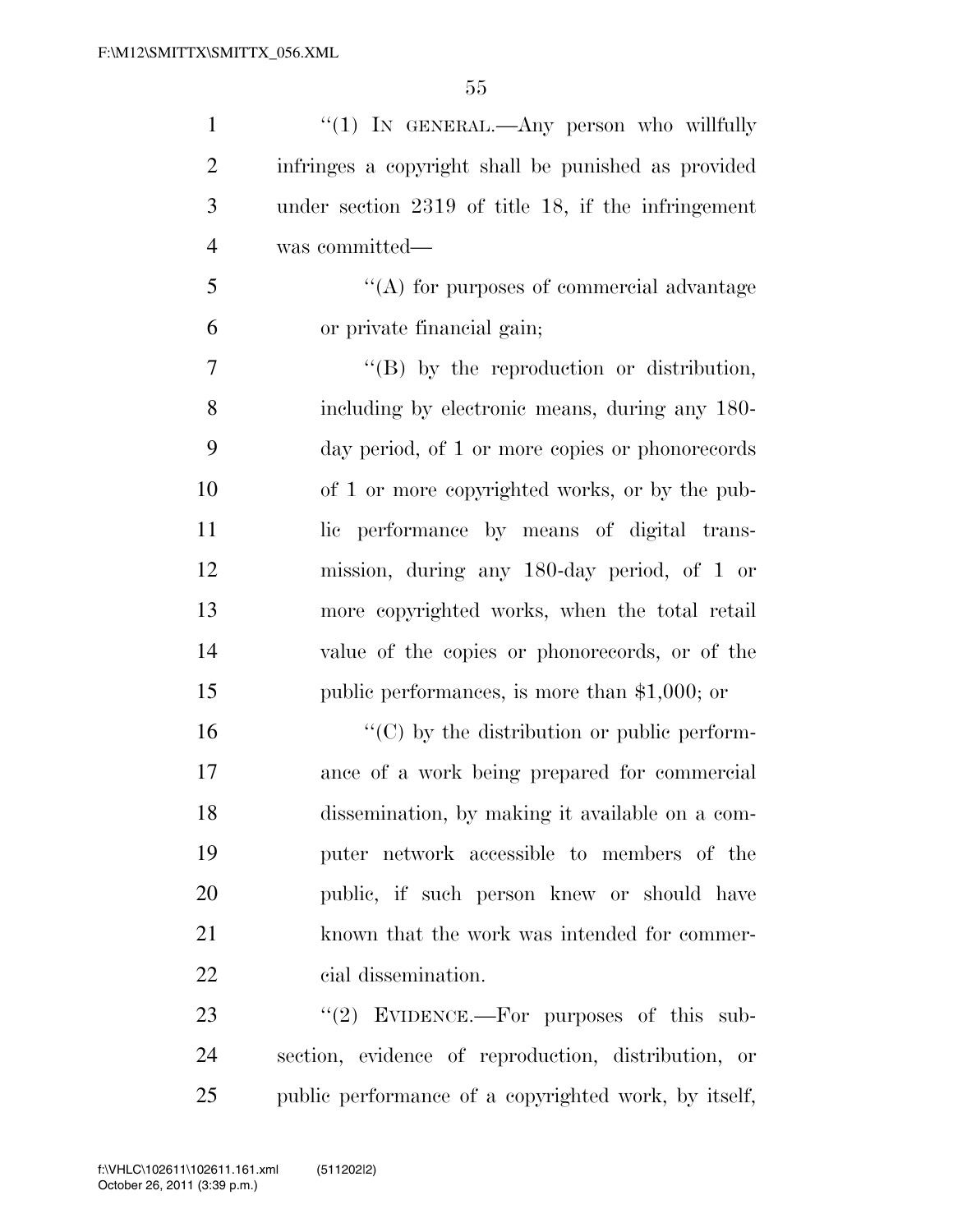| $\mathbf{1}$   | shall not be sufficient to establish willful infringe- |
|----------------|--------------------------------------------------------|
| $\overline{2}$ | ment of a copyright.                                   |
| 3              | $\lq(3)$ DEFINITION.—In this subsection, the term      |
| $\overline{4}$ | 'work being prepared for commercial dissemination'     |
| 5              | means-                                                 |
| 6              | $\lq\lq$ a computer program, a musical work,           |
| 7              | a motion picture or other audiovisual work, or         |
| 8              | a sound recording, if, at the time of unauthor-        |
| 9              | ized distribution or public performance—               |
| 10             | "(i)(I) the copyright owner has a rea-                 |
| 11             | sonable expectation of commercial distribu-            |
| 12             | tion; and                                              |
| 13             | "(II) the copies or phonorecords of                    |
| 14             | the work have not been commercially dis-               |
| 15             | tributed in the United States by or with               |
| 16             | the authorization of the copyright owner;              |
| 17             | or                                                     |
| 18             | $``(ii)(I)$ the copyright owner does not               |
| 19             | intend to offer copies of the work for com-            |
| 20             | mercial distribution but has a reasonable              |
| 21             | expectation of other forms of commercial               |
| 22             | dissemination of the work; and                         |
| 23             | $\lq\lq$ (II) the work has not been commer-            |
| 24             | cially disseminated to the public in the               |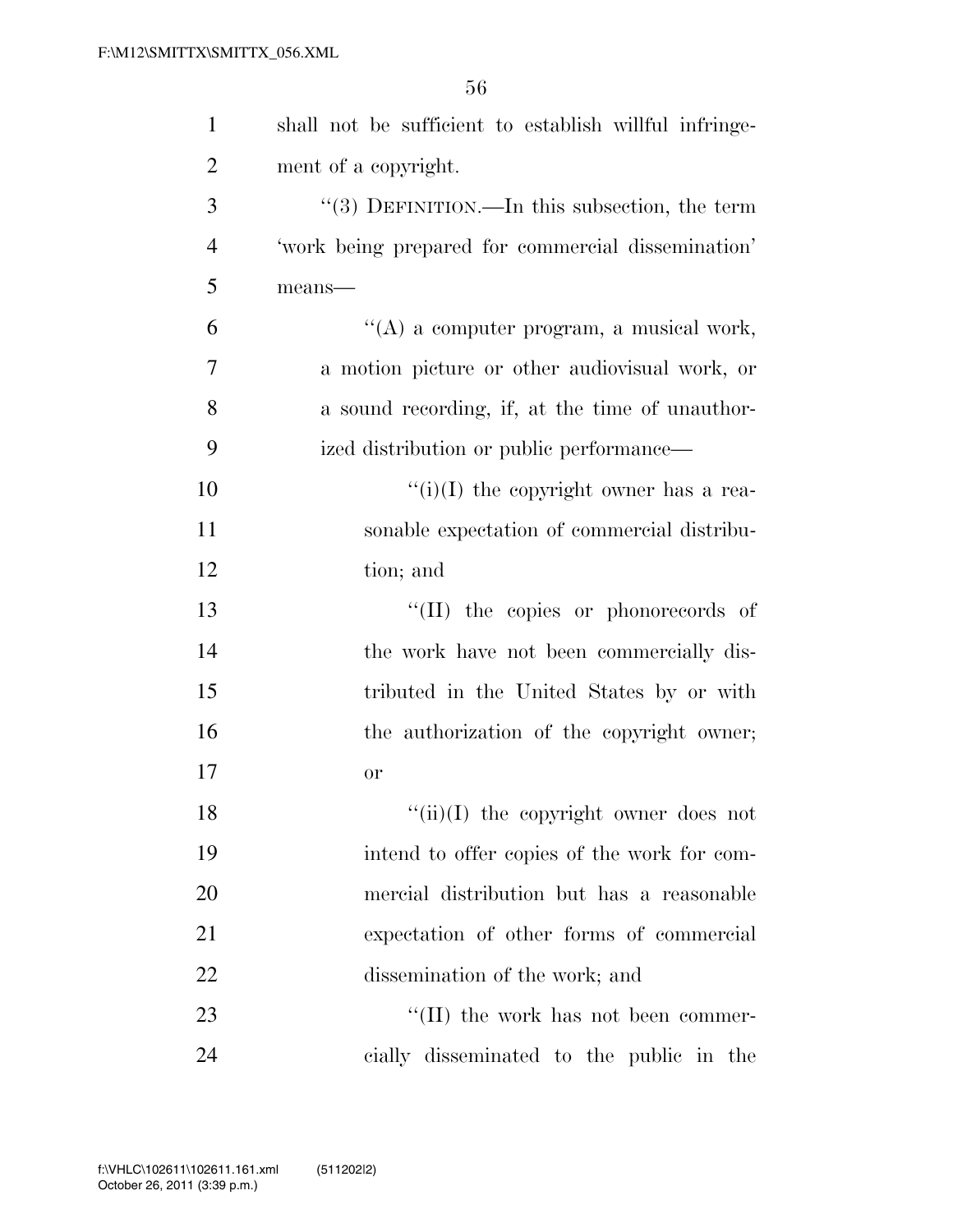| $\mathbf{1}$     | United States by or with the authorization             |
|------------------|--------------------------------------------------------|
| $\overline{2}$   | of the copyright owner;                                |
| $\overline{3}$   | $\lq\lq (B)$ a motion picture, if, at the time of      |
| $\overline{4}$   | unauthorized distribution or public perform-           |
| 5                | ance, the motion picture—                              |
| 6                | $\lq\lq(i)(I)$ has been made available for             |
| $\boldsymbol{7}$ | viewing in a motion picture exhibition facil-          |
| 8                | ity; and                                               |
| 9                | "(II) has not been made available in                   |
| 10               | copies for sale to the general public in the           |
| 11               | United States by or with the authorization             |
| 12               | of the copyright owner in a format in-                 |
| 13               | tended to permit viewing outside a motion              |
| 14               | picture exhibition facility; or                        |
| 15               | "(ii) had not been commercially dis-                   |
| 16               | seminated to the public in the United                  |
| 17               | States by or with the authorization of the             |
| 18               | copyright owner more than 24 hours before              |
| 19               | the unauthorized distribution or public per-           |
| 20               | formance.".                                            |
| 21               | (b) TITLE 18 AMENDMENTS.—Section 2319 of title         |
| 22               | 18, United States Code, is amended—                    |
| 23               | $(1)$ in subsection $(b)(1)$ , by striking "during"    |
| 24               | any 180-day period" and all that follows and insert    |
| 25               | "of at least 10 copies or phonorecords, or of at least |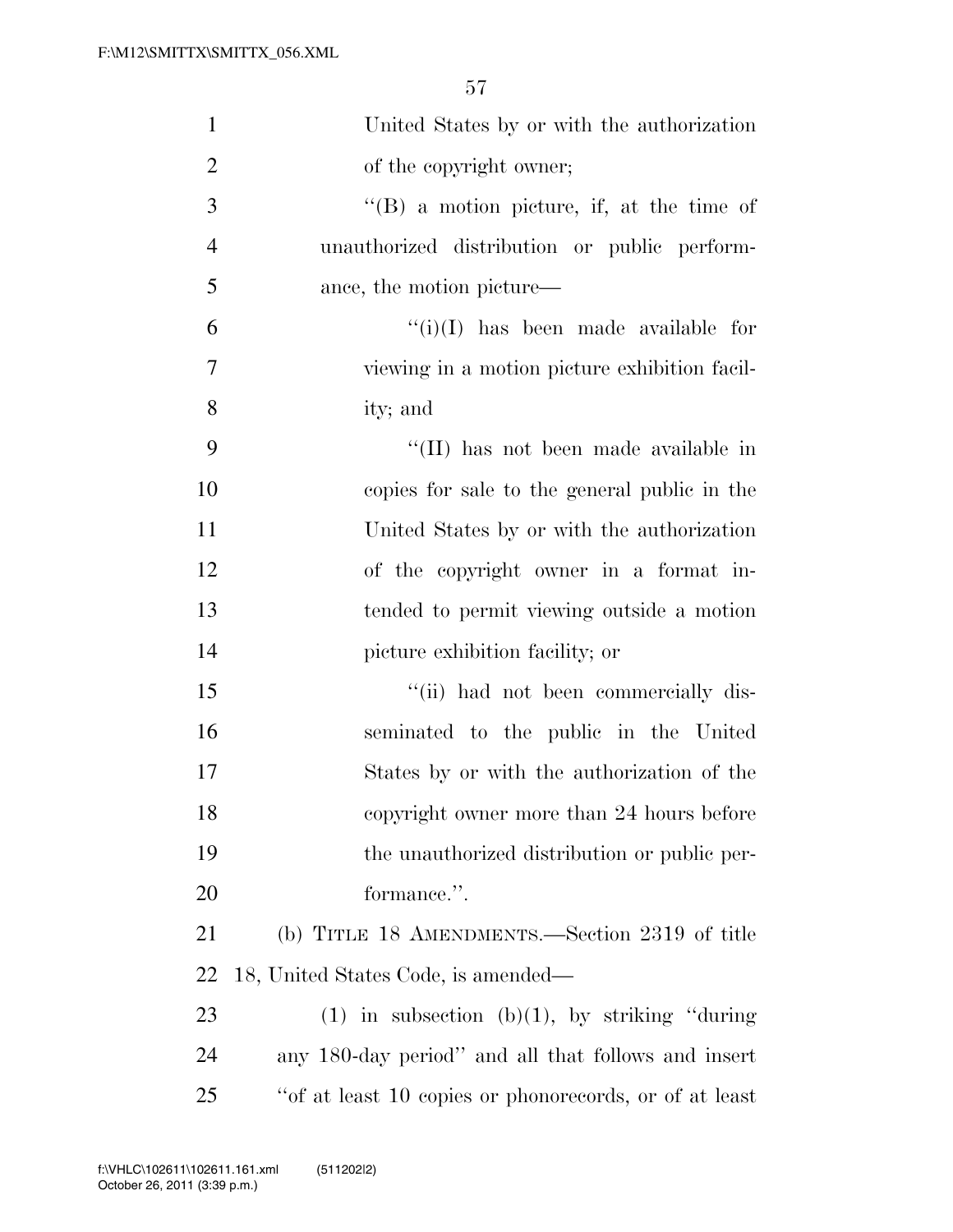10 public performances by means of digital trans- mission, of 1 or more copyrighted works, during any 180-day period, which have a total retail value of more than \$2,500;'' 5 (2) in subsection (c)— 6 (A) in paragraph  $(1)$ , by striking "of 10 or more copies or phonorecords'' and all that fol- lows and inserting ''including by electronic means, of at least 10 copies or phonorecords, or of at least 10 public performances by means of digital transmission, of 1 or more copyrighted works, during any 180-day period, which have

 a total retail value of more than \$2,500;''; and (B) in paragraph (3), by striking ''if the offense'' and all that follows and inserting ''in

16 any other case;";

 (3) in subsection (d)(4), by striking ''under paragraph (2)'' and inserting ''committed for pur- poses of commercial advantage or private financial gain under subsection (a)'';

21 (4) in subsection  $(f)$ —

 (A) by amending paragraph (2) to read as follows:

24 "(2) the terms 'reproduction', 'distribution', and 'public performance' refer to the exclusive rights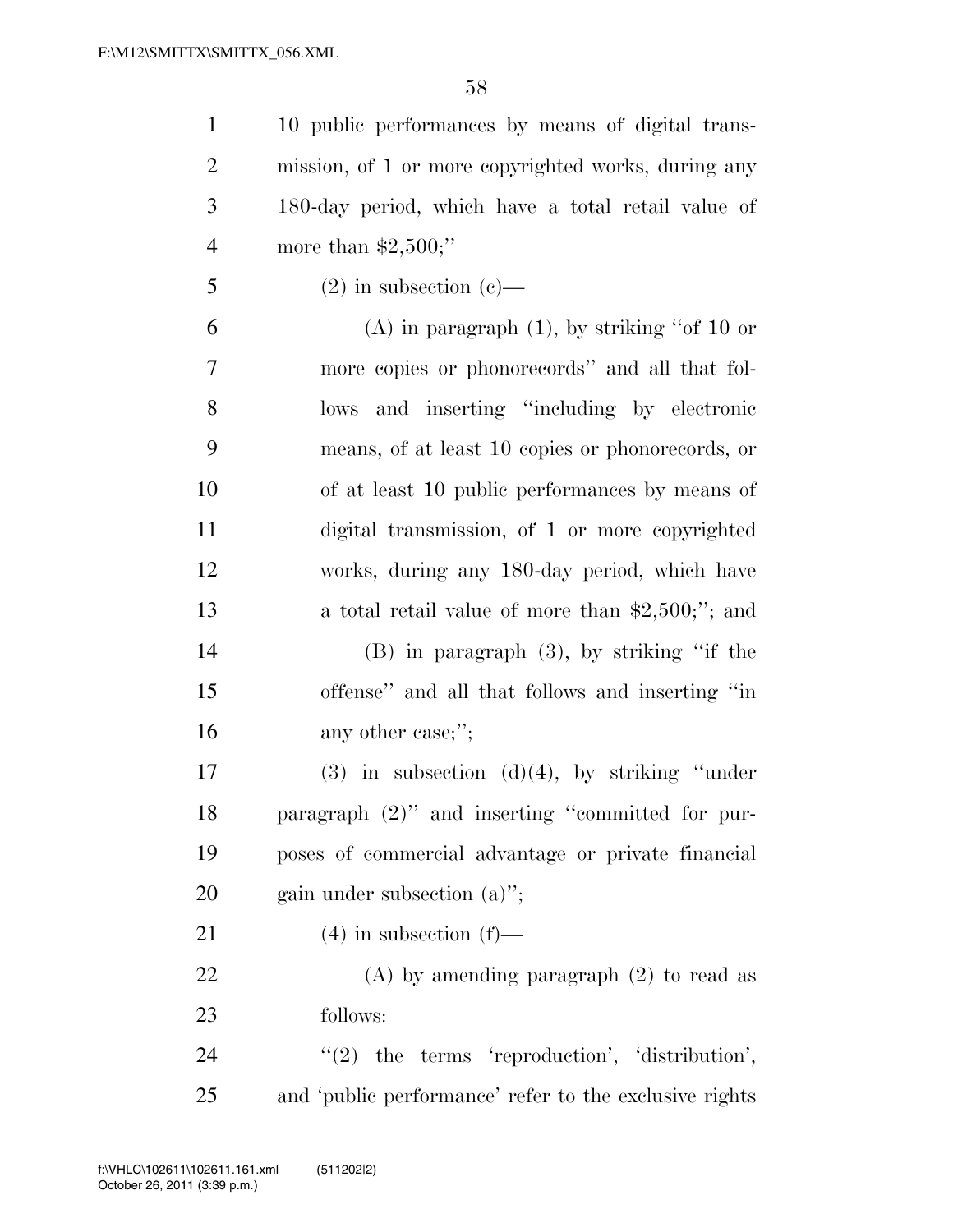| $\mathbf{1}$   | of a copyright owner under paragraphs $(1)$ , $(3)$ , $(4)$ , |
|----------------|---------------------------------------------------------------|
| $\overline{2}$ | and $(6)$ , respectively, of section 106 (relating to ex-     |
| 3              | clusive rights in copyrighted works), as limited by           |
| 4              | sections $107$ through $122$ , of title 17; and".             |
| 5              | $(B)$ in paragraph $(3)$ , by striking "; and"                |
| 6              | and inserting a period; and                                   |
| 7              | $(C)$ by striking paragraph $(4)$ ; and                       |
| 8              | $(5)$ by adding at the end the following new sub-             |
| 9              | section:.                                                     |
| 10             | "(g) EVIDENCE OF TOTAL RETAIL VALUE.-For                      |
| 11             | purposes of this section and section $506(a)$ of title 17,    |
| 12             | total retail value may be shown by evidence of—               |
| 13             | $\cdot$ (1) the total retail price that persons receiving     |
| 14             | the reproductions, distributions, or public perform-          |
| 15             | ances constituting the offense would have paid to re-         |
| 16             | ceive such reproductions, distributions, or public per-       |
| 17             | formances lawfully;                                           |
| 18             | $\lq(2)$ the total economic value of the reproduc-            |
| 19             | tions, distributions, or public performances to the in-       |
| 20             | fringer or to the copyright owner, as shown by evi-           |
| 21             | dence of fee, advertising, or other revenue that was          |
| 22             | received by the person who commits the offense, or            |
| 23             | that the copyright owner would have been entitled to          |
| 24             | receive had such reproductions, distributions,<br>or          |
| 25             | public performances been offered lawfully; or                 |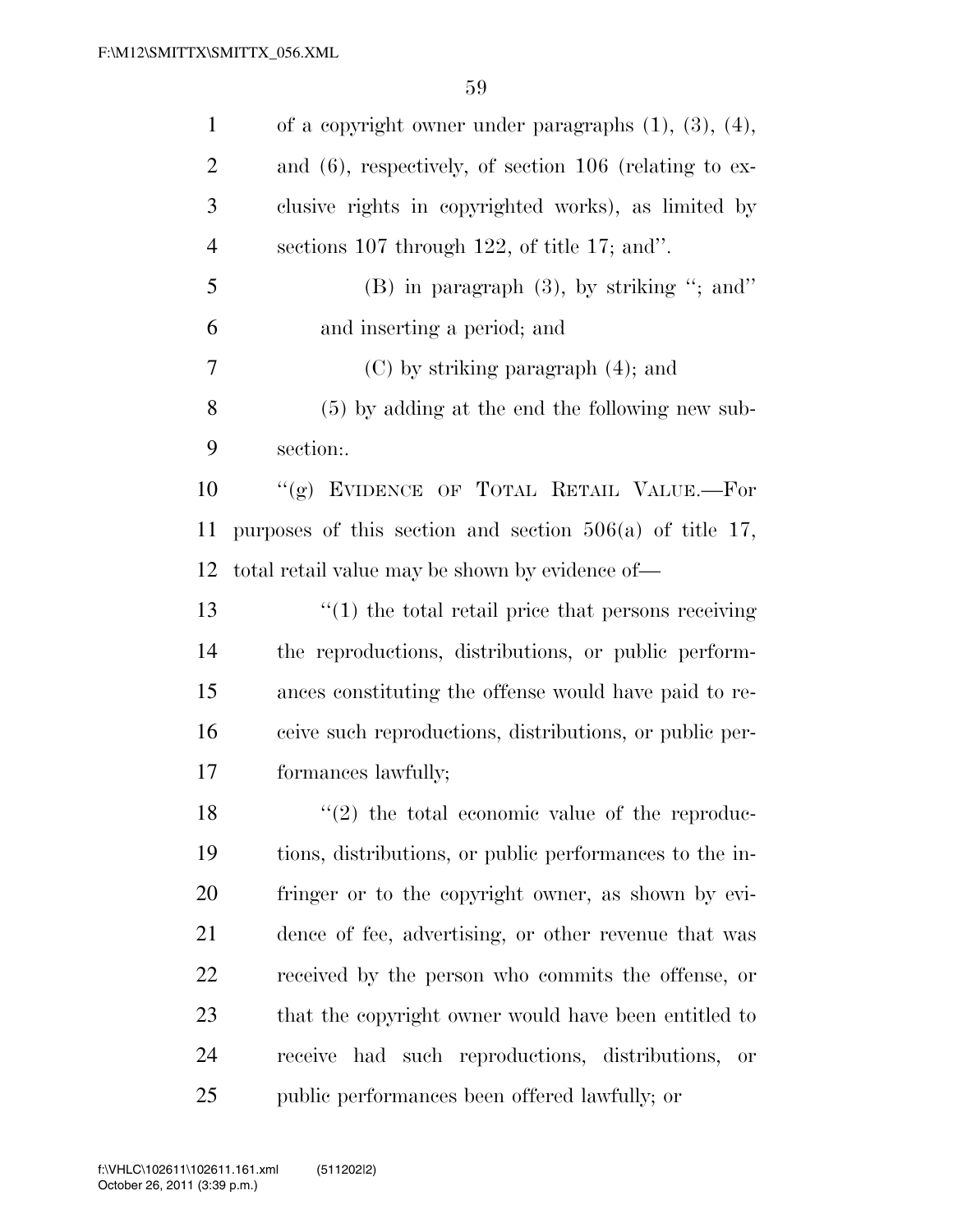1 ''(3) the total fair market value of licenses to offer the type of reproductions, distributions, or pub-lic performances constituting the offense.''.

 (c) RULE OF CONSTRUCTION.—Any person acting with a good faith reasonable basis in law to believe that the person's conduct is lawful shall not be considered to have acted willfully for purposes of the amendments made by this section. Such person includes, but is not limited to, a person engaged in conduct forming the basis of a bona fide commercial dispute over the scope of existence of a contract or license governing such conduct where such person has a reasonable basis in law to believe that such conduct is noninfringing. Nothing in this subsection shall affect the application or interpretation of the willfulness requirement in any other provision of civil or criminal law. **SEC. 202. TRAFFICKING IN INHERENTLY DANGEROUS GOODS OR SERVICES.** 

 Section 2320 of title 18, United States Code, is amended as follows:

 (1) Subsection (a) is amended to read as fol-lows:

 $\frac{1}{22}$   $\frac{1}{1}$  In GENERAL.

23 "(A) OFFENSES.—Whoever—

24  $\frac{1}{1}$  intentionally traffics or attempts to traffic in goods or services and know-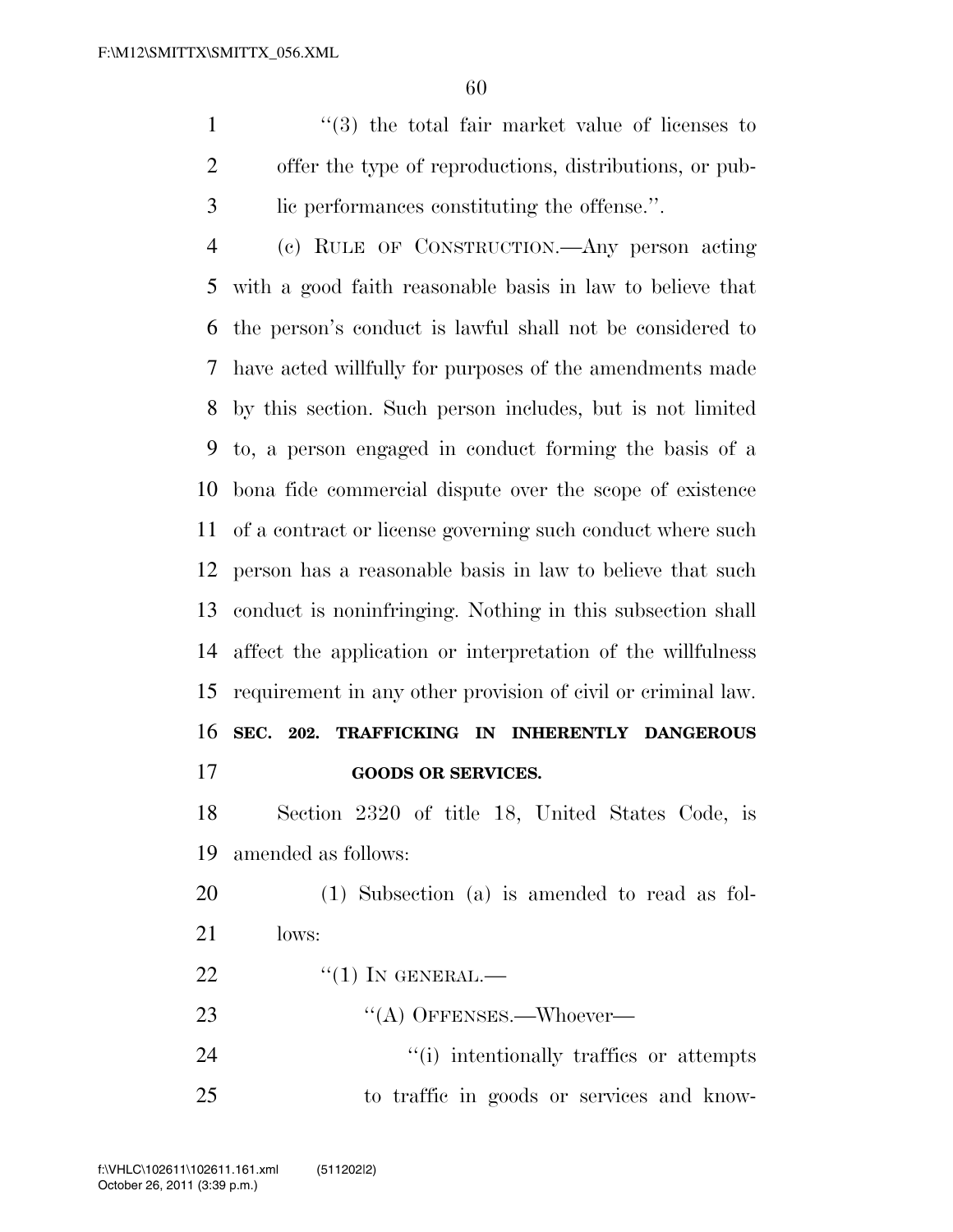| $\mathbf{1}$   | ingly uses a counterfeit mark on or in con-        |
|----------------|----------------------------------------------------|
| $\overline{2}$ | nection with such goods or services,               |
| 3              | "(ii) intentionally traffics or attempts           |
| $\overline{4}$ | to traffic in labels, patches, stickers, wrap-     |
| 5              | pers, badges, emblems, medallions, charms,         |
| 6              | boxes, containers, cans, cases, hangtags,          |
| 7              | documentation, or packaging of any type            |
| 8              | or nature, knowing that a counterfeit mark         |
| 9              | has been applied thereto, the use of which         |
| 10             | is likely to cause confusion, to cause mis-        |
| 11             | take, or to deceive, or                            |
| 12             | "(iii) intentionally imports, exports, or          |
| 13             | traffics in counterfeit drugs or inten-            |
| 14             | tionally participates in or knowingly aids         |
| 15             | drug counterfeiting,                               |
| 16             | shall, if an individual, be fined not more than    |
| 17             | $$2,000,000$ or imprisoned not more than 10        |
| 18             | years, or both, and, if a person other than an     |
| 19             | individual, be fined not more than \$5,000,000.    |
| 20             | SUBSEQUENT OFFENSES.-In<br>$\lq\lq (B)$<br>the     |
| 21             | case of an offense by a person under this para-    |
| 22             | graph that occurs after that person is convicted   |
| 23             | of another offense under this paragraph, the       |
| 24             | person convicted, if an individual, shall be fined |
| 25             | not more than $$5,000,000$ or imprisoned not       |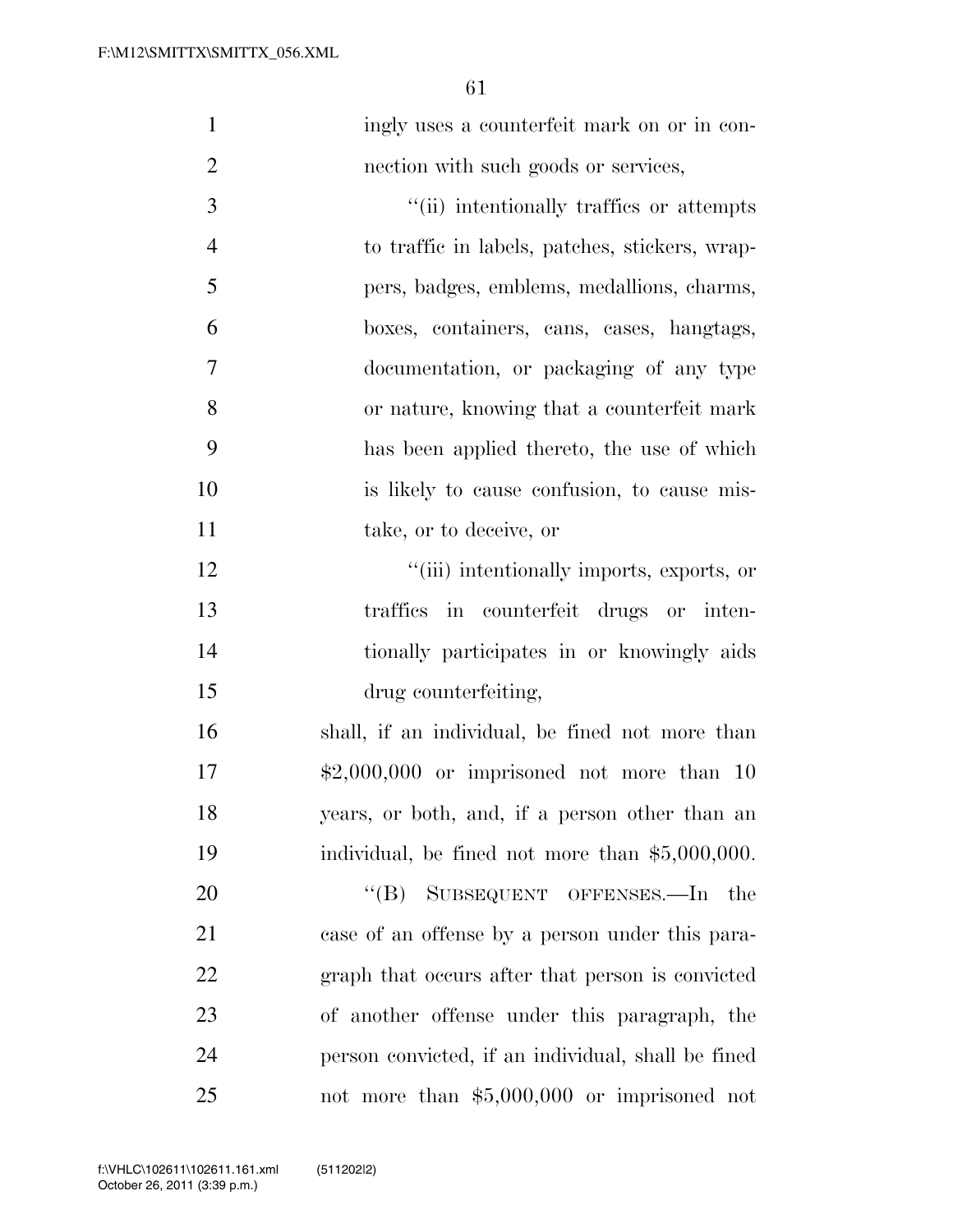1 more than 20 years, or both, and if other than an individual, shall be fined not more than 3  $$15,000,000.$ 

## 4  $''(2)$  SERIOUS BODILY HARM OR DEATH.—

 ''(A) SERIOUS BODILY HARM.—If the of- fender knowingly or recklessly causes or at- tempts to cause serious bodily injury from con- duct in violation of paragraph (1), the penalty shall be, for an individual, a fine of not more than \$5,000,000 or imprisonment for any term of years or for life, or both, and for other than an individual, a fine of not more than \$15,000,000.

14 "(B) DEATH.—If the offender knowingly or recklessly causes or attempts to cause death from conduct in violation of paragraph (1), the penalty shall be, for an individual, a fine of not 18 more than \$5,000,000 or imprisonment for any term of years or for life, or both, and for other than an individual, a fine of not more than \$15,000,000.

## 22 "(3) MILITARY GOODS OR SERVICES.—

23 "(A) In GENERAL.—A person who com-mits an offense under paragraph (1) shall be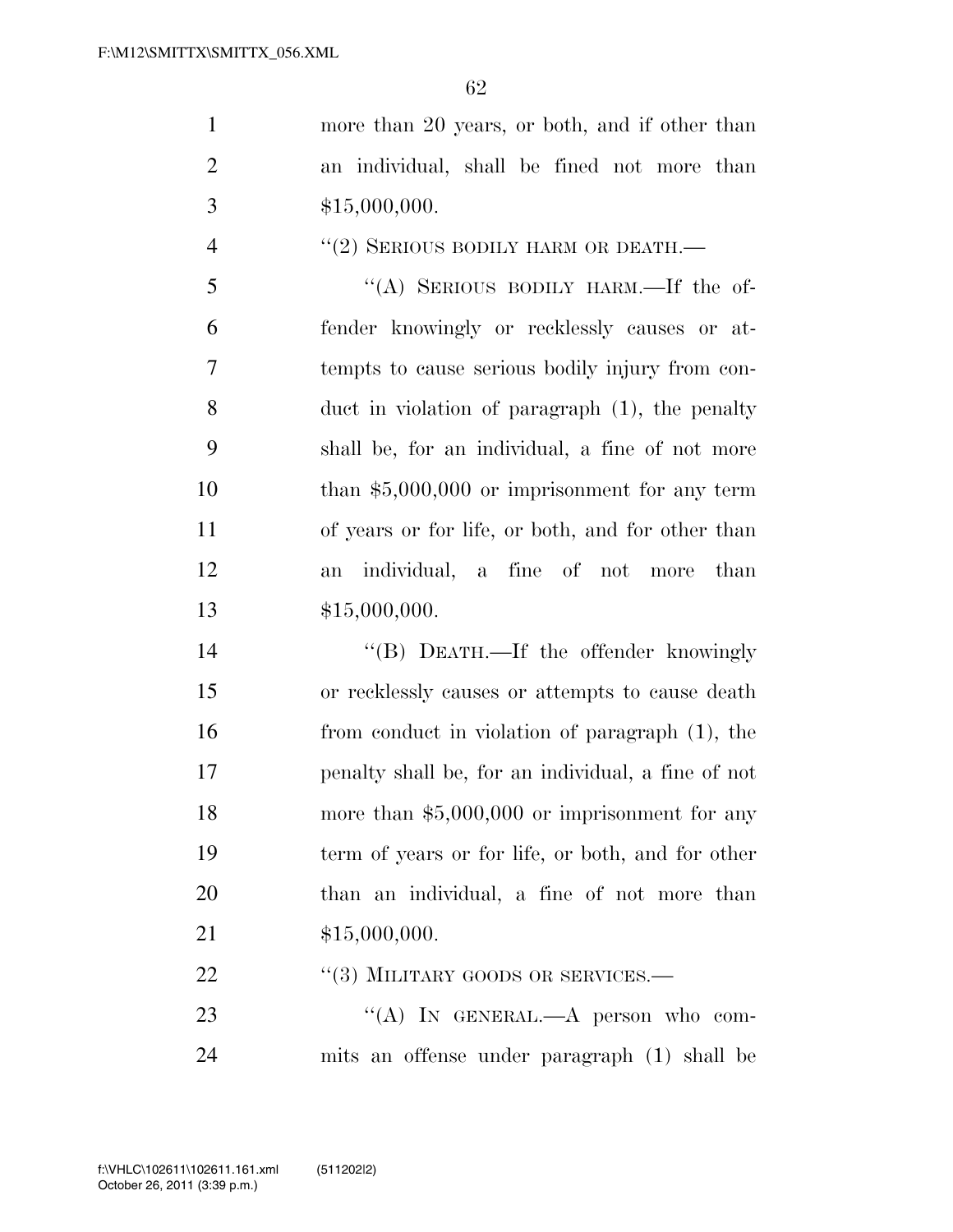| $\mathbf{1}$   | punished in accordance with subparagraph (B) |
|----------------|----------------------------------------------|
| $\overline{2}$ | $if$ —                                       |
| 3              | "(i) the offense involved a good or          |
| $\overline{4}$ | service described in paragraph (1) that if   |
| 5              | it malfunctioned, failed, or was<br>$com-$   |
| 6              | promised, could reasonably be foreseen to    |
| 7              | cause-                                       |
| 8              | "(I) serious bodily injury or                |
| 9              | death;                                       |
| 10             | "(II) disclosure of classified in-           |
| 11             | formation;                                   |
| 12             | "(III) impairment of combat op-              |
| 13             | erations; or                                 |
| 14             | $``(IV)$ other significant harm—             |
| 15             | "(aa) to a member—                           |
| 16             | $\lq\lq (AA)$ of the Armed                   |
| 17             | Forces; or                                   |
| 18             | $\lq\lq$ (BB) of a Federal,                  |
| 19             | State, or local law enforce-                 |
| 20             | ment agency; or                              |
| 21             | "(bb) to national security or                |
| 22             | critical infrastructure; and                 |
| 23             | "(ii) the person had knowledge that          |
| 24             | the good or service is falsely identified as |
| 25             | meeting military standards or is intended    |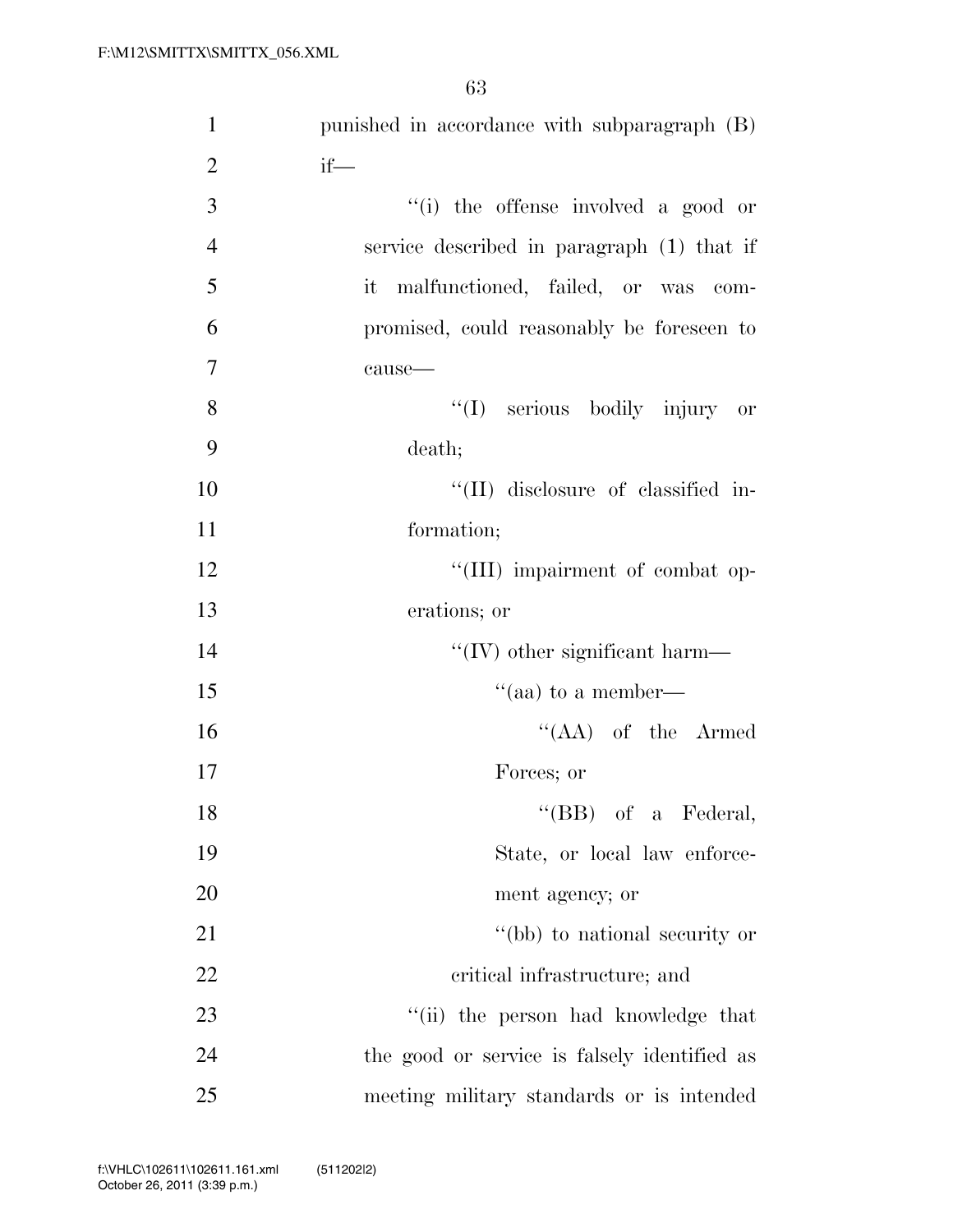| $\mathbf{1}$   | for use in a military or national security  |
|----------------|---------------------------------------------|
| $\overline{2}$ | application, or a law enforcement or crit-  |
| 3              | ical infrastructure application.            |
| $\overline{4}$ | $``$ (B) PENALTIES.—                        |
| 5              | "(i) INDIVIDUAL.—An individual who          |
| 6              | commits an offense described in subpara-    |
| 7              | graph (A) shall be fined not more than      |
| 8              | $$5,000,000$ , imprisoned for not more than |
| 9              | 20 years, or both.                          |
| 10             | "(ii) PERSON OTHER THAN AN INDI-            |
| 11             | VIDUAL.—A person other than an indi-        |
| 12             | vidual that commits an offense described in |
| 13             | subparagraph (A) shall be fined not more    |
| 14             | than $$15,000,000$ .                        |
| 15             | "(C) SUBSEQUENT OFFENSES.-                  |
| 16             | "(i) INDIVIDUAL.—An individual who          |
| 17             | commits an offense described in subpara-    |
| 18             | graph (A) after the individual is convicted |
| 19             | of an offense under subparagraph (A) shall  |
| 20             | be fined not more than $$15,000,000$ , im-  |
| 21             | prisoned not more than 30 years, or both.   |
| 22             | "(ii) PERSON OTHER THAN AN INDI-            |
| 23             | VIDUAL.—A person other than an indi-        |
| 24             | vidual that commits an offense described in |
| 25             | subparagraph (A) after the person is con-   |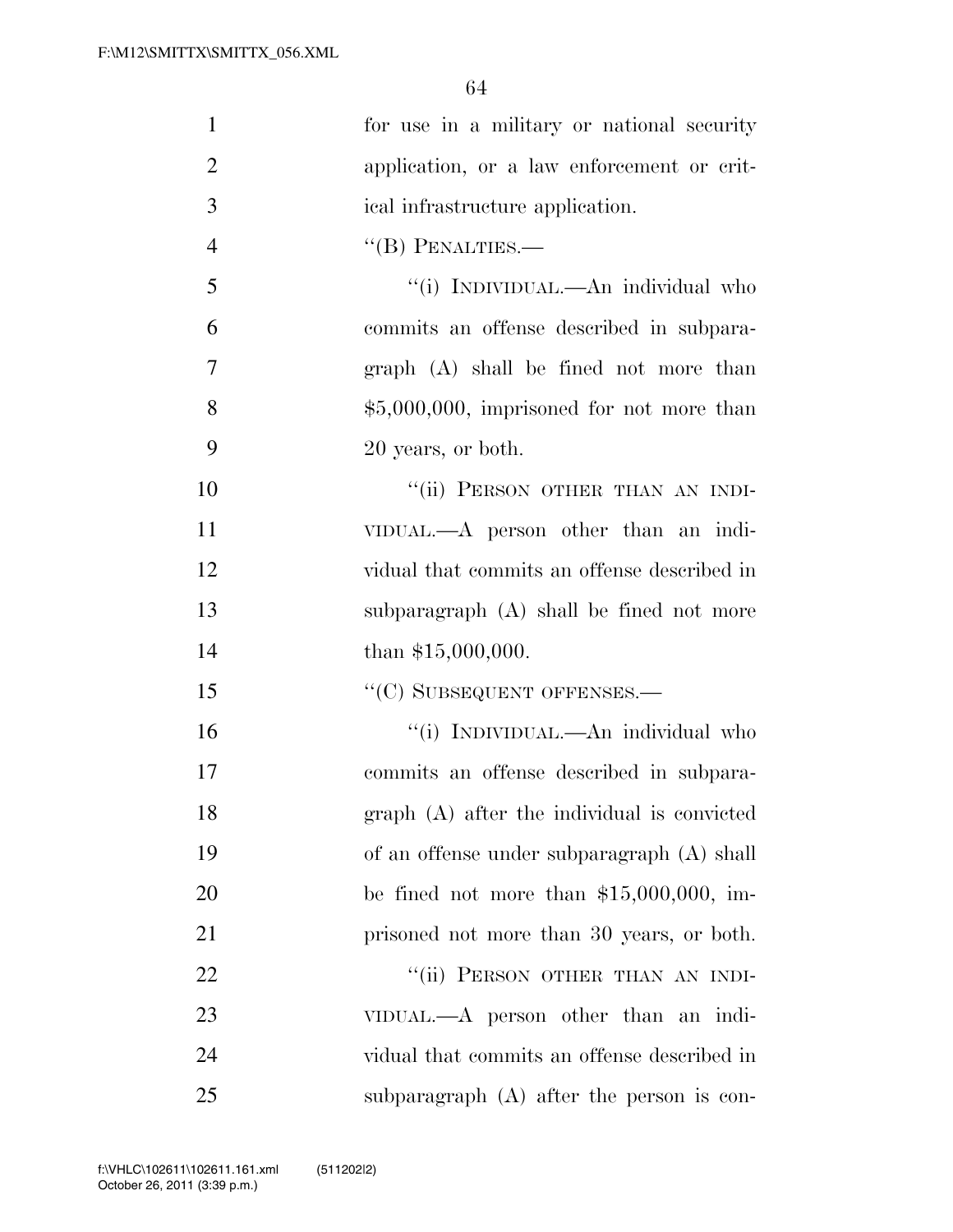| $\mathbf{1}$   | victed of an offense under subparagraph                          |
|----------------|------------------------------------------------------------------|
| $\overline{2}$ | shall be fined not more<br>(A)<br>than                           |
| 3              | $$30,000,000."$ .                                                |
| $\overline{4}$ | $(2)$ Subsection $(e)$ is amended—                               |
| 5              | $(A)$ in paragraph $(1)$ , by striking the pe-                   |
| 6              | riod at the end and inserting a semicolon;                       |
| 7              | $(B)$ in paragraph $(3)$ , by striking "and" at                  |
| 8              | the end;                                                         |
| 9              | $(C)$ in paragraph $(4)$ , by striking the pe-                   |
| 10             | riod at the end and inserting a semicolon; and                   |
| 11             | (D) by adding at the end the following:                          |
| 12             | $\lq(5)$ the term 'counterfeit drug' has the mean-               |
| 13             | ing given that term in section $201(g)(2)$ of the Fed-           |
| 14             | eral Food Drug, and Cosmetic Act (21 U.S.C.                      |
| 15             | $321(g)(2)$ ;                                                    |
| 16             | $\cdot\cdot\cdot$ (6) the term 'critical infrastructure' has the |
| 17             | meaning given that term in section $2339D(e)$ ;                  |
| 18             | $\lq(7)$ the term 'drug counterfeiting' means any                |
| 19             | act prohibited by section 301(i) of the Federal Food             |
| 20             | Drug, and Cosmetic Act (21 U.S.C. 331(i));                       |
| 21             | $\cdot\cdot$ (8) the term 'final dosage form' has the mean-      |
| 22             | ing given that term in section $735(4)$ of the Federal           |
| 23             | Food, Drug, and Cosmetic Act (21 U.S.C.                          |
| 24             | $379g(4)$ ;                                                      |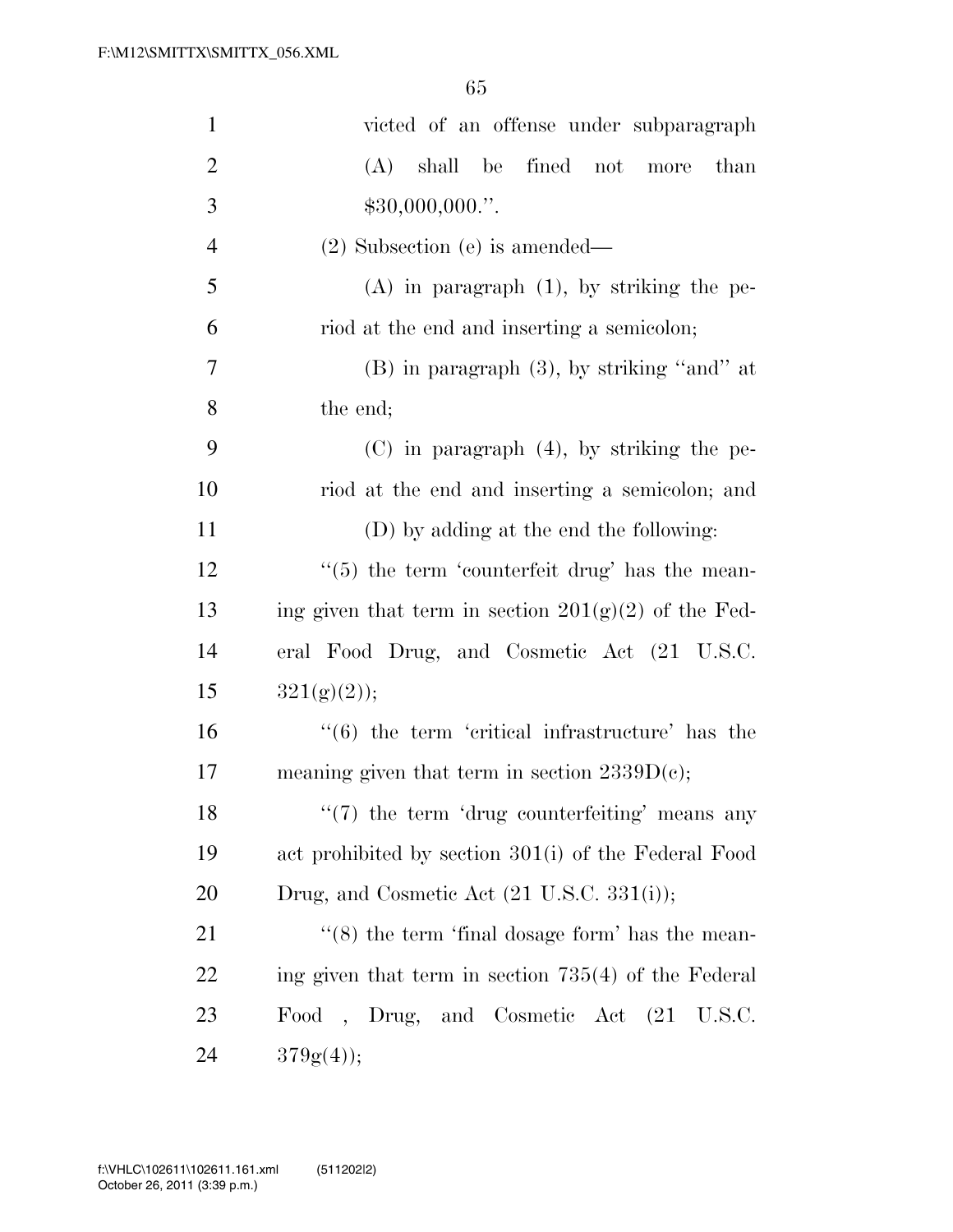| $\mathbf{1}$   | $\lq(9)$ the term 'falsely identified as meeting mili-       |
|----------------|--------------------------------------------------------------|
| $\overline{2}$ | tary standards' relating to a good or service means          |
| 3              | there is a material misrepresentation that the good          |
| $\overline{4}$ | or service meets a standard, requirement, or speci-          |
| 5              | fication issued by the Department of Defense, an             |
| 6              | Armed Force, or a reserve component;                         |
| 7              | $\cdot\cdot(10)$ the term 'use in a military or national se- |
| 8              | curity application' means the use of a good or serv-         |
| 9              | ice, independently, in conjunction with, or as a com-        |
| 10             | ponent of another good or service—                           |
| 11             | $\lq\lq$ during the performance of the official              |
| 12             | duties of the Armed Forces of the United                     |
| 13             | States or the reserve components of the Armed                |
| 14             | Forces; or                                                   |
| 15             | $\lq\lq (B)$ by the United States to perform or              |
| 16             | directly support—                                            |
| 17             | "(i) combat operations; or                                   |
| 18             | "(ii) critical national defense or na-                       |
| 19             | tional security functions; and                               |
| 20             | $f'(11)$ the term 'use in a law enforcement or               |
| 21             | critical infrastructure application' means the use of        |
| 22             | a good or service, independently, in conjunction             |
| 23             | with, or as a component of, another good or service          |
| 24             | by a person who is directly engaged in—                      |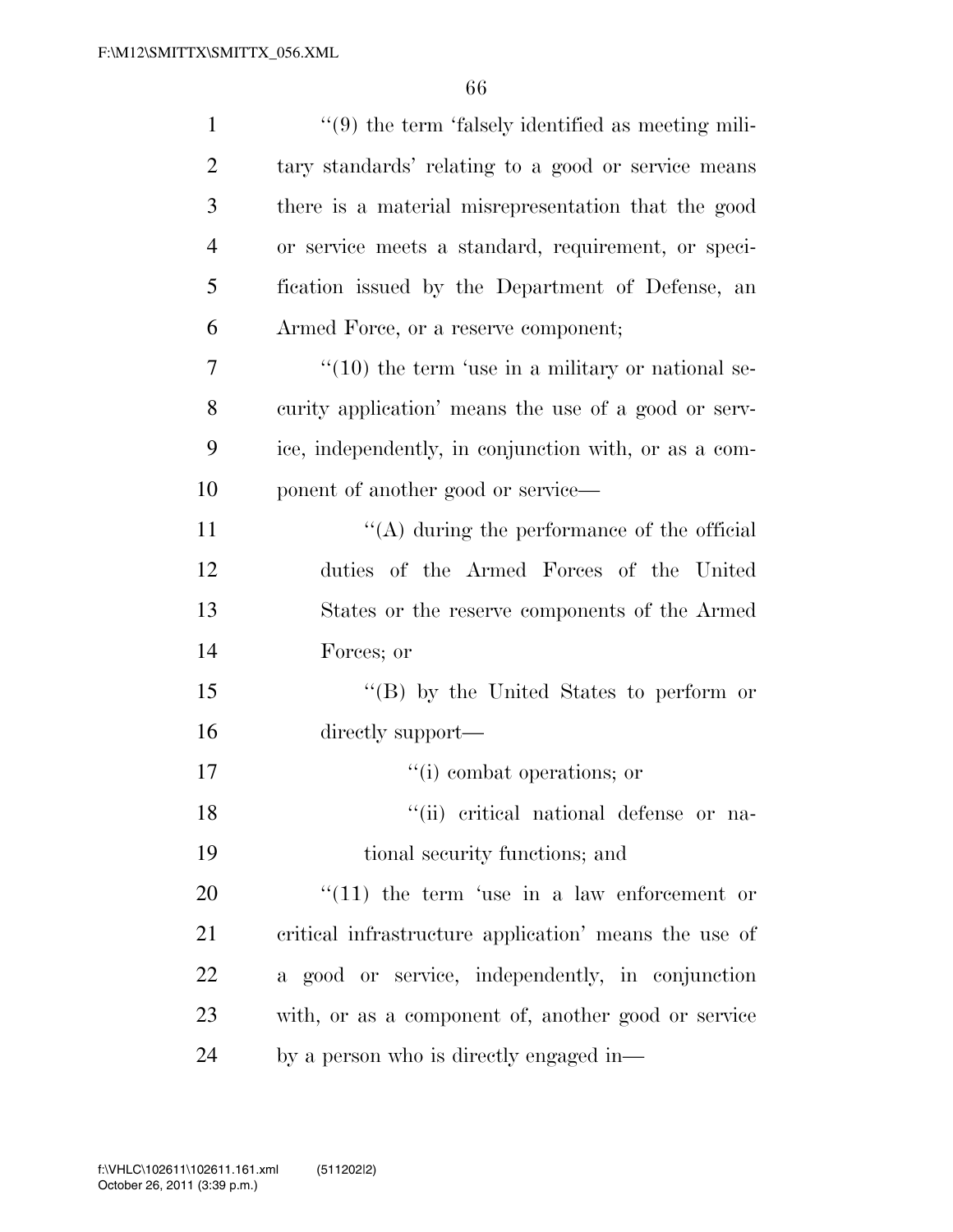| $\mathbf{1}$   | "(A) Federal, State, or local law enforce-                   |
|----------------|--------------------------------------------------------------|
| $\overline{2}$ | ment; or                                                     |
| 3              | $\lq\lq (B)$ an official function pertaining to crit-        |
| $\overline{4}$ | ical infrastructure.".                                       |
| 5              | SEC. 203. PROTECTING U.S. BUSINESSES FROM FOREIGN            |
| 6              | AND ECONOMIC ESPIONAGE.                                      |
| 7              | (a) FOR OFFENSES COMMITTED BY INDIVIDUALS.—                  |
| 8              | Section $1831(a)$ of title 18, United States Code, is amend- |
| 9              | ed, in the matter after paragraph $(5)$ —                    |
| 10             | (1) by striking "15 years" and inserting "20                 |
| 11             | years"; and                                                  |
| 12             | $(2)$ by striking "not more than \$500,000" and              |
| 13             | inserting "not less than \$1,000,000 and not more            |
| 14             | than $$5,000,000$ ".                                         |
| 15             | (b) FOR OFFENSES COMMITTED BY ORGANIZA-                      |
| 16             | TIONS.—Section 1831(b) of such title is amended by strik-    |
| 17             | ing "\$10,000,000" and inserting "not more than the          |
| 18             | greater of $$10,000,000$ or 3 times the value of the stolen  |
| 19             | trade secret to the organization (including expenses for re- |
| 20             | search and design or other costs of reproducing the trade    |
| 21             | secret that the organization has thereby avoided)".          |
| 22             | SEC. 204. AMENDMENTS TO SENTENCING GUIDELINES.               |
| 23             | Not later than 180 days after the date of the enact-         |
| 24             | ment of this Act, pursuant to its authority under section    |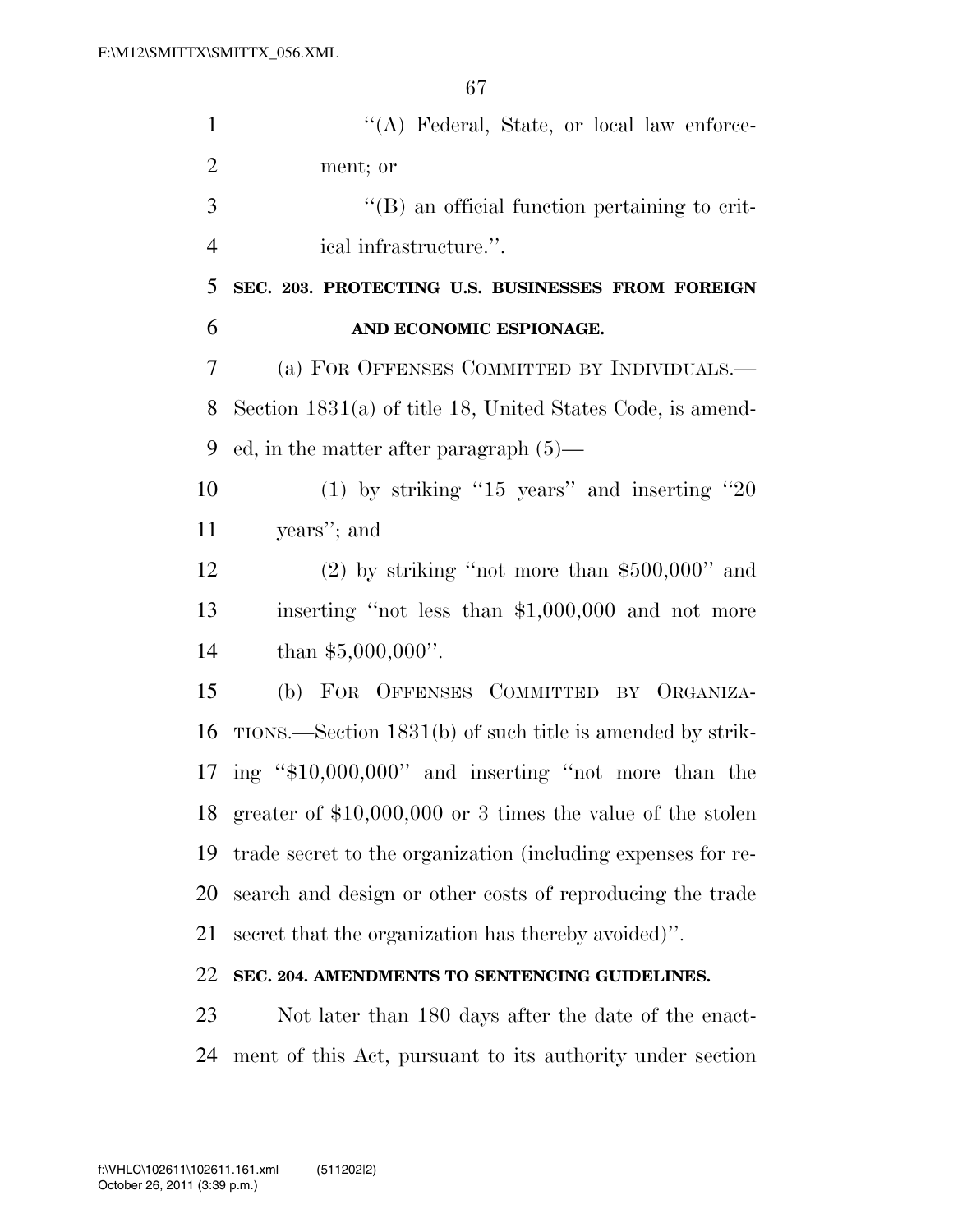| $\mathbf{1}$   | $994(p)$ of title 28, United States Code, the United States |
|----------------|-------------------------------------------------------------|
| $\overline{2}$ | Sentencing Commission shall—                                |
| 3              | (1) review, and if appropriate, amend Federal               |
| $\overline{4}$ | Sentencing Guidelines and policy statements applica-        |
| 5              | ble to persons convicted of—                                |
| 6              | (A) intellectual property offenses;                         |
| $\overline{7}$ | (B) an offense under section $2320(a)$ of                   |
| 8              | title 18, United States Code; or                            |
| 9              | (C) an offense under section 1831 of title                  |
| 10             | 18, United States Code;                                     |
| 11             | (2) in carrying out such review, consider                   |
| 12             | amending such Guidelines and policy statements              |
| 13             | $to-$                                                       |
| 14             | (A) apply an appropriate offense level en-                  |
| 15             | hancement for intellectual property offenses                |
| 16             | committed in connection with an organized                   |
| 17             | criminal enterprise;                                        |
| 18             | (B) apply an appropriate offense level en-                  |
| 19             | hancement to the simple misappropriation of a               |
| 20             | trade secret;                                               |
| 21             | (C) apply an additional appropriate offense                 |
| 22             | level enhancement if the defendant transmits or             |
| 23             | attempts to transmit the stolen trade secret                |
| 24             | outside of the United States and an additional              |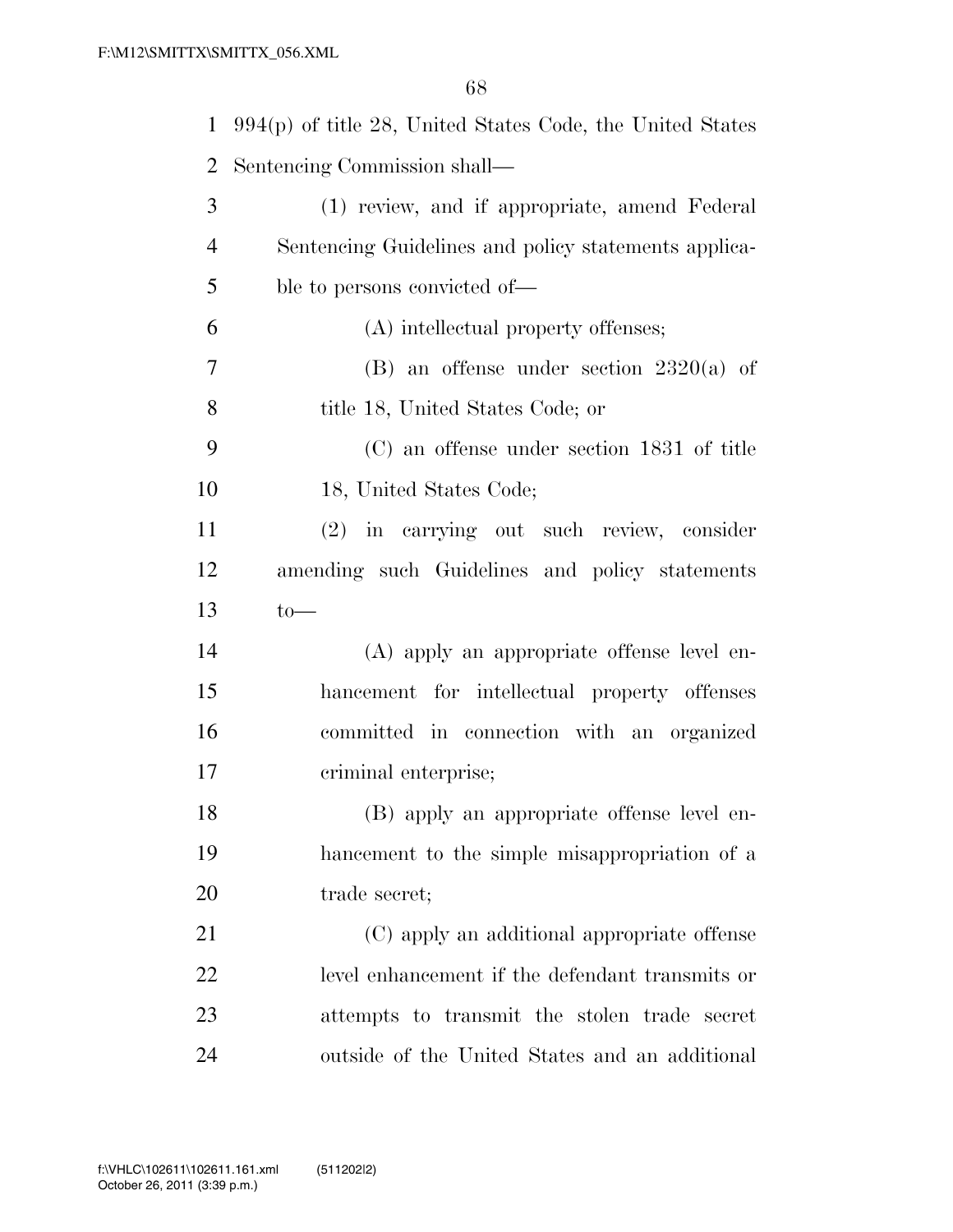| $\mathbf{1}$   | appropriate enhancement if the defendant in-       |
|----------------|----------------------------------------------------|
| $\overline{2}$ | stead commits economic espionage;                  |
| 3              | (D) provide that when a defendant trans-           |
| $\overline{4}$ | mits trade secrets outside of the United States    |
| 5              | or commits economic espionage, that the de-        |
| 6              | fendant should face a minimum offense level;       |
| $\overline{7}$ | (E) provide for an offense level enhance-          |
| 8              | ment for Guidelines relating to the theft of       |
| 9              | trade secrets and economic espionage, including    |
| 10             | trade secrets transferred or attempted to be       |
| 11             | transferred outside of the United States;          |
| 12             | (F) apply an appropriate offense level en-         |
| 13             | hancement and minimum offense level for of-        |
| 14             | fenses under section $2320(a)$ of title 18, United |
| 15             | States Code, that involve a product intended for   |
| 16             | use in a military or national security applica-    |
| 17             | tion, or a law enforcement or critical infrastruc- |
| 18             | ture application;                                  |
| 19             | (G) ensure that the Guidelines and policy          |
| 20             | statements (including section 2B5.3 of the Fed-    |
| 21             | eral Sentencing Guidelines (and any successor      |
| 22             | thereto)) reflect—                                 |
| 23             | (i) the serious nature of the offenses             |
| 24             | described in section $2320(a)$ of title 18,        |
| 25             | United States Code;                                |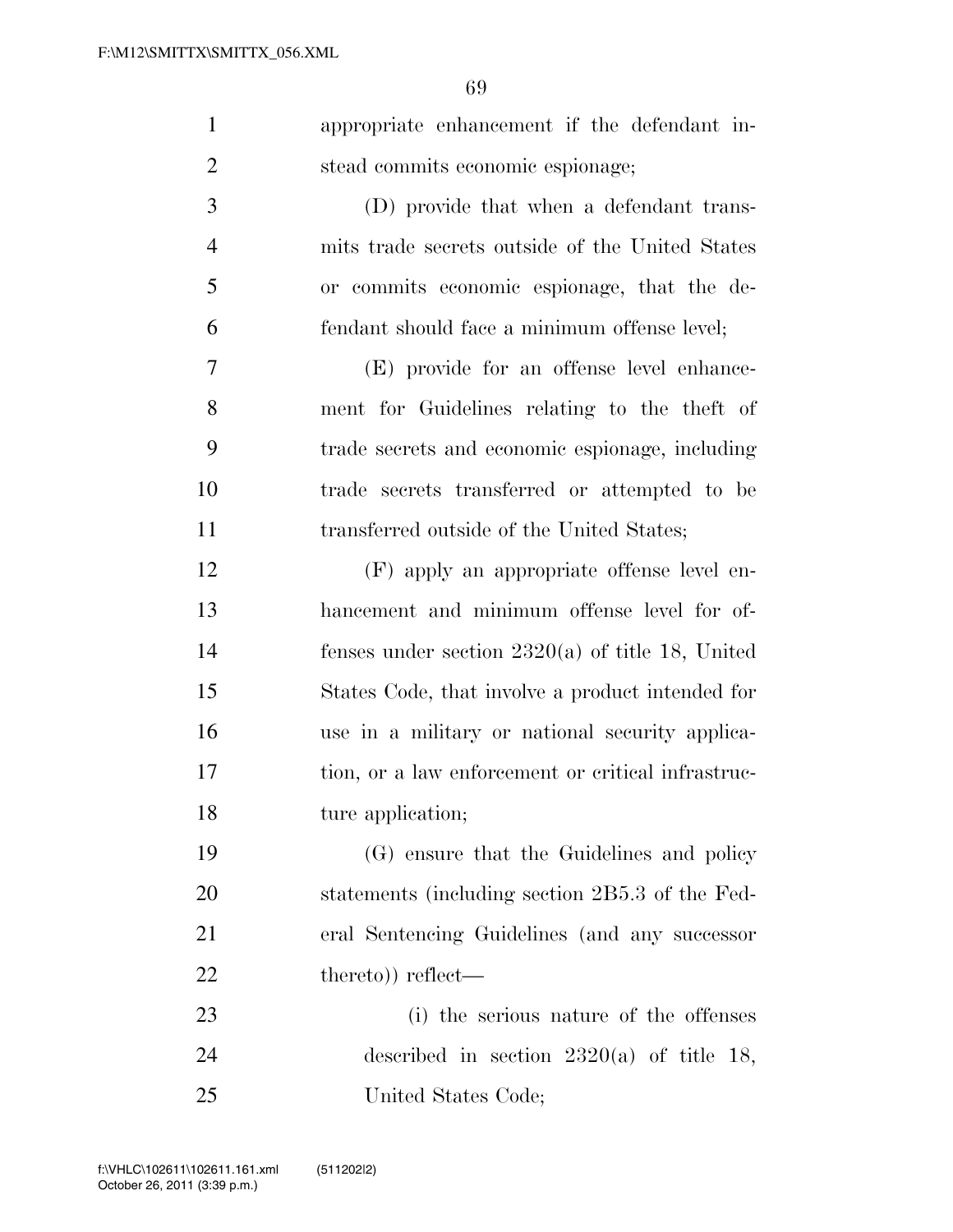| $\mathbf{1}$   | (ii) the need for an effective deterrent                |
|----------------|---------------------------------------------------------|
| $\overline{2}$ | and appropriate punishment to prevent of-               |
| 3              | fenses under section $2320(a)$ of title 18,             |
| $\overline{4}$ | United States Code; and                                 |
| 5              | (iii) the effectiveness of incarceration                |
| 6              | in furthering the objectives described in               |
| 7              | clauses (i) and (ii); and                               |
| 8              | (H)<br>ensure reasonable consistency with               |
| 9              | other relevant directives and Guidelines and            |
| 10             | Federal statutes;                                       |
| 11             | (3) submit to Congress a report detailing the           |
| 12             | Commission's actions with respect to each potential     |
| 13             | amendment described in paragraph (2);                   |
| 14             | (4) make such conforming amendments to the              |
| 15             | Federal Sentencing Guidelines as the Commission         |
| 16             | determines necessary to achieve consistency with        |
| 17             | other Guideline provisions and applicable law; and      |
| 18             | (5) promulgate the Guidelines, policy state-            |
| 19             | ments, or amendments provided for in this section       |
| <b>20</b>      | as soon as practicable in accordance with the proce-    |
| 21             | dure set forth in section $21(a)$ of the Sentencing Act |
| 22             | of $1987$ (28 U.S.C. 994 note), as though the author-   |
| 23             | ity under that Act had not expired.                     |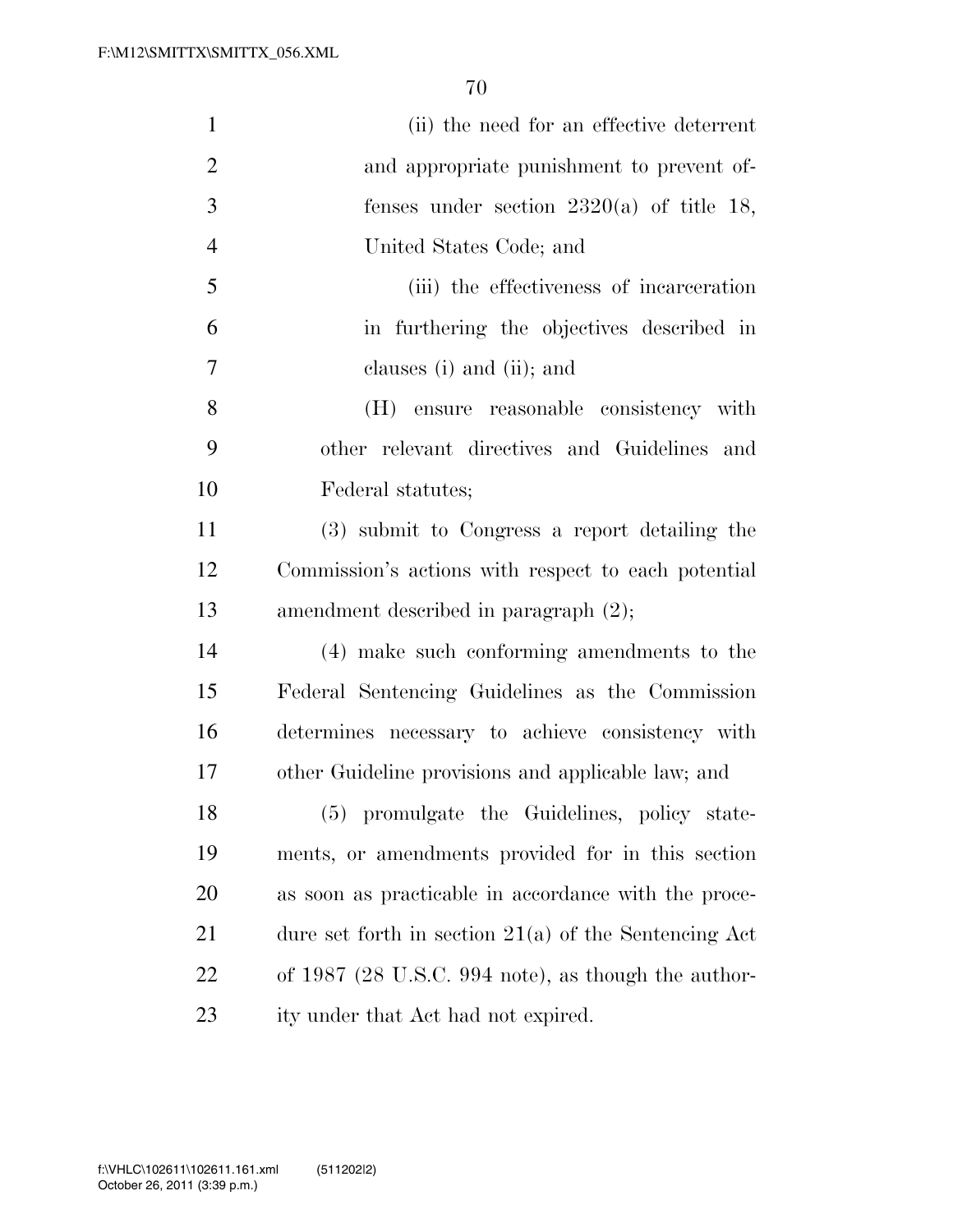**SEC. 205. DEFENDING INTELLECTUAL PROPERTY RIGHTS ABROAD.** 

 (a) RESOURCES TO PROTECT INTELLECTUAL PROP-ERTY RIGHTS.—

 (1) POLICY.—The Secretary of State and the Secretary of Commerce, in consultation with the Register of Copyrights, shall ensure that the protec- tion in foreign countries of the intellectual property rights of United States persons is a significant com- ponent of United States foreign and commercial pol- icy in general, and in relations with individual coun-tries in particular.

 (2) DEDICATION OF RESOURCES.—The Sec- retary of State and the Secretary of Commerce, in consultation with the Register of Copyrights, and the heads of other appropriate departments and agencies, shall ensure that adequate resources are available at the United States embassy or diplomatic mission (as the case may be) in any country that is identified under section 182(a)(1) of the Trade Act of 1974 (19 U.S.C. 2242(a)(1)) to ensure—

 (A) aggressive support for enforcement ac- tion against violations of the intellectual prop- erty rights of United States persons in such country;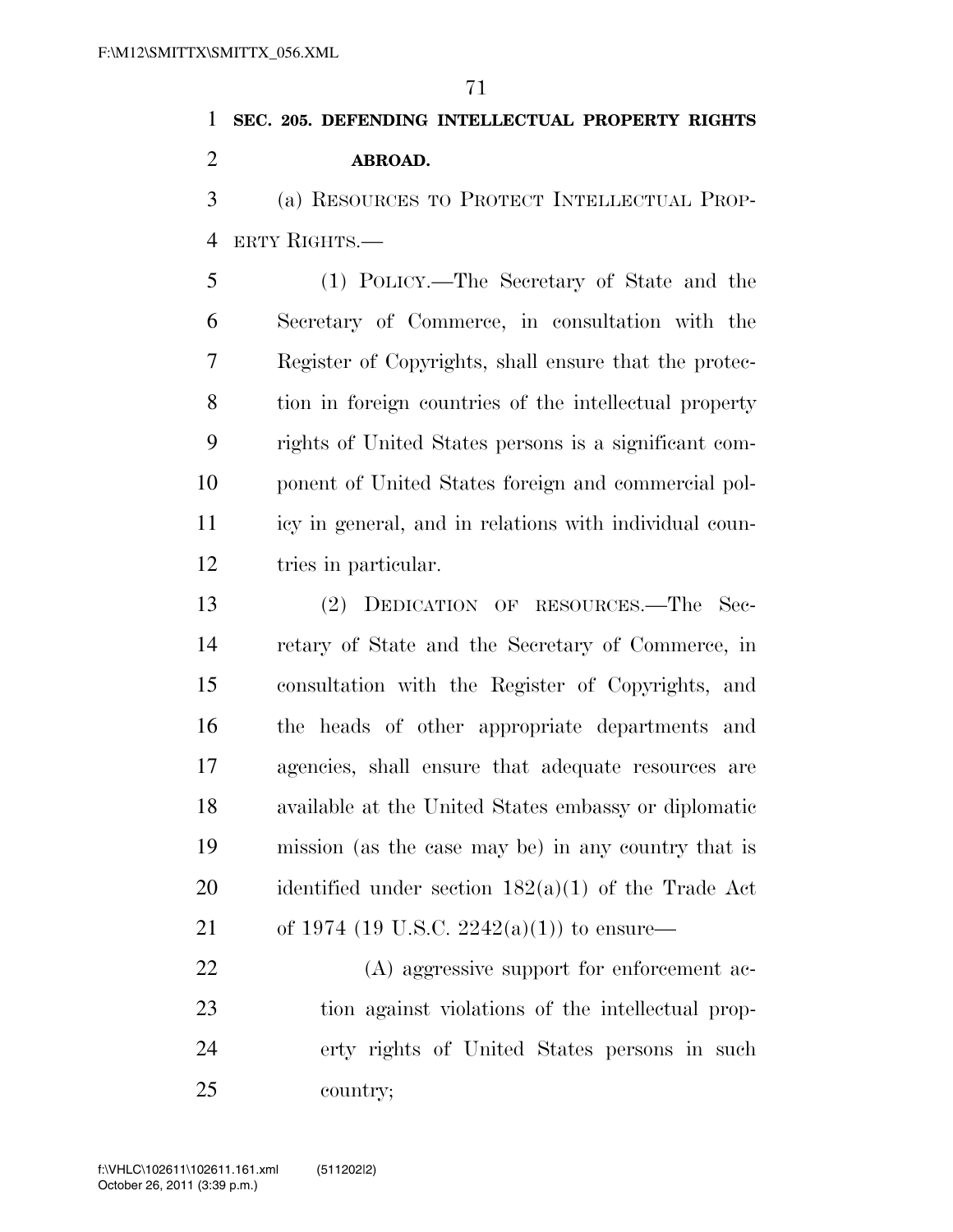| $\mathbf{1}$   | (B) cooperation with and support for the              |
|----------------|-------------------------------------------------------|
| $\overline{2}$ | host government's efforts to conform its appli-       |
| 3              | cable laws, regulations, practices, and processes     |
| $\overline{4}$ | to enable the host government to honor its            |
| 5              | international and bilateral obligations with re-      |
| 6              | spect to the protection of intellectual property      |
| 7              | rights;                                               |
| 8              | (C) consistency with the policy and coun-             |
| 9              | try-specific priorities set forth in the most re-     |
| 10             | report of USTR under such section<br>cent             |
| 11             | $182(a)(1)$ ; and                                     |
| 12             | (D) support for holders of United States              |
| 13             | intellectual property rights and industries whose     |
| 14             | access to foreign markets is improperly re-           |
| 15             | stricted by intellectual property related issues.     |
| 16             | (b) NEW APPOINTMENTS.—                                |
| 17             | (1) APPOINTMENTS AND ADMINISTRATION.—                 |
| 18             | The Secretary of State and the Secretary of Com-      |
| 19             | merce, in consultation with the Register of Copy-     |
| 20             | rights, shall appoint at least one intellectual prop- |
| 21             | erty attaché to be assigned to the United States em-  |
| <u>22</u>      | bassy or diplomatic mission (as the case may be) in   |
| 23             | a country in each geographic region covered by a re-  |
| 24             | gional bureau of the Department of State. The Di-     |
| 25             | rector of the Patent and Trademark Office shall       |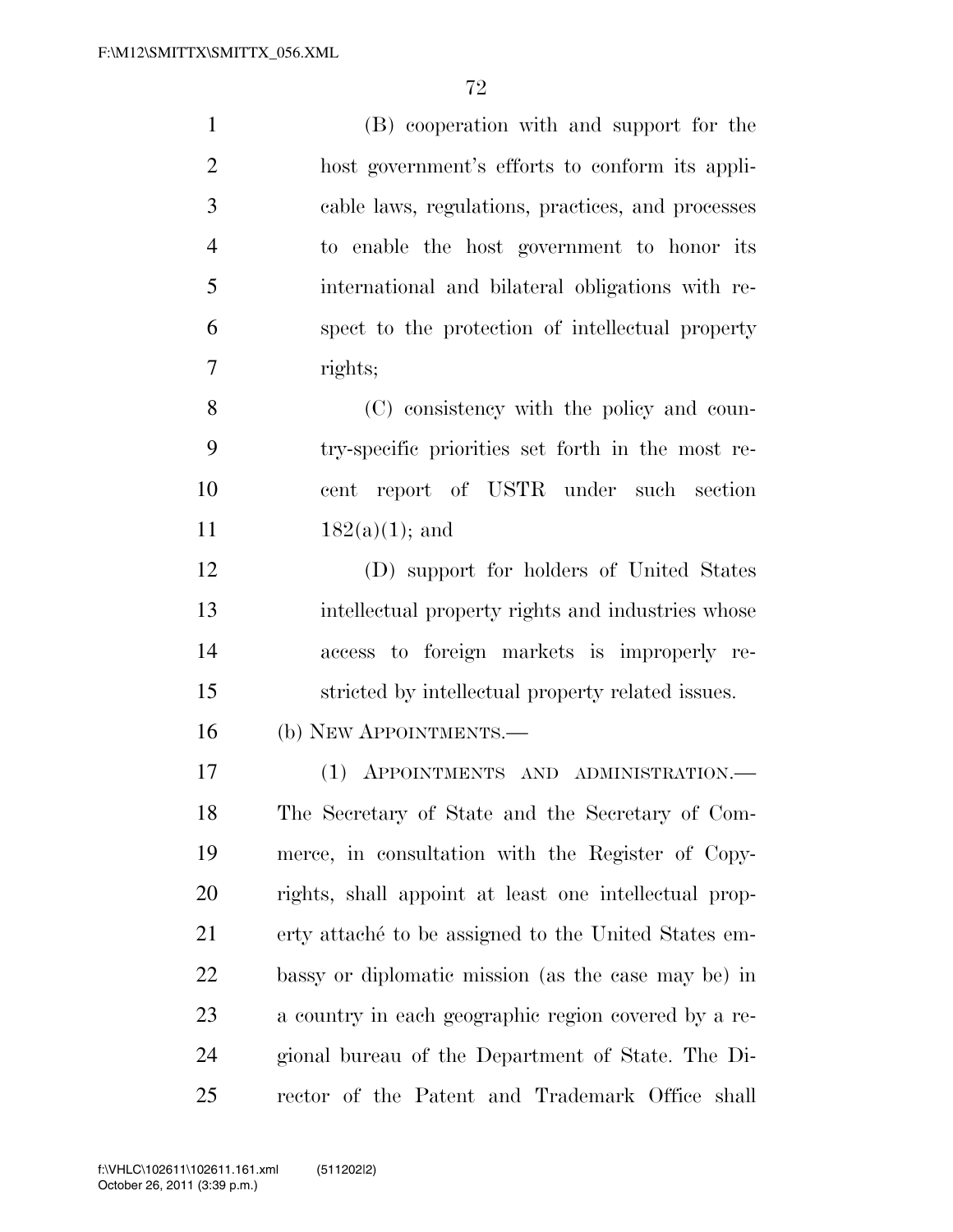| $\mathbf{1}$   | maintain authority over hiring, personnel ratings,      |
|----------------|---------------------------------------------------------|
| $\overline{2}$ | and objectives for the attaches, in consultation with   |
| 3              | the Secretary of State. Depending on experience and     |
| $\overline{4}$ | expertise, intellectual property attachés shall be des- |
| 5              | ignated as the diplomatic rank in-mission of First      |
| 6              | Secretary or Counselor.                                 |
| 7              | (2) REGIONS DEFINED.—The geographic re-                 |
| 8              | gions referred to in paragraph (1) are the following:   |
| 9              | (A) Africa.                                             |
| 10             | (B) Europe and Eurasia.                                 |
| 11             | (C) East Asia and the Pacific.                          |
| 12             | (D) The Near East.                                      |
| 13             | (E) South and Central Asia and the Pa-                  |
| 14             | cific.                                                  |
| 15             | (F) The Western Hemisphere.                             |
| 16             | (3) DUTIES.—The intellectual property attachés          |
| 17             | appointed under this subsection shall focus primarily   |
| 18             | on intellectual property matters, including the devel-  |
| 19             | opment, protection, and enforcement of applicable       |
| 20             | law. Each intellectual property attaché shall work, in  |
| 21             | accordance with guidance from the Director, and in      |
| 22             | coordination with appropriate staff at the Depart-      |
| 23             | ments of Commerce and State and the Copyright           |
| 24             | Office, to advance the policy goals and priorities of   |
| 25             | the United States Government. Those policy goals        |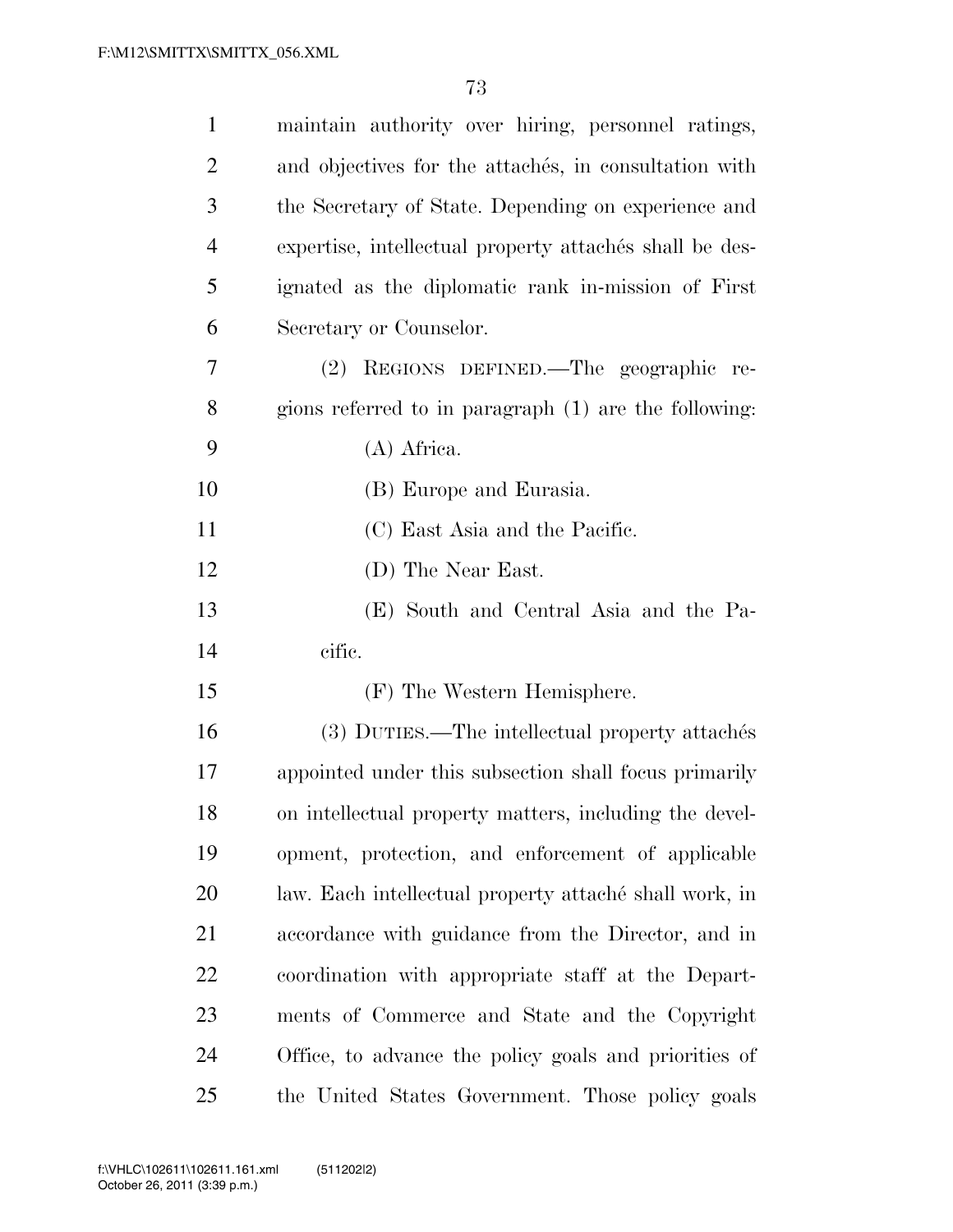and priorities shall be consistent with USTR's re-2 ports under section  $182(a)(1)$  of the Trade Act of 3 1974. The intellectual property attaches shall work with United States holders of intellectual property rights and industry to address intellectual property 6 rights violations in the countries where the attaches are assigned.

(c) PRIORITY ASSIGNMENTS.—

 (1) IN GENERAL.—Subject to paragraph (2), in designating the United States embassies or diplo-11 matic missions where attaches will be assigned under subsection (b), the Secretary of State and the Sec- retary of Commerce shall give priority to countries where the activities of an attache´ are likely to achieve the greatest potential benefit in reducing in- tellectual property infringement in the United States market, to advance the intellectual property rights of United States persons and their licensees, and to ad- vance the interests of United States persons who may otherwise be harmed by violations of intellectual property rights in those countries.

22 (2) ASSIGNMENTS TO PRIORITY COUNTRIES. In carrying out paragraph (1), the Secretary of State and the Secretary of Commerce shall consider 25 assigning intellectual property attaches—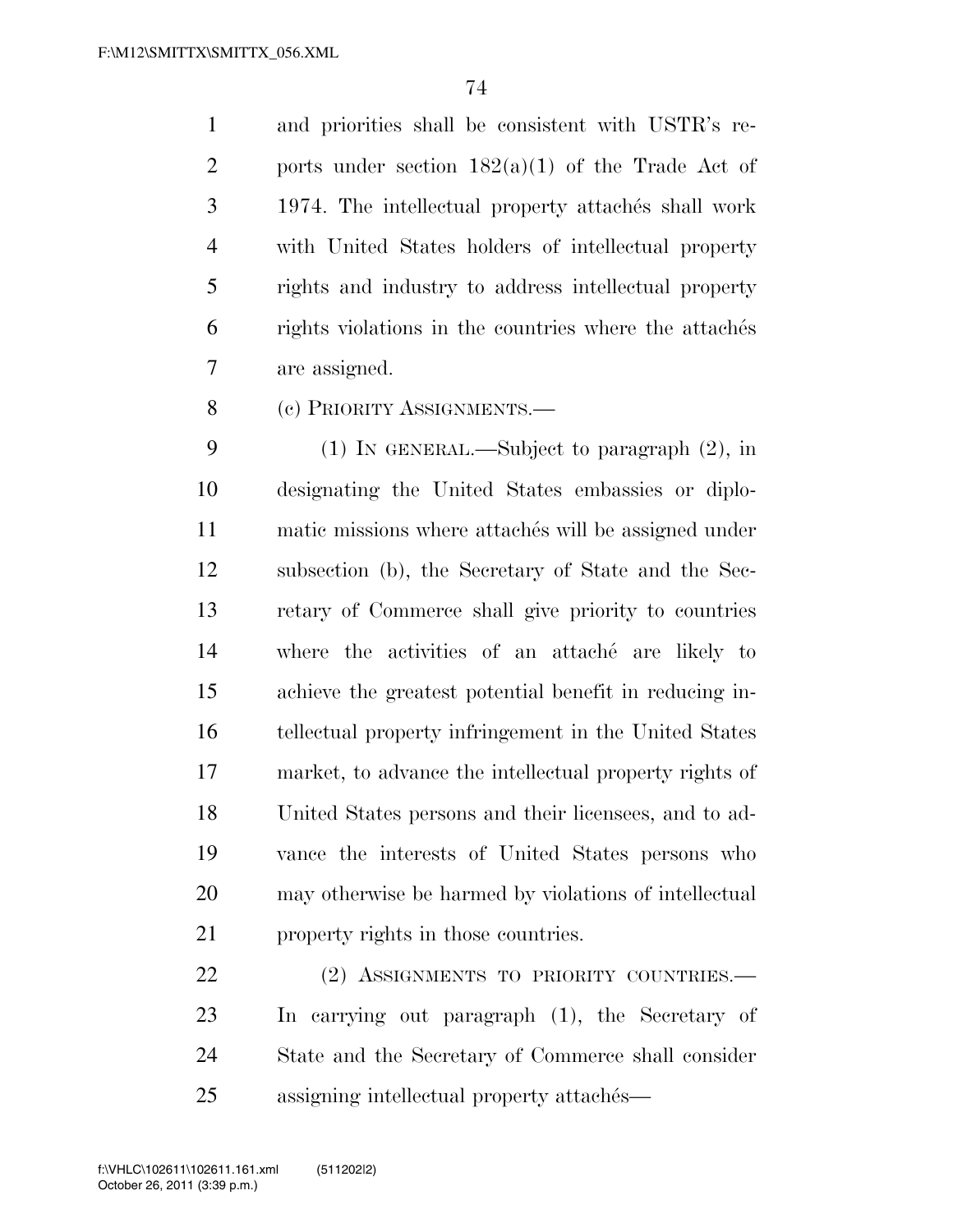| $\mathbf{1}$   | $(A)$ to the countries that have been identi-                 |
|----------------|---------------------------------------------------------------|
| $\overline{2}$ | fied under section $182(a)(1)$ of the Trade Act               |
| 3              | of 1974 (19 U.S.C. 2242(a)(1)); and                           |
| $\overline{4}$ | (B) to countries of critical economic impor-                  |
| 5              | tance to the advancement of United States in-                 |
| 6              | tellectual property rights and interests.                     |
| 7              | (d) TRAINING.—The Secretary of State and the Sec-             |
| 8              | retary of Commerce shall ensure that each intellectual        |
| 9              | property attaché appointed under subsection (b) is fully      |
| 10             | trained for the responsibilities of the position before as-   |
| 11             | suming duties at the United States embassy or diplomatic      |
| 12             | mission to which the attaché is assigned.                     |
| 13             | (e) COORDINATION.—The activities of intellectual              |
| 14             | property attachés under this section shall be determined      |
| 15             | in consultation with the Intellectual Property Enforcement    |
| 16             | Coordinator. The Director shall assist in coordinating the    |
| 17             | policy priorities and activities of the intellectual property |
| 18             | attachés and oversee administrative and personnel mat-        |
| 19             | ters.                                                         |
| 20             | (f) TRAINING AND TECHNICAL ASSISTANCE.—                       |
| 21             | (1) CONSISTENCY.—Using existing resources,                    |
| 22             | all training and technical assistance provided by in-         |
| 23             | tellectual property attachés appointed under sub-             |
| 24             | section (b), or under other authority, relating to in-        |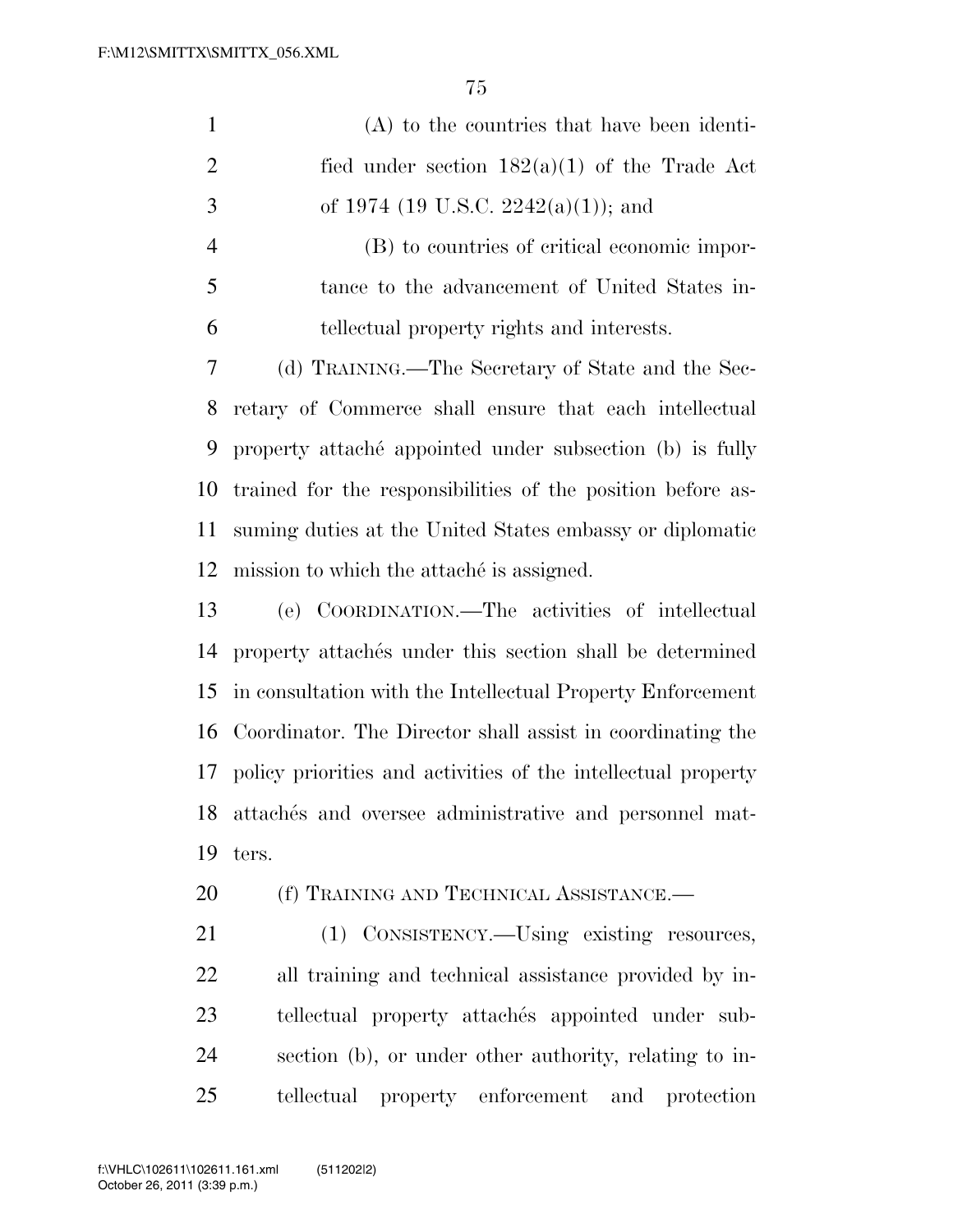abroad shall be designed to be consistent with the policy and country-specific priorities set forth in the most recent report of USTR under section 182(a) of the Trade Act of 1974.

 (2) ROLE OF IPEC.—Such training and tech- nical assistance programs shall be carried out in consultation with the Intellectual Property Enforce- ment Coordinator. The Director shall assist in co- ordinating the training and technical assistance pro-10 grams conducted by intellectual property attaches.

 (g) ACTIVITIES IN OTHER COUNTRIES.—In the case of countries that are not identified under section  $182(a)(1)$  of the Trade Act of 1974, the activities of Fed- eral departments and agencies with respect to intellectual property rights in those countries, intellectual property programs and outreach of the United States Government in those countries, and training and technical assistance programs of the United States Government relating to in- tellectual property in those countries may be conducted to the extent they are consistent with compelling commer-cial or foreign policy interests of the United States

 (h) REPORTS TO CONGRESS.—The Intellectual Prop- erty Enforcement Coordinator shall include in the annual report submitted under section 314 of the Prioritizing Re-sources and Organization for Intellectual Property Act of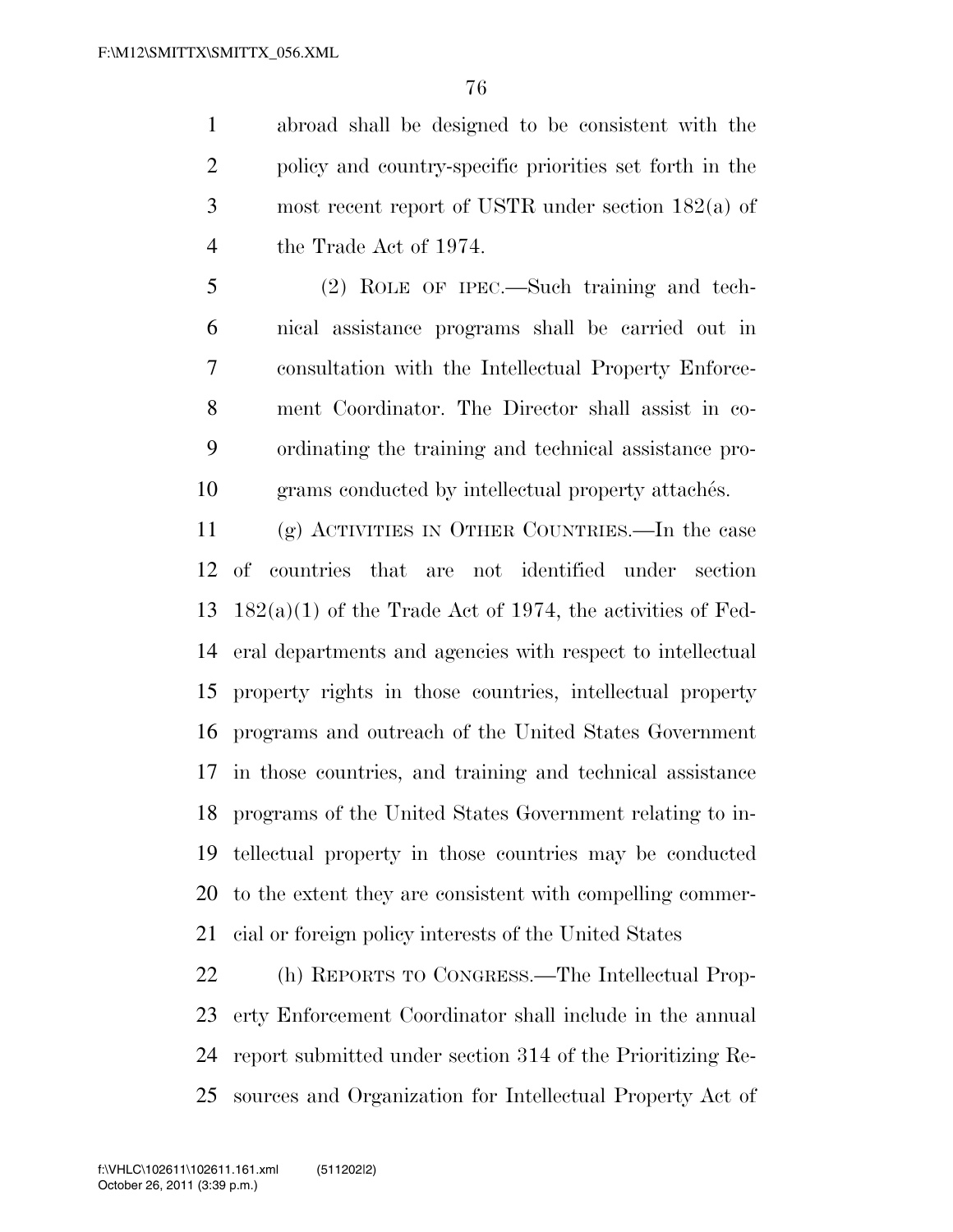2008 (15 U.S.C. 8114) on the activities of the advisory committee established under section 301 of that Act (15 U.S.C. 8111) information on the appointment, designation for assignment, and activities of all intellectual property 5 attachés of any Federal department or agency who are serving abroad.

(i) DEFINITIONS.—In this section:

 (1) DIRECTOR.—The terms ''Director of the Patent and Trademark Office'' and ''Director'' mean the Under Secretary for Intellectual Property and Director of the Untied States Patent and Trade-mark Office.

 (2) INTELLECTUAL PROPERTY ENFORCE- MENT.—The term ''intellectual property enforce- ment'' has the meaning given that term in section 302 of the Prioritizing Resources and Organization for Intellectual Property Act of 2008 (15 U.S.C. 8112).

 (3) INTELLECTUAL PROPERTY ENFORCEMENT COORDINATOR.—The term ''Intellectual Property Enforcement Coordinator'' means the Intellectual Property Enforcement Coordinator appointed under section 301 of the Prioritizing Resources and Orga- nization for Intellectual Property Act of 2008 (15 U.S.C. 8111).